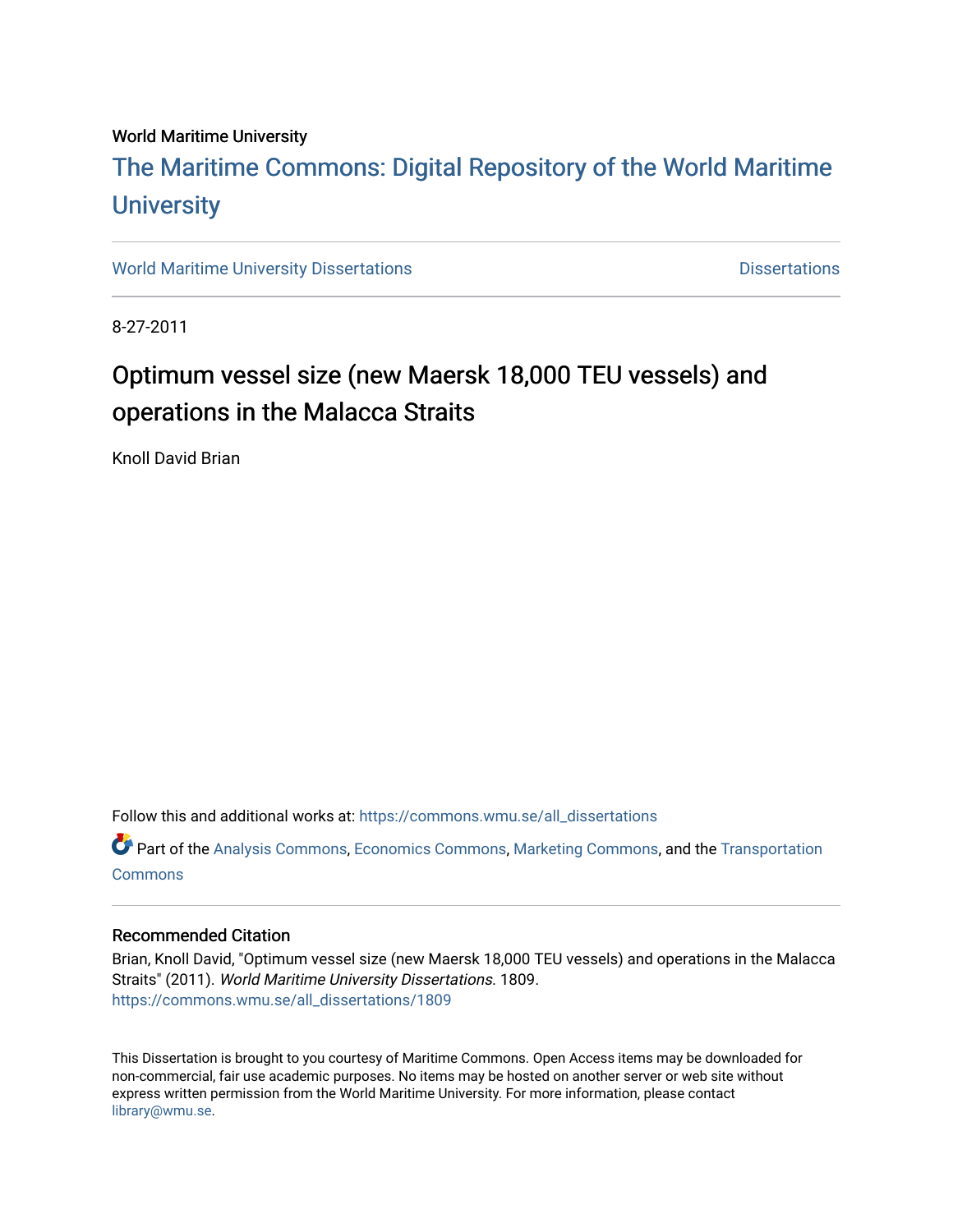

# **WORLD MARITIME UNIVERSITY**

Shanghai, China

# **Optimum Vessel Size (New Maersk 18,000 TEU Vessels) and**

# **Operations in the Malacca Straits**

By

**Brian Knoll United States of America**

A research paper submitted to the World Maritime University in partial fulfillments

of the requirements for the award the degree of

# **MASTER OF SCIENCE**

**International Transport and Logistics**

2011

©Copyright Brian Knoll, 2011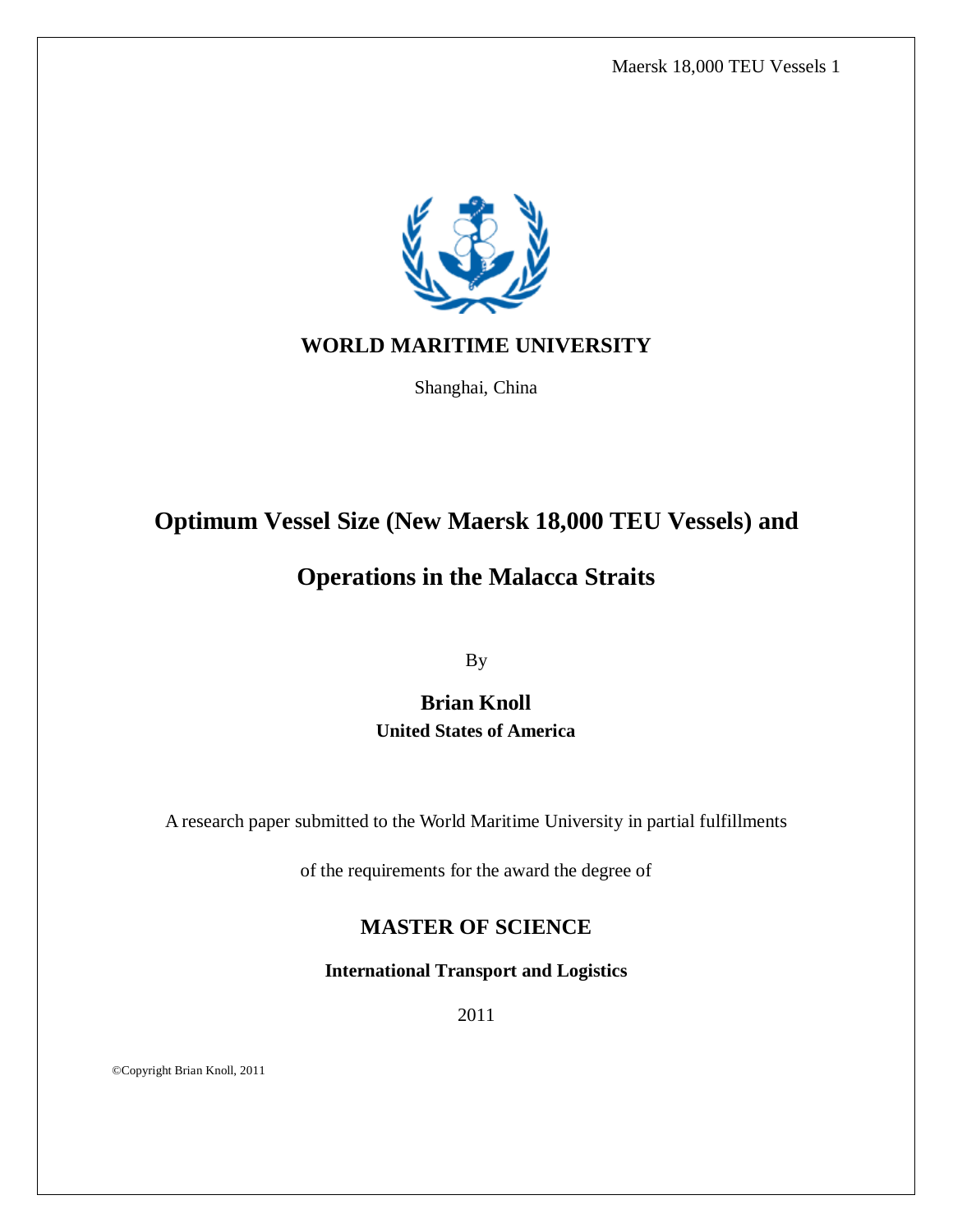# **Declaration**

<span id="page-2-0"></span>I certify that all the material in this research paper that is not my own work has been identified, and that no materials are included for which a degree has previously been conferred on me.

The contents of this research paper reflect my own personal views, and are not necessarily endorsed by the University

Brian Knoll

2011-06-12

**Supervised by** 

Professor Xu Daxhen

World Maritime University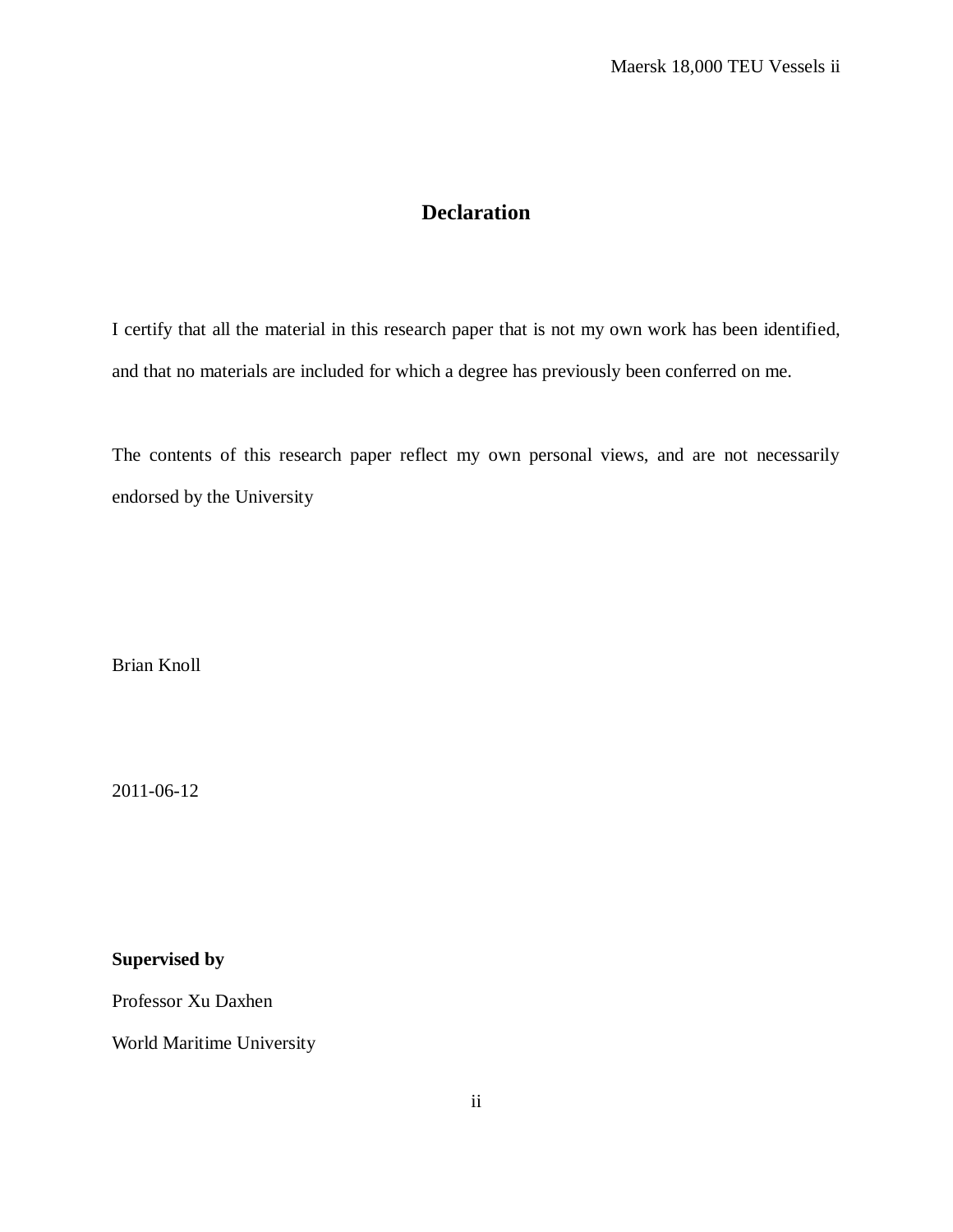# **Acknowledgement**

<span id="page-3-0"></span>First and foremost I want to express my appreciation to Professor Ma Shuo and Ms. Zhou Yingchun who are in charge of the joint postgraduate programme at the Shanghai Maritime University. I would also like to thank Ms. Hu Fangfang who has been especially helpful and supportive throughout my time at the Shanghai Maritime University.

I would like to express my gratitude towards the Shanghai Maritime University and World Maritime University professors for passing along their passion and commitment to the field of logistics and transportation. I would especially like to thank both Prof. Patrick Donner and Prof. Mike Ircha for their constant communication and continuous support throughout the programme.

<span id="page-3-1"></span>Finally, I would like to express my profound love and gratitude towards my parents, family and friends who have always shown their complete support though out my time in China. I truly appreciate the never-ending encouragement they have given me over the past two years.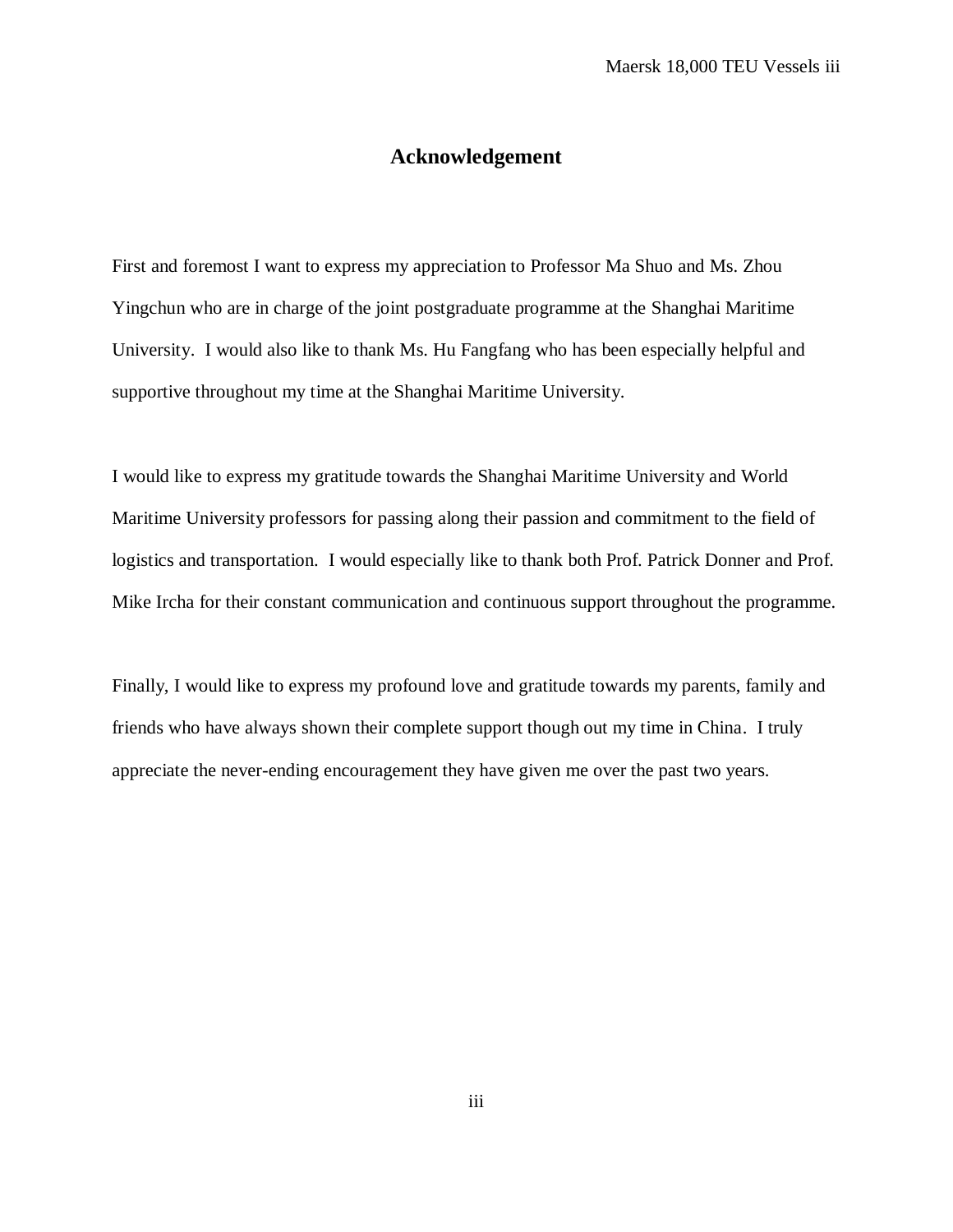# **Abstract**

Title of Research Paper **Optimum Vessel Size (New Maersk 18,000 TEU Vessels) and Operations in the Malacca Straits**

Degree **M.Sc.**

This study was aimed at investigating the impacts of optimum vessel size of ship operations in the Malacca Straits. To this effect, the study narrowed down its emphasis on how the new Maersk 18,000 vessels will impact liner shipping in the Malacca Straits. In achieving this, the study utilized a qualitative methodology where a total of thirty participants were sampled. Basing on both the primary and secondary data collected, the study found out that the new Maersk 18,000 TEU vessels would have both positive and negative impacts on sea transport in the Malacca Straits route. As a matter of fact, majority of industry professionals believe these unprecedented vessels will enhance optimum ship operations at the Malacca Straits, will help reduce operations coats, will bring economies of scale, reduce the amount of fuel consumed, will reduce negative environmental impacts, and most importantly, will increase efficiency.

**Keywords:** Malacca Straits, Maersk, Optimum Vessel Size, Liner Shipping, Economies of Scale, Container Vessels, Shipping Operations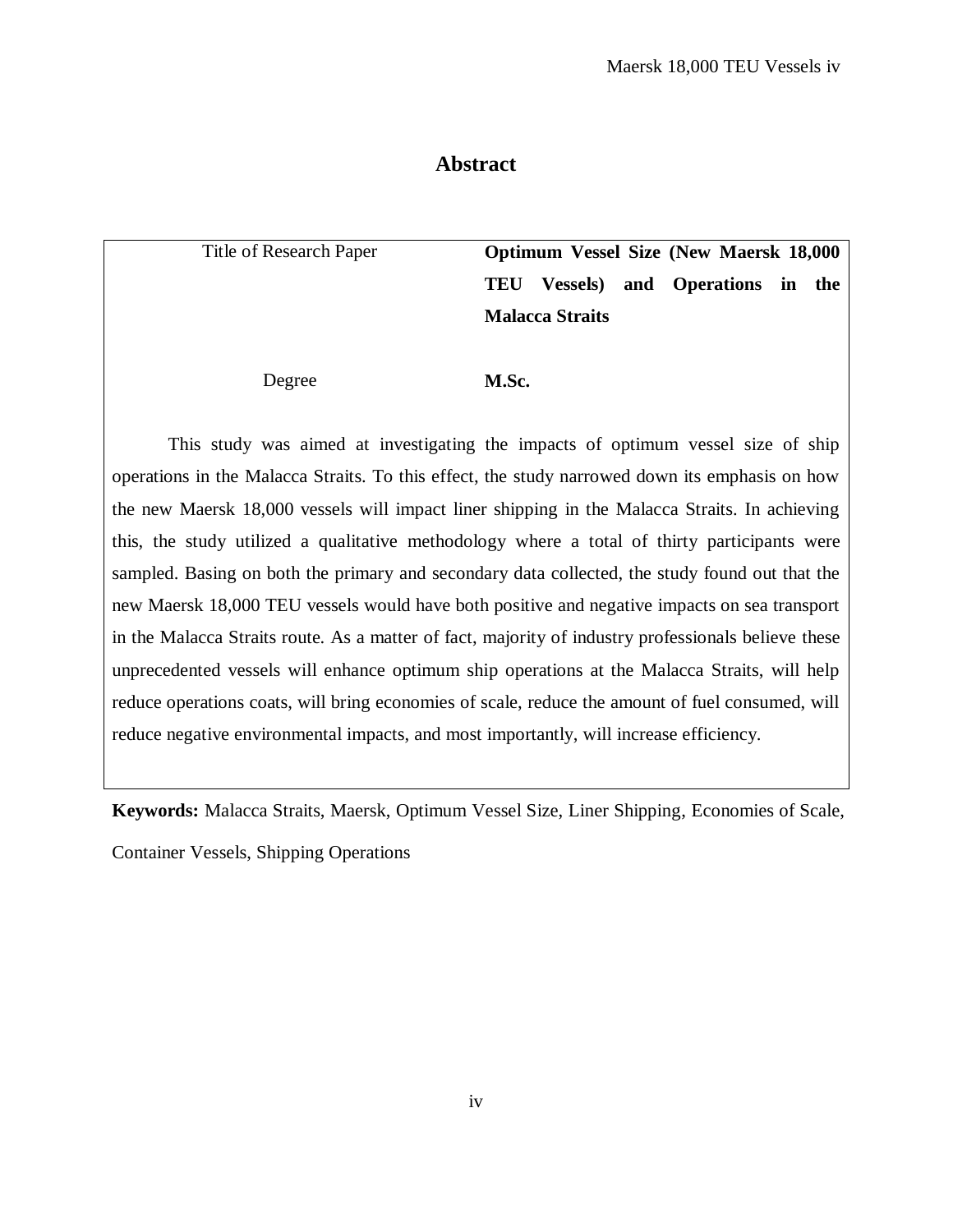# **Table of Contents**

<span id="page-5-0"></span>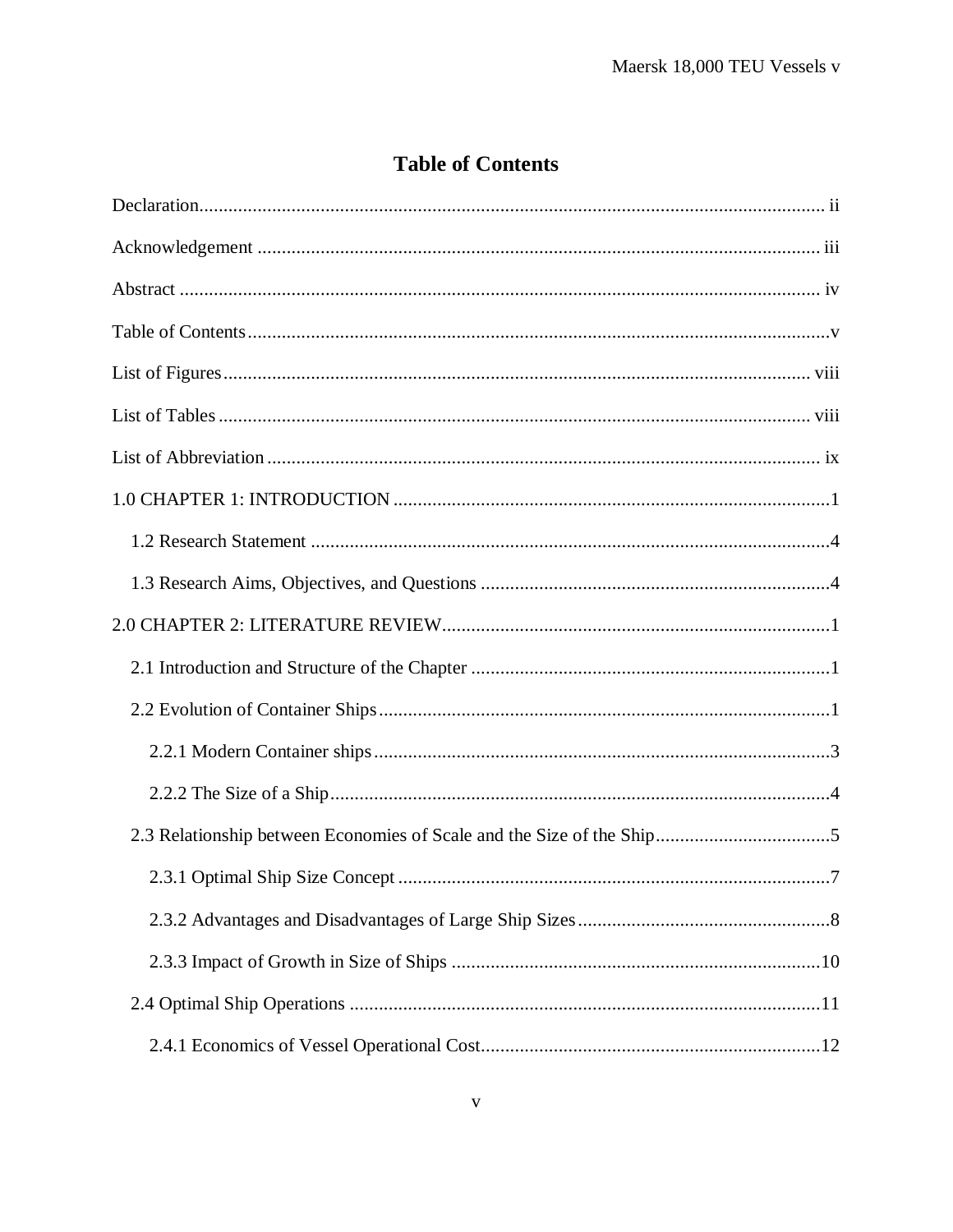| 4.2 Enhancement of Optimum Ship Operations at the Malacca Straits Route28 |  |
|---------------------------------------------------------------------------|--|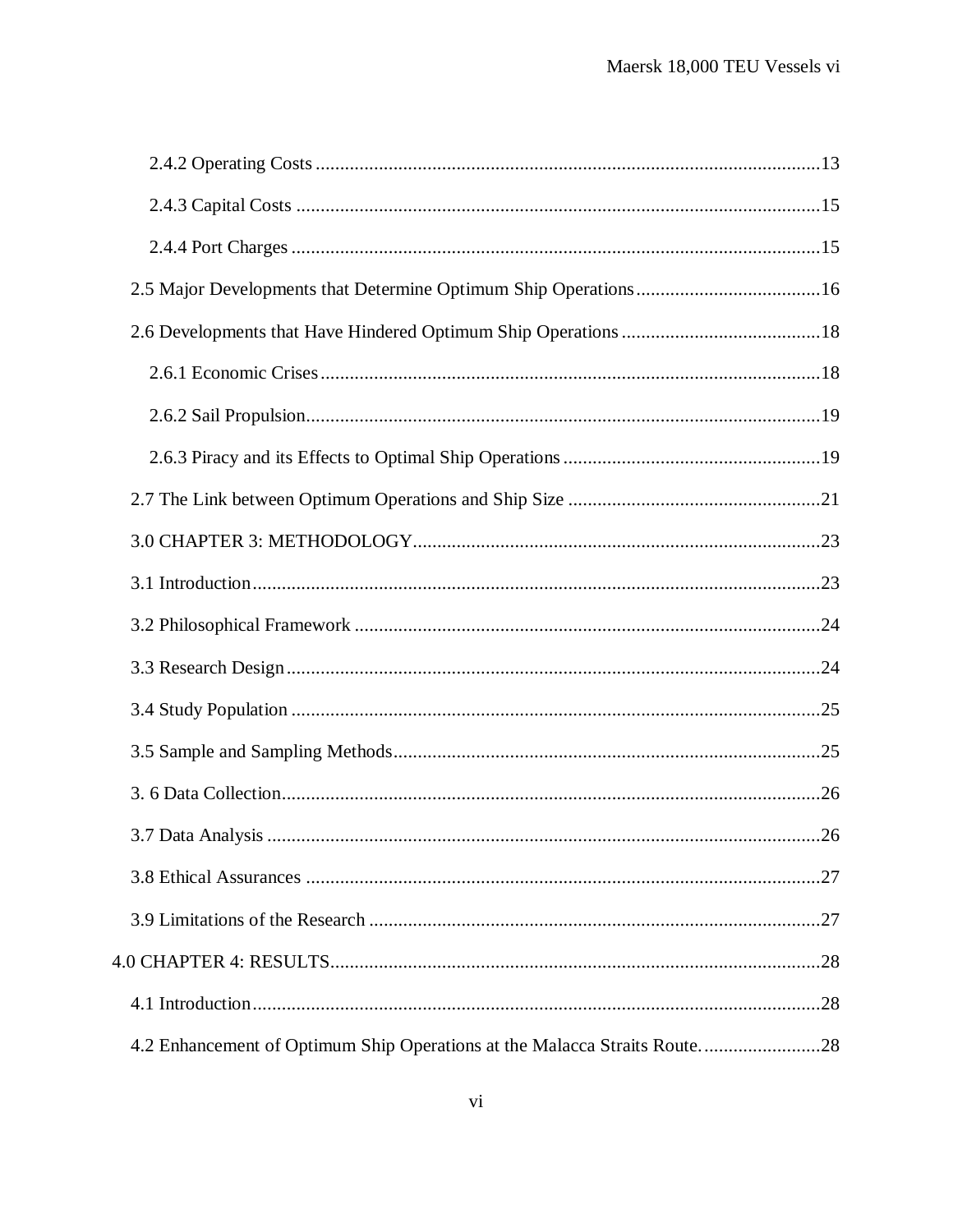| 4.5 Reduction of Greenhouse Gases Emitted in the Malacca Straits Route30  |  |
|---------------------------------------------------------------------------|--|
|                                                                           |  |
|                                                                           |  |
|                                                                           |  |
|                                                                           |  |
| 5.2 Enhancement of Optimum Ship Operations at the Malacca Straits Route32 |  |
|                                                                           |  |
|                                                                           |  |
| 5.5 Reduction of Greenhouse Gases Emitted in the Malacca Straits Route37  |  |
|                                                                           |  |
|                                                                           |  |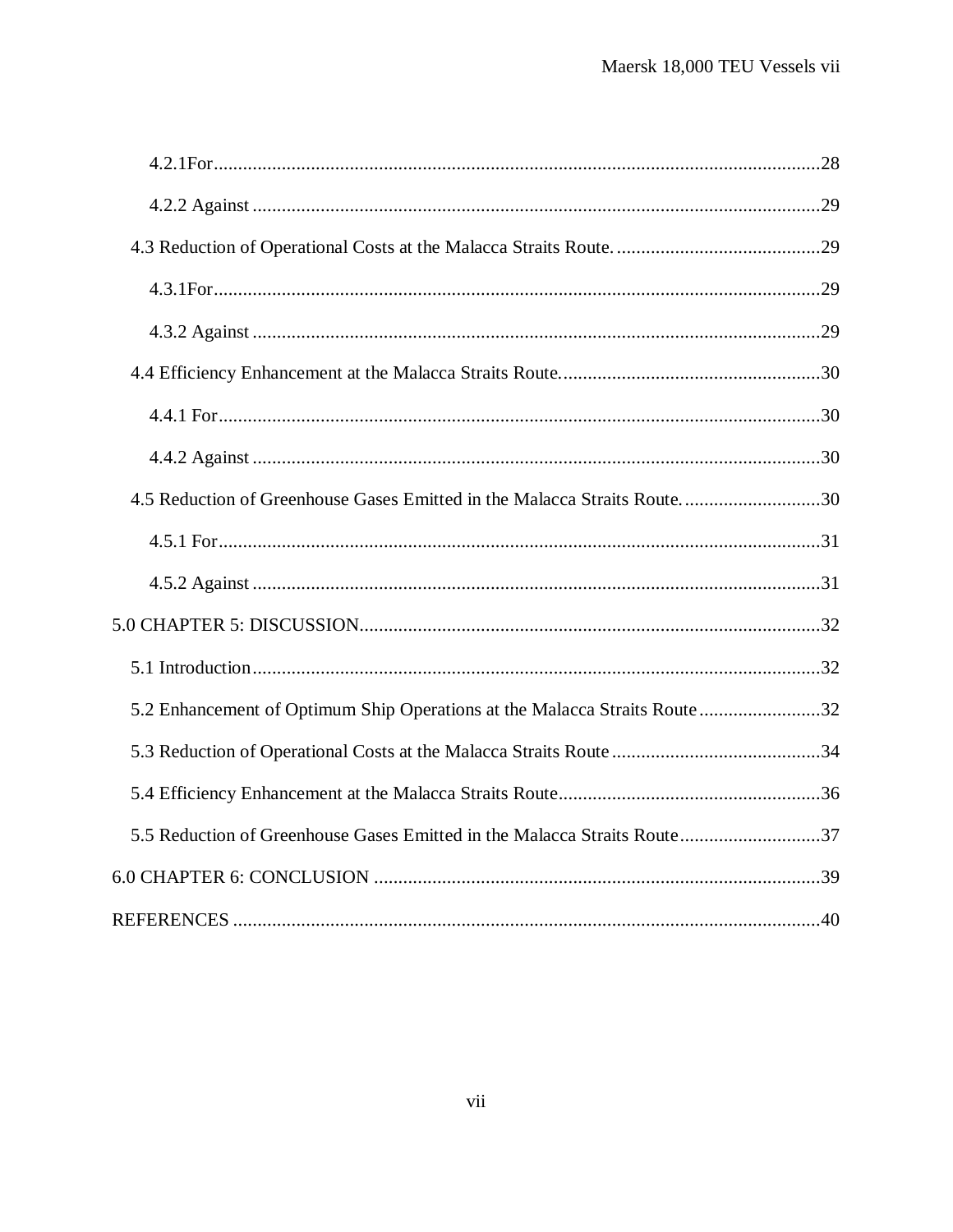# **List of Figures**

<span id="page-8-0"></span>

# **List of Tables**

<span id="page-8-1"></span>

| Table 1 - Enhancement of Optimum Ship Operations at the Malacca Straits Route28           |  |
|-------------------------------------------------------------------------------------------|--|
|                                                                                           |  |
|                                                                                           |  |
| Table 4 - Reduction of Greenhouse Gases Emitted in the Malacca Straits Route31            |  |
| Table 5 - Comparative Analysis of Ship Operation Cost via-a-vis Ship Size (,000\$)34      |  |
| Table 6 - Voyage Costs for Various Sizes of Ships Serving Chinese Ports35                 |  |
|                                                                                           |  |
| Table 8 - The Present Situation as well as the Future Projections for Major Aisan Ports37 |  |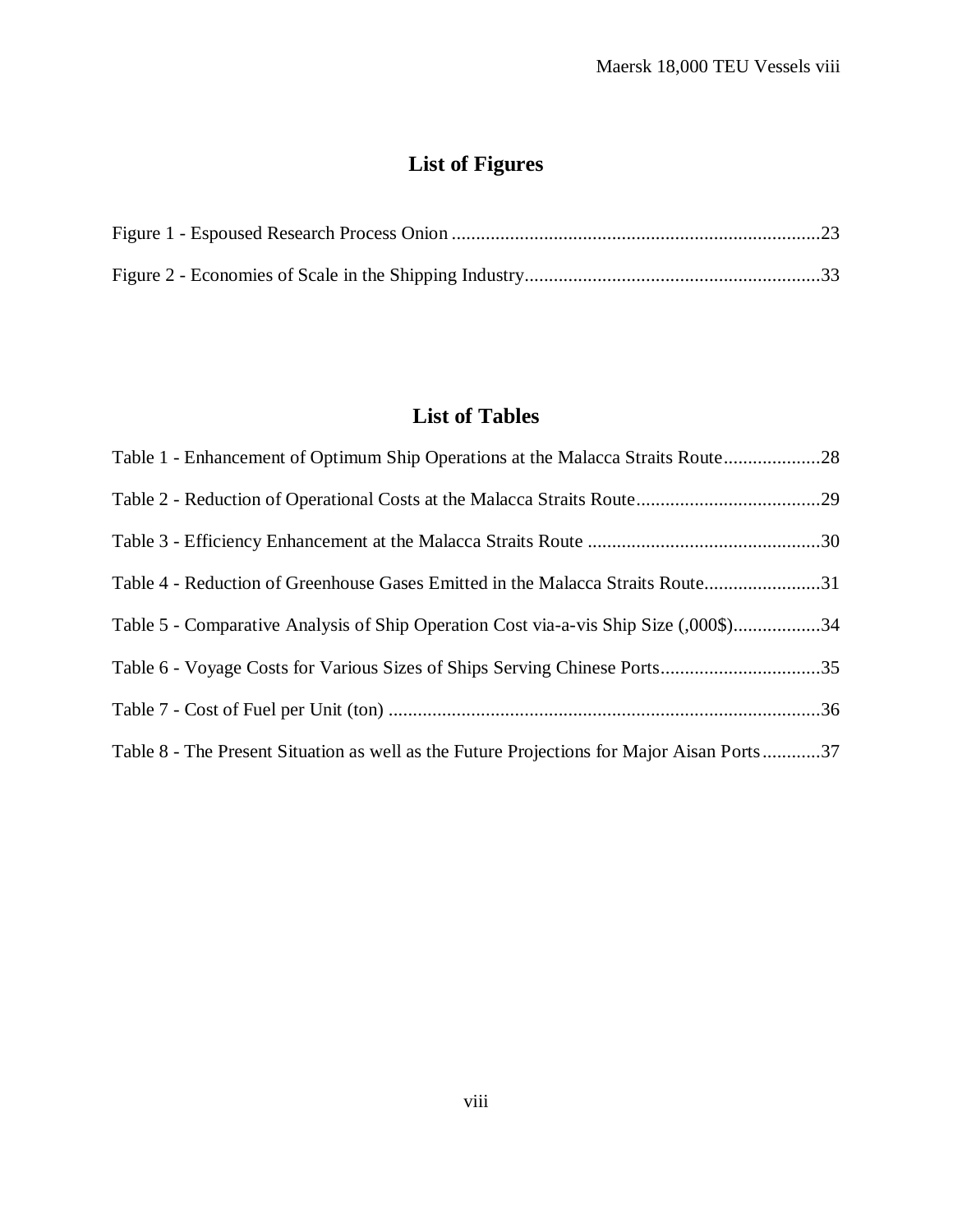# <span id="page-9-0"></span>**List of Abbreviation**

| Malaccamax     | Maximum draught that can pass through Malaysia and the Strait of Malacca |
|----------------|--------------------------------------------------------------------------|
| Panamax        | Largest ship size that can be allowed in the Panama Canal                |
| <b>Suezmax</b> | Largest ship size that can be allowed in Suez Canal                      |
| <b>TEU</b>     | <b>Twenty-foot Equivalent Units</b>                                      |
| <b>US</b>      | United States of America                                                 |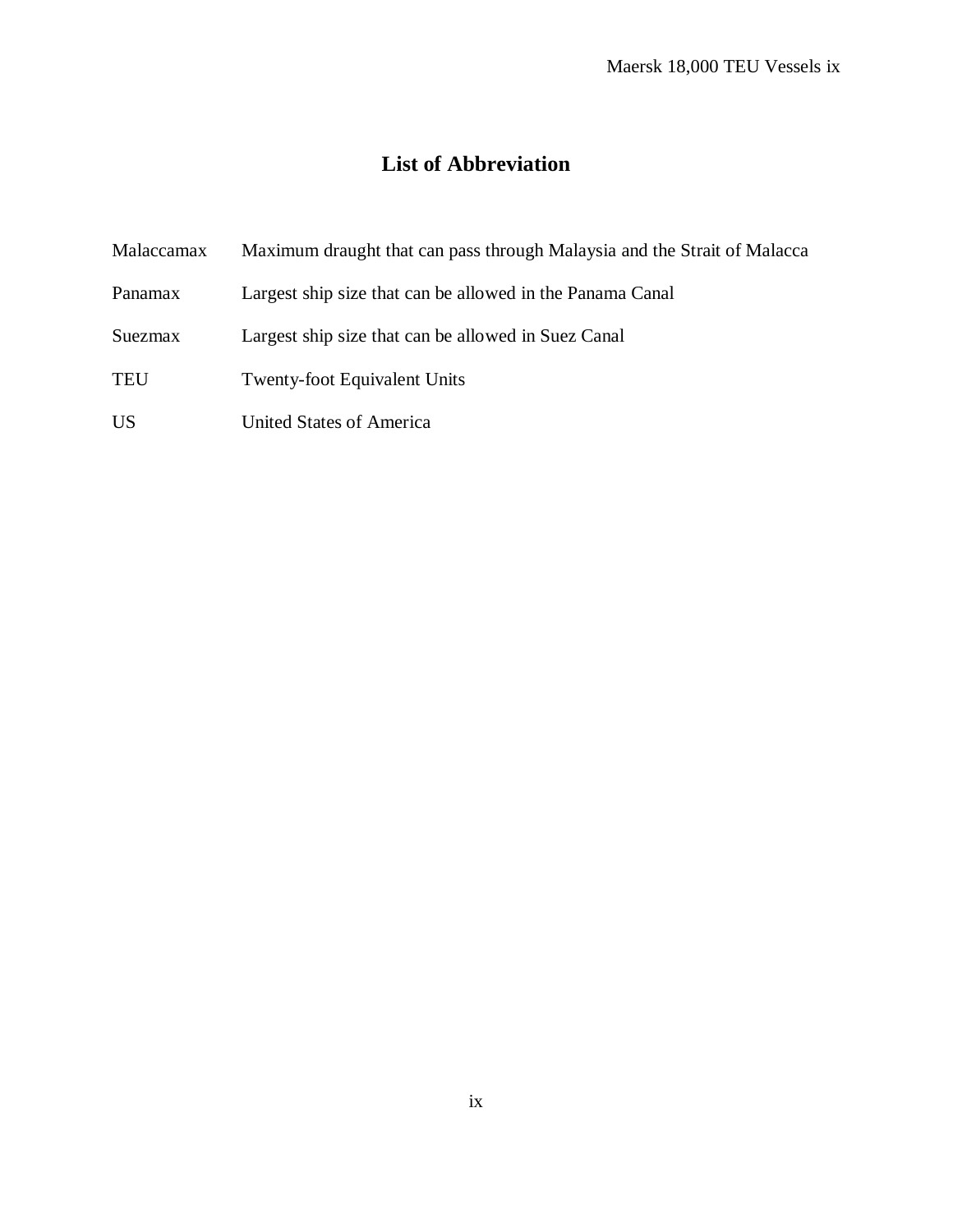## **1.0 CHAPTER 1: INTRODUCTION**

#### <span id="page-10-0"></span>1.1 Background Information

Despite the enormous changes that have been registered in the realm of transport and communication, some of the oldest forms of transport continue to be used. A good example of this is the liner shipping industry. Liner shipping is one of the oldest transport forms yet it is one of the most used methods particularly in shipping heavy and bulky goods to destinations across oceans and around the world. Evidence shows that the growth in liner shipping has been steady with about 80 percent (about 60 million tons of cargo) of all world trade being conducted through sea by about 1.25 million seamen on about 93,000 vessels (Rosenberg, 2010). This phenomenal growth can be described as a response to a number of indicators such as changing customers needs, pressure from environmental enthusiasts to reduce greenhouse gas emissions, the highly volatile fuel prices, progressive regional and international legislations, and most importantly, to develop vibrant business models capable of mitigating the inevitable socioeconomic shocks (Lorage, 2005).

Growth in liner shipping can be described using two major indicators: optimum ship size and optimum ship operations. Growth in liner shipping in terms of size is quite interesting. As a matter of fact, this growth is unprecedented in terms of both size and sheer volume. Following the invention of containers, liner shipping took a new dimension in terms of their numbers as well as the carrying capacity. The average sizes of container vessels have grown from 1306 TEU in the1980s to 2533 TEU in 2008. This trend is expected to continue courtesy of the increase in demand for liner shipping. The 18,000 TEU vessels ordered by Maersk Line, which is to be delivered by 2015, support this generalization. Some of the largest modern shipping vessels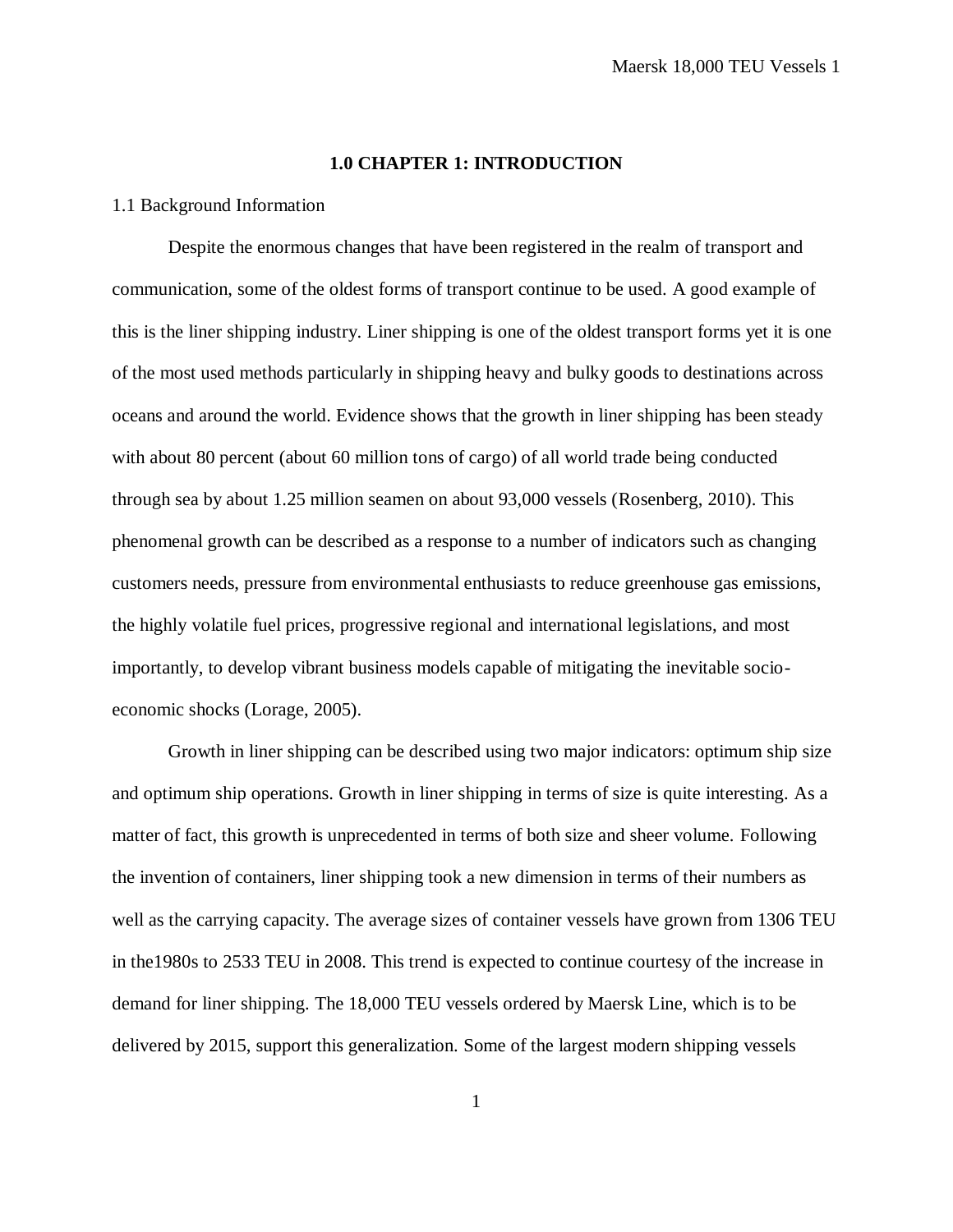include the Ultra Large and Crude Carriers (ULCCs) and Very Large Crude Carriers (VLCCs). The ultra large crude carriers have a deadweight between 300,000 and 550,000 tonnes and are very important in the transportation of crude oil as well as other bulky raw materials such as coal between continents (Lloyd's Register, 2011).

On the other hand and in terms of optimum ship operations a lot of advancements have been made. Over the years, industry players have struggled to maximize profits while reducing the cost of operations.. According to Gwillian and Molenaar (1993) significant growth in the shipping industry started being noticed in growth started being visible in the 1960s when the container box was invented. Growth also peaked up through the 1970s and 1980s when operational agreements were set up to oversee the smooth and cooperative shipping of goods. Again, phenomenal growth was registered through the 1990s when leading players started entering into alliances as a way of reducing competition and increasing overall throughput. As a matter of fact, these alliances facilitated the building and deployment of big ships in risky but lucrative routes that were initially shunned by operators.

#### 1.1.1 Malacca Straits Route

The Malacca Straits is one of the world's busiest and lucrative seaways. Situated between the Indian and Pacific oceans, the narrow and relatively deep channel is the most preferred connection route between the two oceans. Most liner shippers using the Indian-Pacific route pass through the strait so as to reach the Pacific from the Indian side. The route therefore can be described as the most popular connection between most Asian countries and the rest of the world. For instance, it connects the four of the major Asian economic giants of South Korea, China, Japan, and India (Leifer, 1978).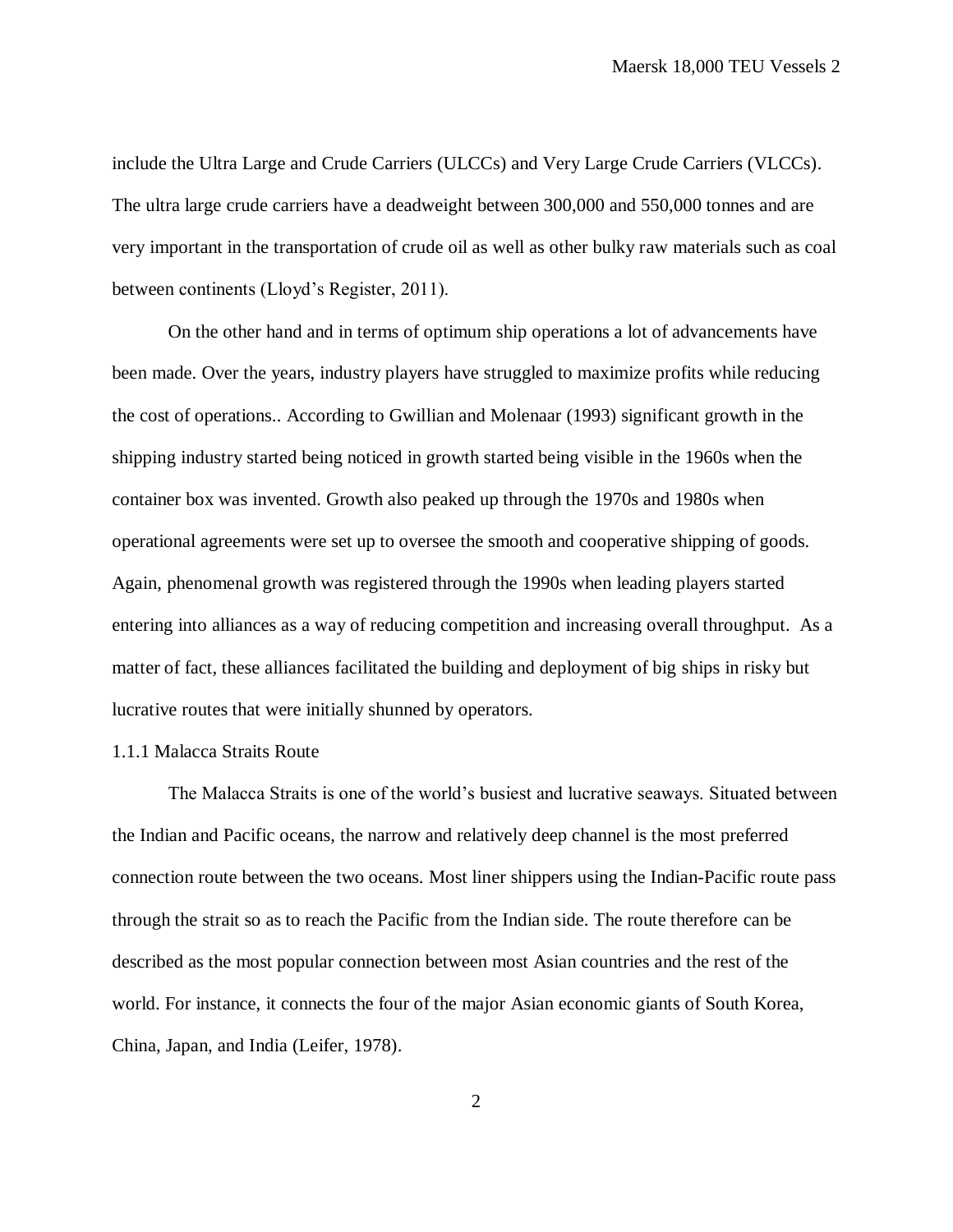The strait has an approximate length of about 805 kilometers with a narrow width that sometimes narrows to a low of 2.8 kilometers. It stretches from the Malay Peninsula, Malaysia to Sumatra in Indonesia. Some of the major cargo that passes the strait includes coffee from Indonesia, Chinese goods, as well as oil from the Middle East. Annually, more than 50, 000 vessels pass the strait carrying more than a quarter of the world's cargo to various destinations (Freeman, 2003). Even so, like many other Indian-Pacific routes, the strait is invested with pirates who over the years have continued to pose great dangers to seamen and goods in transit. 1.1.2 Maersk Line

Maersk Line is A.P. Moller – Maersk Group biggest operating unit in terms of annual revenue. The unit's core business activity comprises of liner-shipping services to all destinations of the world. Being an A.P. Moller – Maersk Group unit, Maersk Line is based in Copenhagen, Denmark but has outlets all around the globe in more than 135 countries. Maersk Line operates about 550 vessels capable of hauling over 2.2 million TEU at any given voyage. This makes the company the largest in terms of the overall TEU hauled annually (Maersk, 2011).

The company boasts having the largest fleet of owned-vessels including the Emma Maersk (E-class), which the largest vessel which was delivered in 2006. Maersk has since acquired seven other similar vessels (E-class). To add on this, the company placed an order for ten 18,000 TEU vessels in 2011 which will be the largest liner shipping vessels (Triple-E class) when they will be delivered sometime in 2014. Together with other small-sized vessels, the Tripe E class vessels summed up to total of 857000 TEU for the company's order book for vessels in February 2010 (Maersk, 2011).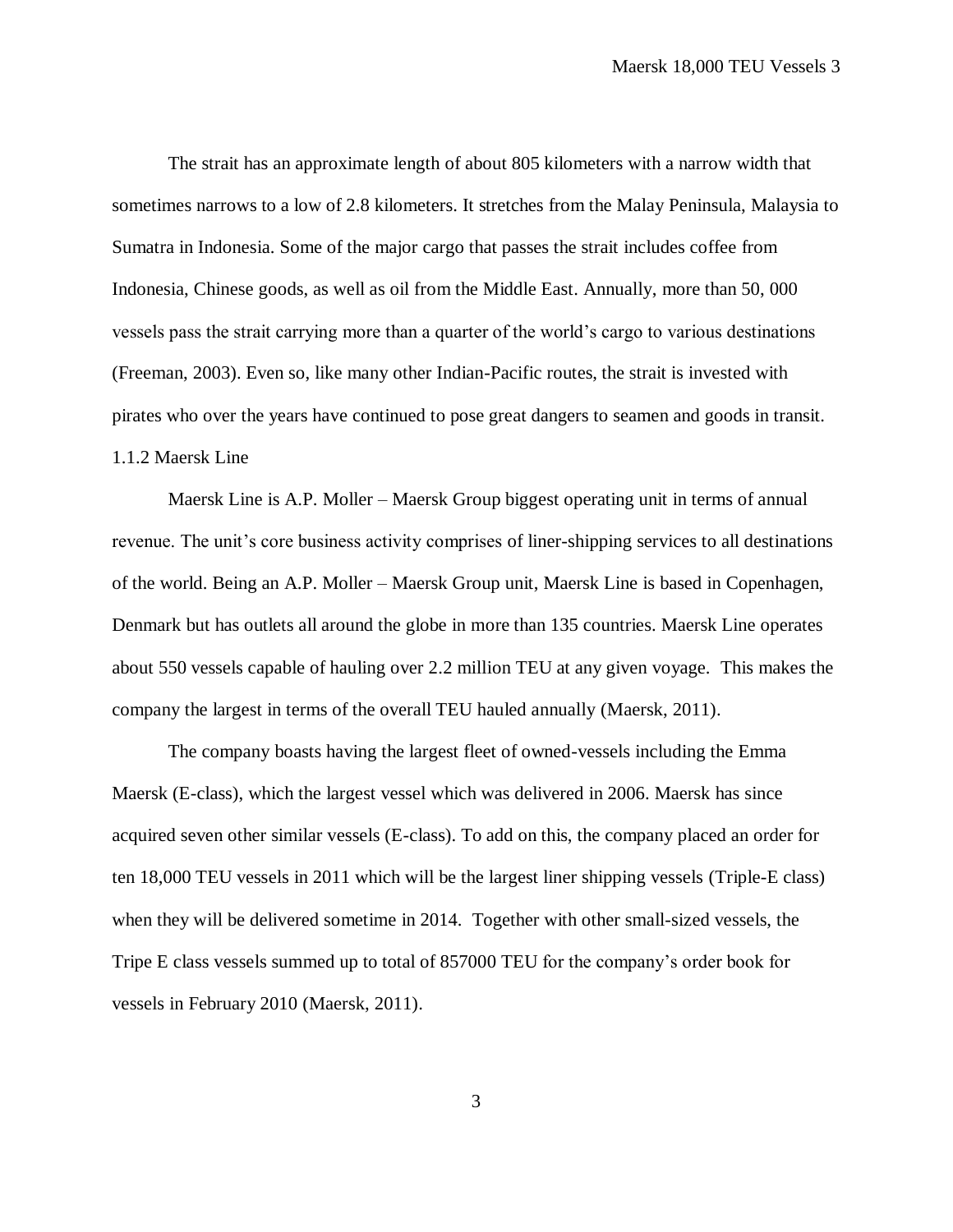# <span id="page-13-0"></span>1.2 Research Statement

A number of studies have been carried out in response to the growth witnessed in the liner shipping industry. Some of these studies address the issue of optimum ship size on optimum ship operations. For instance, when tackling the link between ship size and optimum ship operations. Sys et al (2008) finds that there is a strong link between ship size and operations; optimum ship size is depended on a number of factors which may include the specific liner shipping segment (deep sea and/or short sea shipping), the shipping route, as well as the level of technological know-how; and optimum ship size in one route can be sub-optimum in another route and/or shipping segment.

Even so, Sys et al as well as a host of other studies are general in nature, as they do not tackle any specific ship size or a specific shipping route. Though it can be argued that the findings of these studies can be reasonably applied to specific ships sizes and/or shipping routes it is only wise to assert that there is a great need for studying how specific ship size impacts operations at specific shipping routes. To this effect, there is a great need to study how the new Maersk 18,000 TEU vessels which are slated to be delivered in 2015 will impact liner shipping in a major shipping route such as the Malacca Straits given that these are the biggest shipping vessels in the history of liner shipping.

# <span id="page-13-1"></span>1.3 Research Aims, Objectives, and Questions

This study was carried out with the main aim of establishing the impact of optimum ship size (the new Maersk 18,000 TEU vessels) on optimum ship operations in the Malacca Straits route. From this overarching aim, four objectives were drawn out to find out if new Maersk 18,000 TEU vessels will: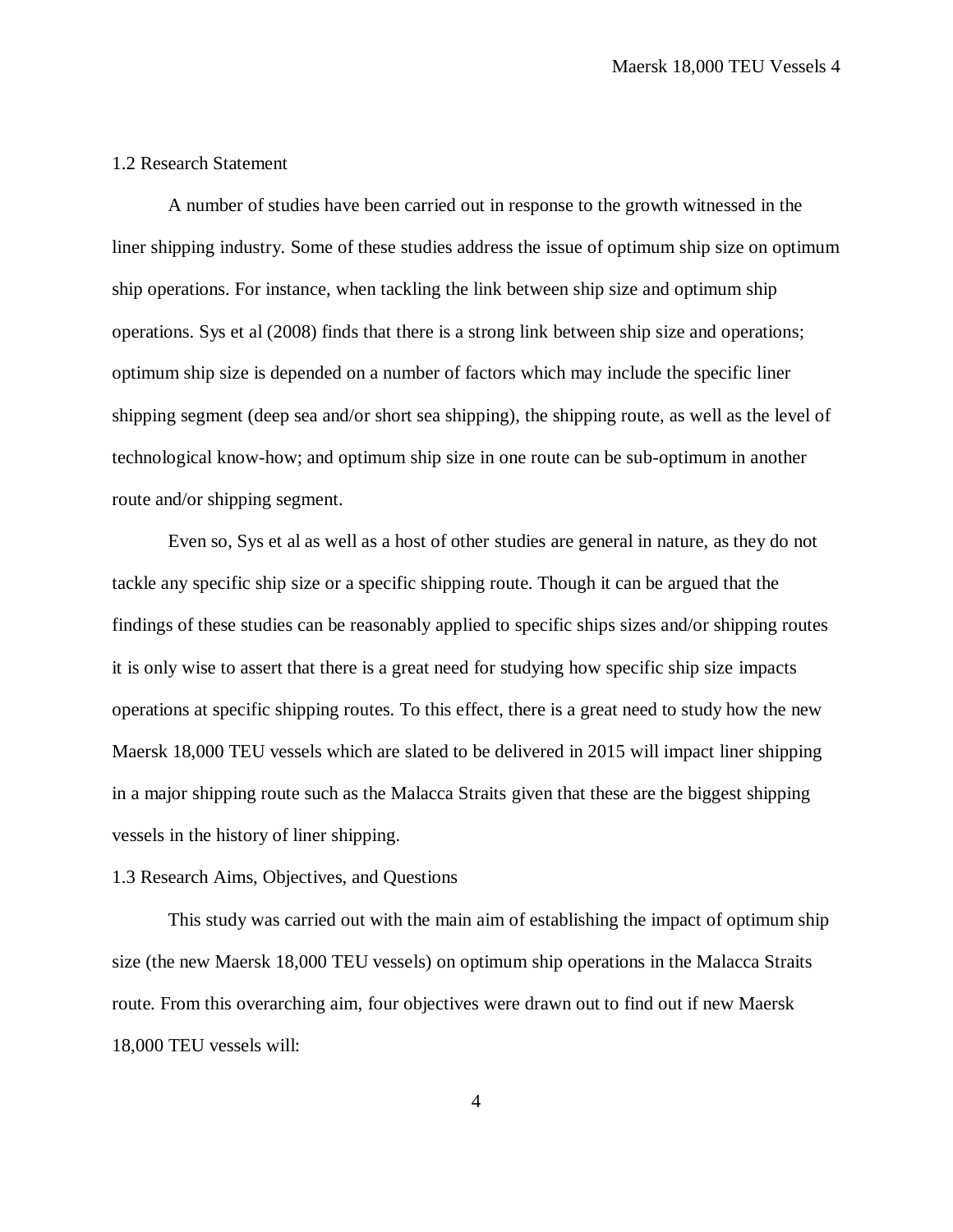- a. Enhance optimum ship operations at the Malacca Straits route
- b. Help cut down operational costs at the Malacca Straits route.
- c. Enhance efficiency at the Malacca Straits route.
- d. Help reduce the amount of greenhouse gases emitted in the Malacca Straits route.

Again from these four core objectives six research questions were drawn out as shown below.

- a. Will the new Maersk 18,000 TEU vessels reduce operational costs at the Malacca Straits route?
- b. Will the new Maersk 18,000 TEU vessels reduce capital costs at the Malacca Straits route?
- c. Will the new Maersk 18,000 TEU vessels enhance the value for money to shipping industry stakeholders?
- d. Will the new Maersk 18,000 TEU vessels help reduce emission of greenhouse gases in the Malacca Straits?
- e. Will the new Maersk 18,000 TEU vessels help shorten the length of time spent shipping goods from the port of origin to the port of arrival?
- f. Will the new Maersk 18,000 TEU vessels help reduce the amount of fuel consumed by shipping vessels at the Malacca Straits route?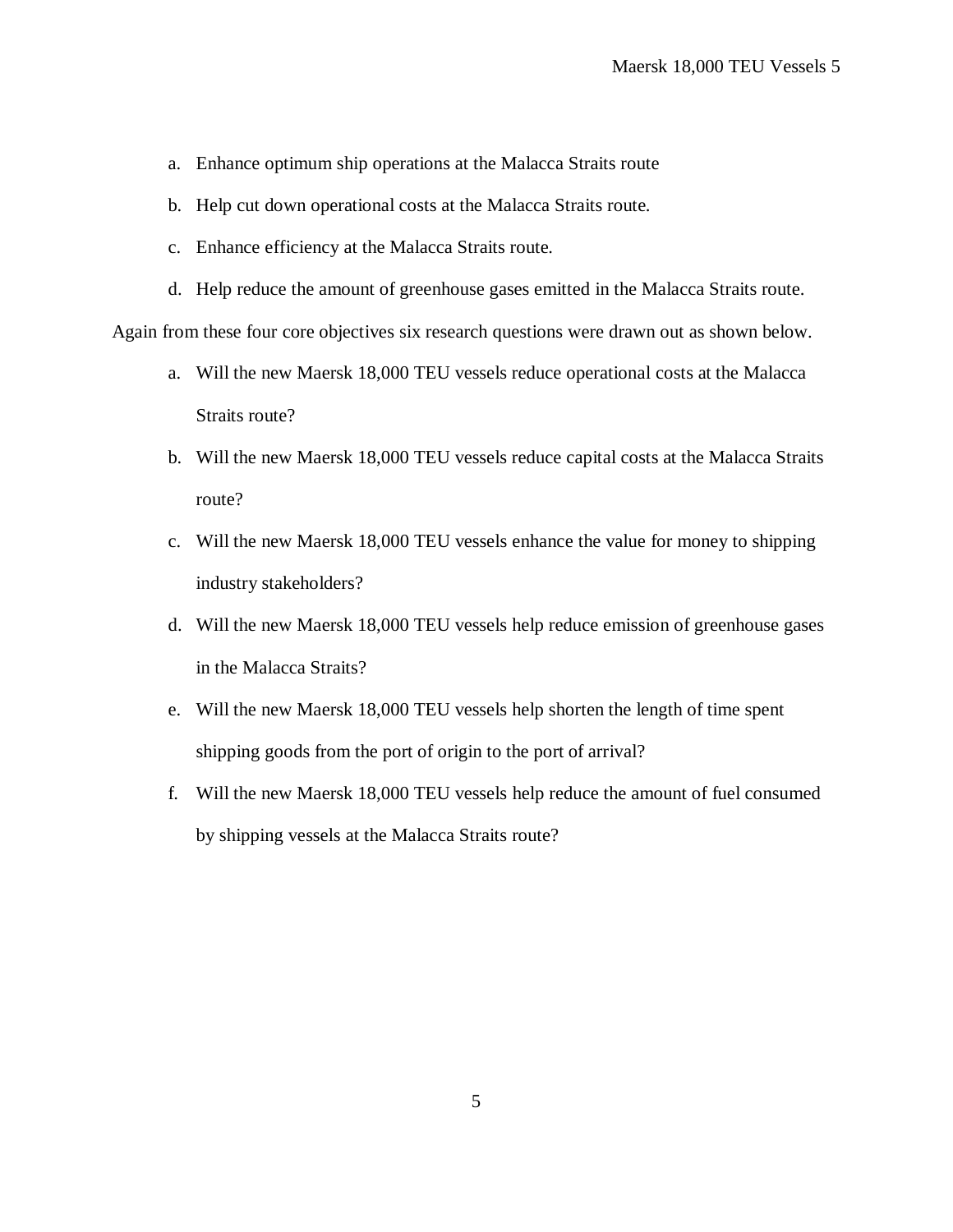## **2.0 CHAPTER 2: LITERATURE REVIEW**

<span id="page-15-1"></span><span id="page-15-0"></span>2.1 Introduction and Structure of the Chapter

Researchers have dedicated significant space in analyzing the impact of ship size and ships operations. So as to create a platform for supporting the set research questions as well as interpreting the study finding, this chapter will attempt to review some of these existing relevant literary materials. To this effect, literary materials touching on the impacts of optimum ship size on ship operations will be covered. For purposes of clarity and coherence, the chapter is divided into seven core sections. The structuring of the sections was based on the overarching study aim as well as the set research questions. So as to provide a deeper insight in the topic some of the sections have got subsections.

#### <span id="page-15-2"></span>2.2 Evolution of Container Ships

Since inception, the shipping industry has experienced a lot of changes. According to Gwillian and Molenaar (1993) these changes can easily be noted in key industry operations such as methods of handling cargo, shipping routes and trade patterns. Majority of the changes started being visible in 1960s when the container box was introduced through the 1970s and 1980s when consortia operational agreements were set up and in 1990s when global alliances started to be formed. In addition, the series of alliances that were formed in 1990s have enabled the industry to have the financial base required to deploy ships that are bigger in size and as result promoting economies of scale.

Again, the series of consolidations that have been experienced in the maritime industry have redesigned the industry with the first consolidation-taking place in 1995 and the second being experienced around 2005. According to assessment on the cellular fleet of the world as at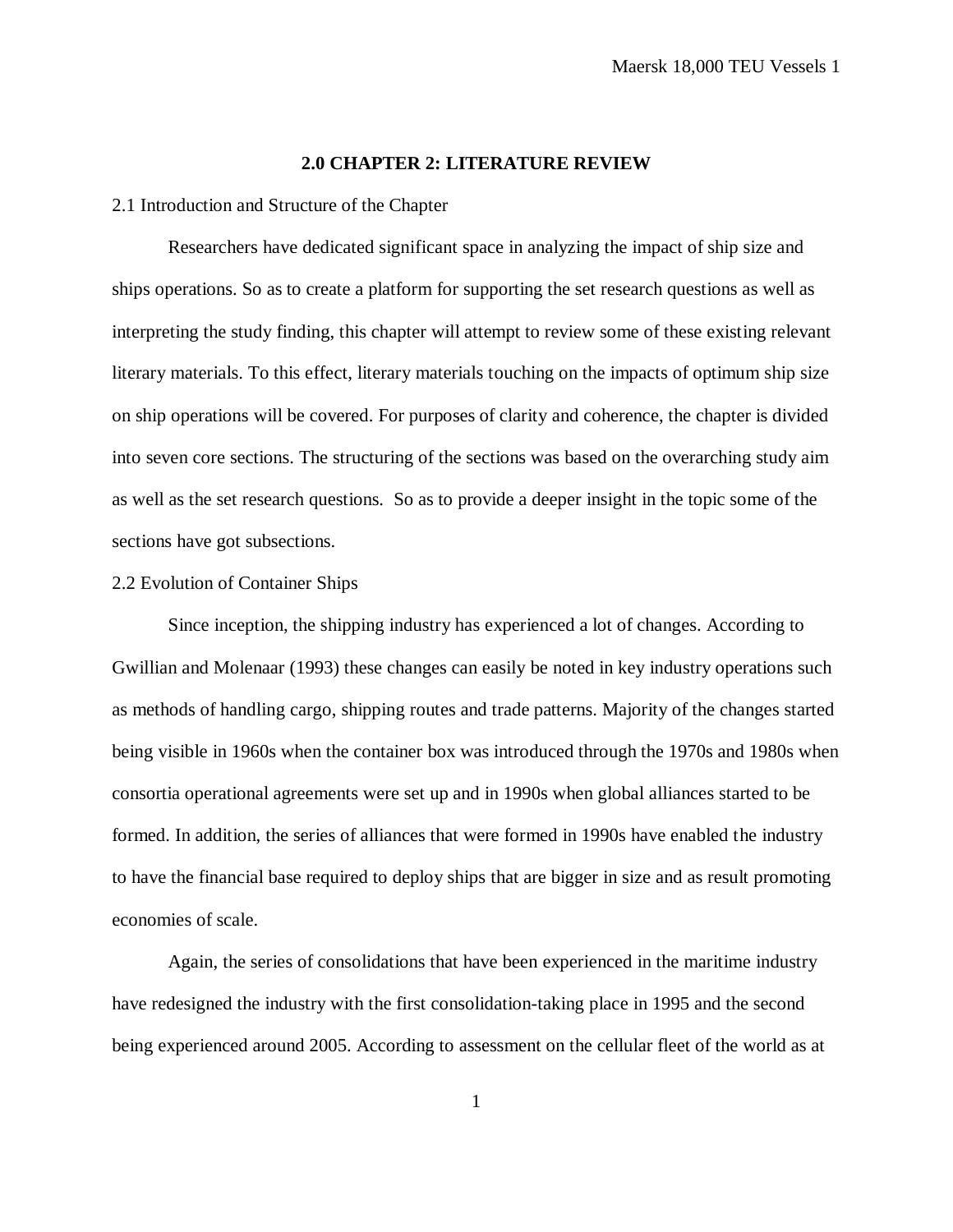2008, there were approximately 4312 vessels with a total capacity of about eleven million TEUs (Lloyd's Register, 2011). Using the 2008 assessments, and assuming that the ordered vessels were delivered as contracted and with minimum scrapping period then the capacity is projected to grow by 15.18 percent during 2009, 14 percent during the year 2010, 13.71 percent in year 2011 and 8.59 % in year 2012. On the evolution of the containers, the number of sea vessels have grown at rate factor of five and the carrying capacity which is measured in terms of TEU has increased at a rate twice that of growth rate. The average size has moved from 1306 TEUs in the 1980s to about 2533 TEUs in 2008. Following increase in demand for sea transport over the years, this trend (increase in average ship size) is expected to continue up to a tentative optimum size of 3300 TEUs in the coming ten years (Lloyd's Register, 2011).

According to Foster et al (1999) the original ships could only carry containers with length of about thirty-five feet. The container ships were loaded into the ships using cranes. The capacity of these container ships was about 200 TEU. However, between 1960s and 1970s the capacity of the container ships grew starting in America and spreading to the European region and then to the Far East region. Consequently, towards the end of this period the container ships size had increased to between 2000 and 2500 TEU. The size gradually increased upwards with the next ten and fifteen years as the quantity of cargo that was being transported in the late 1980s continued to rise. During this period, the size crossed the 4000 TEU barrier. Once that point was reached the next phase-involved development of mega-container ships to enhance economies of scale. The United States in mid-1980s built the 4354-TEU capacity ships, which was classified under the mega- container ships category. Over the years, the ship sizes have continued to increase taking the usage of the term "mega-container ships" to another level. In modern times,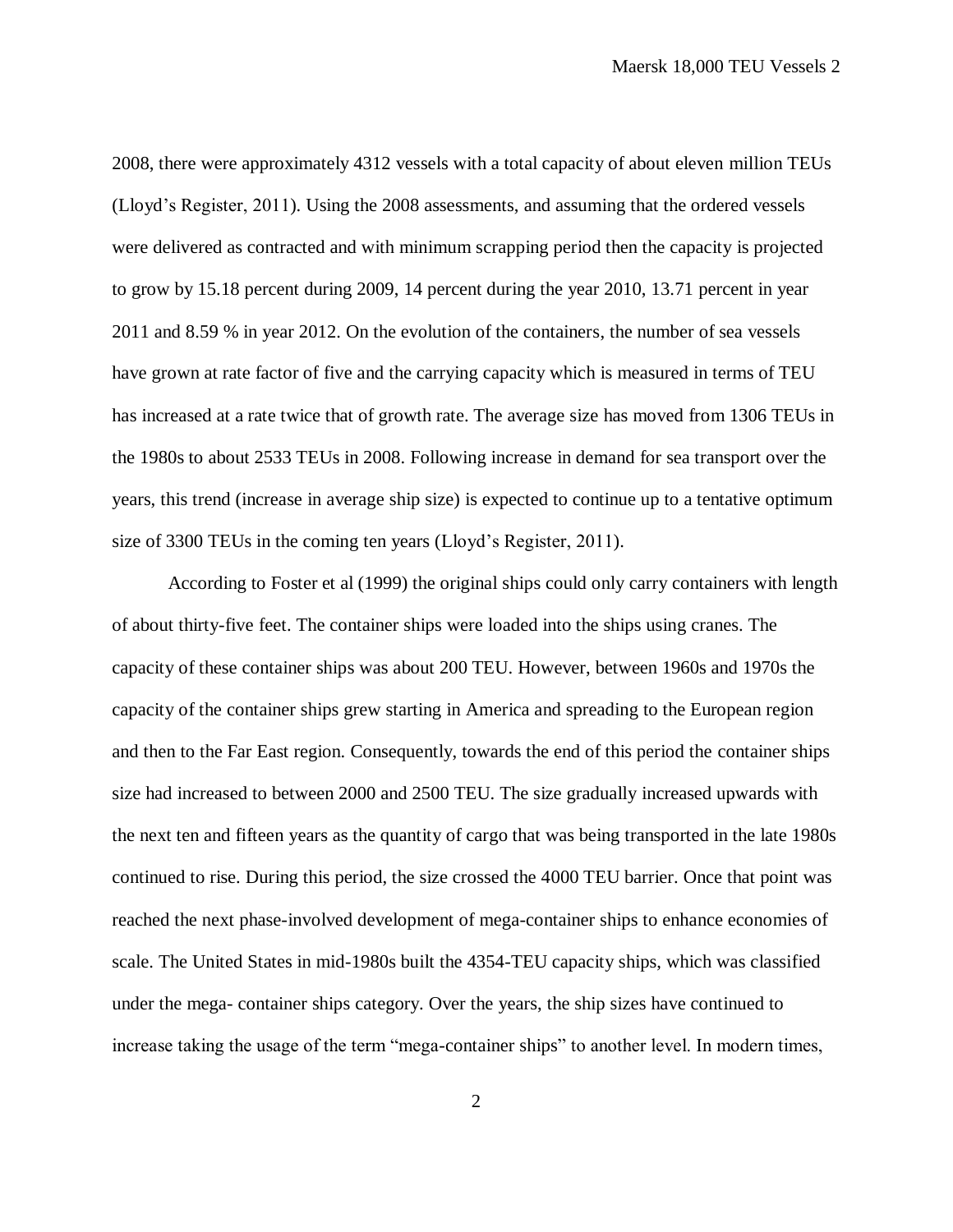mega-container ships are considered as those that exceed the capacity of 6000 TEU and the definition of mega-container ships changes with the generations in the evolution of ship sizes.

#### <span id="page-17-0"></span>2.2.1 Modern Container ships

Modern container ships are classified in terms of their size as well as the nature of routes they operate. Ideally, every sea route has got the maximum size of ships that can pass through it. Some routes such as the Malacca Strait are very deep and therefore they can accommodate large ships carrying heavy cargo. Other routes such as the Suez Canal are very narrow and moderately deep and therefore have limitations on the size and/or deadweight of ships that can pass through it. According to Ham (2004) the assessment of routes to establish the maximum size of ship they can accommodate was necessary as it enabled ship builders and operators to make necessary plans on the nature of ships to build and/or to operate on any given route.

Based on the depth of route a ship operates in the following ships types are common. The Malaccamax refers to the maximum draught that can pass through Malaysia and the Strait of Malacca. As the name suggests, Panamax refers to the largest ship size that can be allowed in the Panama Canal. The length of the Panamax ship is limited to two hundred and seventy five meters and the width is restricted to thirty-two meters. Its deadweight is between 65,000 and 80,000 tones. The Suez Canal van only handle tankers (Suezmax) of about eighty thousand tones of deadweight but proposals have been made to expand the canal to enable it accommodate bigger ships. Capsize ships have deadweight of between one hundred and one hundred and eighty thousand tones. They are built to be used in deep water and transport heavy raw materials from Brazil (Lloyd's Register, 2011).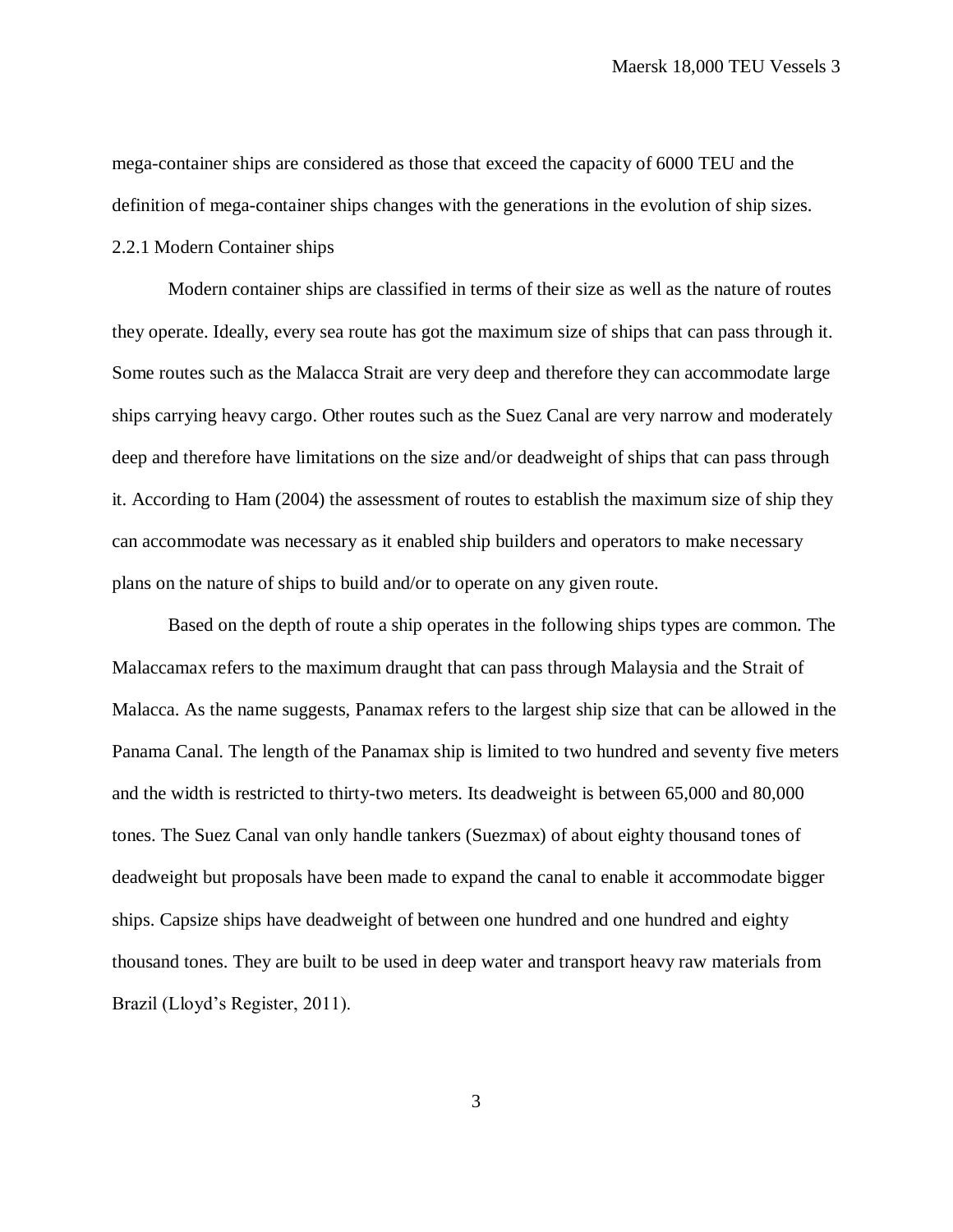## <span id="page-18-0"></span>2.2.2 The Size of a Ship

According to Loyola University, Chicago (2011) the shipping industry is experiencing unprecedented structural growth in terms of the ship size and volume. The industry is trying to develop ships for competitive advantage purposes. This salient goal will be achieved, as the sheer size will enhance economies of scale in terms of technology given that the maximal ships carrying capacity stands at 18,000 TEU. Drawing from the existing studies it is understandable that it is possible to deploy large container ships since there are no market obstacles or technical limitations, which might hinder the introduction of these vessels.

The factors influencing the size of the vessels can be traced by looking into the growth of the vessels over the years. According to Loyola University, Chicago (2011) there is several reasons why there is a need to understand the various factors that determine the size of the ship container. First there is huge capital invested in the process of operations, development and insurance of the vessels. Since there are changes being experienced in the sizes of the ships there is need for the investors to get informed on the factors determining the size of the ship since wrong investment decisions may lead to heavy losses experienced and proper understanding of the mechanisms that operate here reduces the risk.

Ham (2004) states that the size of the ship is determined by terminal facilities and obstacles found along the journey of the ship. What this means is that the size of the vessel can also be influenced by the draught restriction in the ports, the length and width of the water pathway, and restriction of the river port navigation. There are ports with draught limitations occasioned by shallow waters and hence they can allow some vessels only to some depth. As a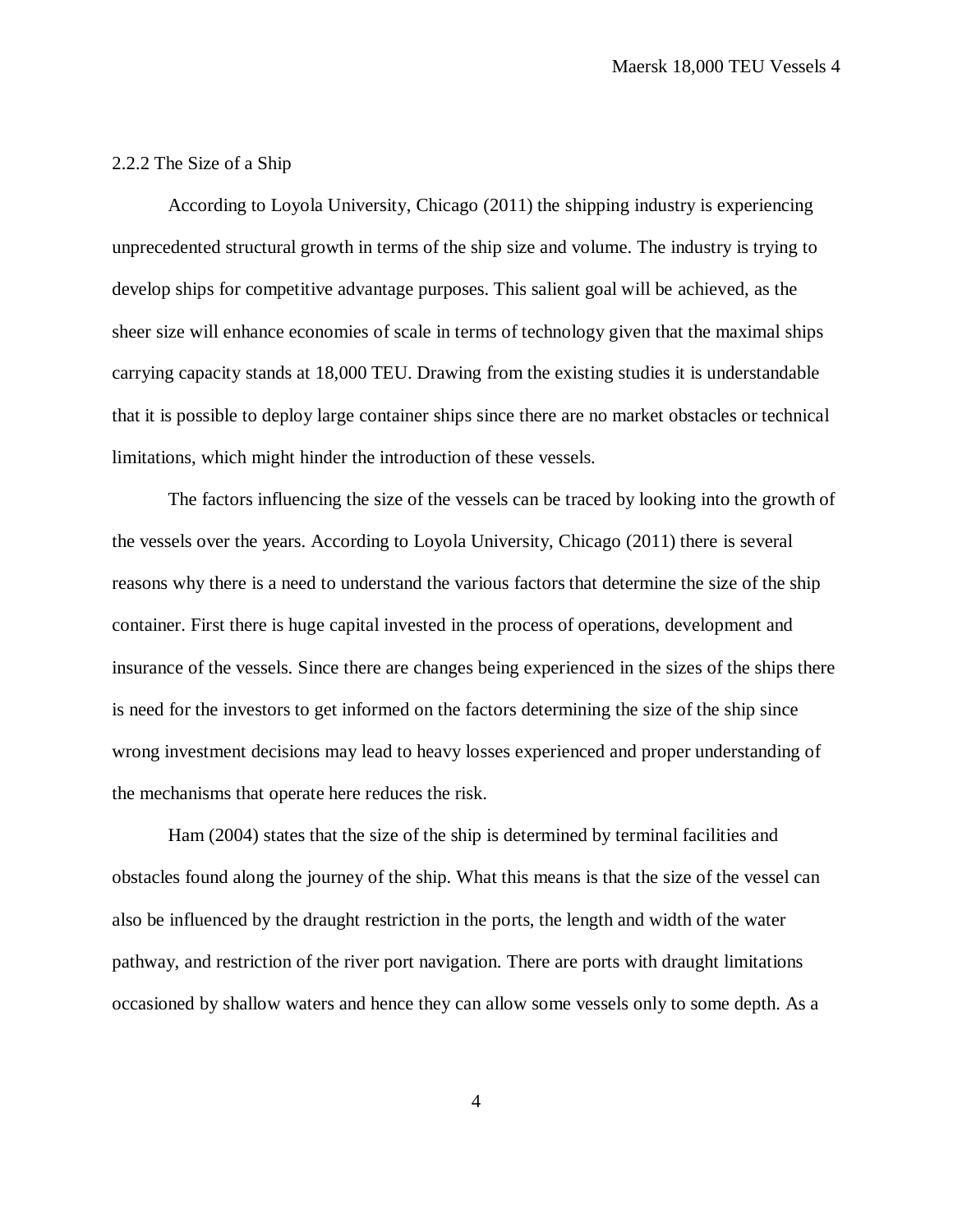result, the trading flexibility of large ships is limited in such shallow ports as they lack the facilities to handle them.

Sys et al (2008) support this argument by opining that the ships that have large draughts are limited especially by the physical restriction of the port. This sometimes requires cargo to be divided into small proportions from the theory on optimal size of the ship and as a result there are various optimal sizes that arrive at the destination. The optimal size of the ship can be as large as the owner wants. On the case of the demand, the size is determined by the amount and the frequency and the time the amount is moved from one port to the other. Large amounts to be moved requires larger ship that is cost effective in terms of the cost per TEU compared to the smaller ship. On the other hand and in regard to the frequency of the load being moved, it is arguable that the higher the frequency the smaller the vessel.

The market for container shipping is growing at a higher rate and this trend is expected to continue. Sys et al (2008) states that for the last four decades there has evolution in the container ships from feeders, then Panamax and to the present Post-Panamax ships. Even so, the Panamax ships still have the highest numbers among the world's largest ships. The other factor that limits the size of ship is related to the volume of the trade, which may change from one route to multiple routes. Due to the introduction of the transshipment that includes the spoke and the hub system the optimum size that will arrive at the destination is reduced. This means that there is an observable reduction in size.

# <span id="page-19-0"></span>2.3 Relationship between Economies of Scale and the Size of the Ship

Economies of scale exist in the shipping industry particularly when the bulk cargo is carried over a longer distance (Sys et al, 2008). In a given route economies of scale can be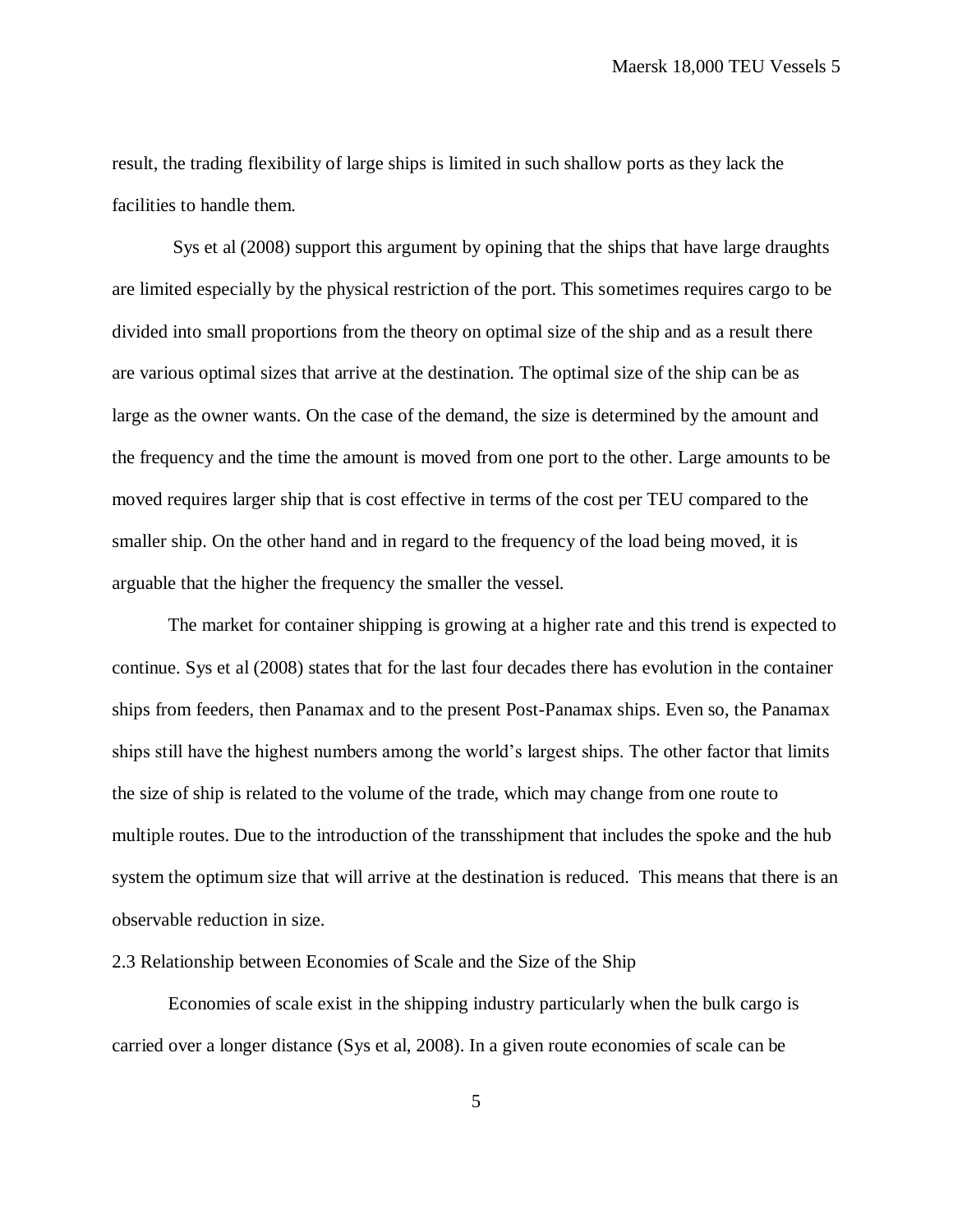achieved when there is more freight cargo to be transported and the distance to be covered is high. However the factors of economies of scale cannot alone adequately explain the change in ship patterns. Over the recent times larger ships are affected heavily by the by longer turnaround time especially in short term and this difficulty is overcome by faster ships in the long run. In the past the cost per ton has previous affected the larger ships but today they are favoring the larger vessels.

Sys et al (2008) highlight economies of scale refers to property where there is mass production of goods and services with less cost of input. This means that economies of scale are to be achieved when if more units are produced in large scale with no much increase in the cost of production. The sharing of the fixed costs by the products produced and as result average cost decreases and this result to efficient cost of production. In the shipping industry this is achieved as result of having the cost per TEU decreasing as the size of the ship increases (Cullinane & Khanna, 2000). The cost is related to the cost of building the ship, manning and fuel costs. The proposition of a larger ship is lower compared to that of a smaller ship.

In the shipping industry, economies of scale can be achieved in two ways: in the ship and port operations. The shipping industry emphasizes on the benefits and speed the ship's turnaround time which will lead to fewer port calls, encourage on services of the feeder which involves the spoke and the hub concept. This makes the ship owners to benefit from economies of scale and be in a position to operate economically sized ship (Cullinane & Khanna, 1999).

To minimize the cost at the sea and at the port the optimal size of the ship be established first and this size of the ship is identified as the ship that can carry a given composition of the cargo at the lowest cost per ton of the cargo. To minimize the cost therefore the optimal size of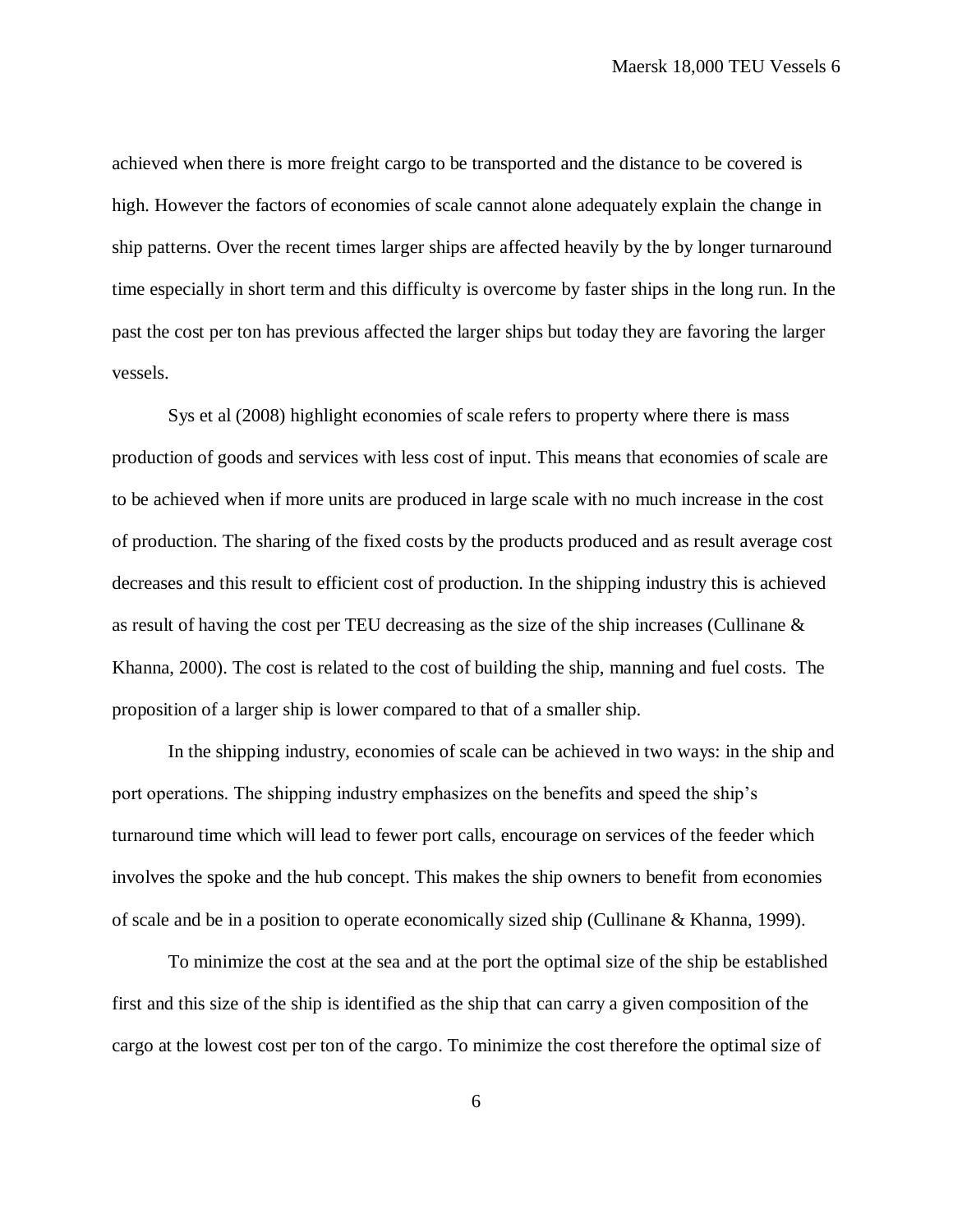the ship should be determined. As the size of the ship increases the cost per ton at the sea decreases but that the costs at the port increases. To determine the total cost per ton then the cost at the sea and the port are summed (Sys et al, 2008).

The costs of the ship consist of the running and the capital costs (Imai et al, 2006). Capital costs consist of the principal and the interest payments made in order to finance the building of the ship. The capital cost also includes return on capital, which is the opportunity cost that includes the interest lost as a result of tying the capital in the ship built. Lim (1998) notes that running costs can be identified in two parts the fixed and the variable costs which include the operational and the overhead cost The operational costs related to the ship include banking costs, marketing, advertising, management and accounting fees and the agency fees. The operational cost are those that are incurred in enabling the ship to operate and are not are independent in relation to the output and these are costs related to the maintenance and repair, victualing, stores, insurance and the crews (Imai, 2006). In the short, they are considered fixed. Running costs are those that can be avoided if the journey is not taken and includes the costs related to the fuel which is determined by the cost of the fuel, service speed, fuel grade and the distance covered by the ship. Long distances bring more costs compared to short distances. 2.3.1 Optimal Ship Size Concept

<span id="page-21-0"></span>In theory of microeconomics the size of the firm determines its efficiency, that is, large firms minimize the long-run costs experienced by the firm. The size of a company is also determined by the market in which it chooses to operate. If the market is not sufficient, production and efficiency cannot be achieved even though the company might be having the technology to enable it take advantage of the economies of scale. The optimal size of the firm is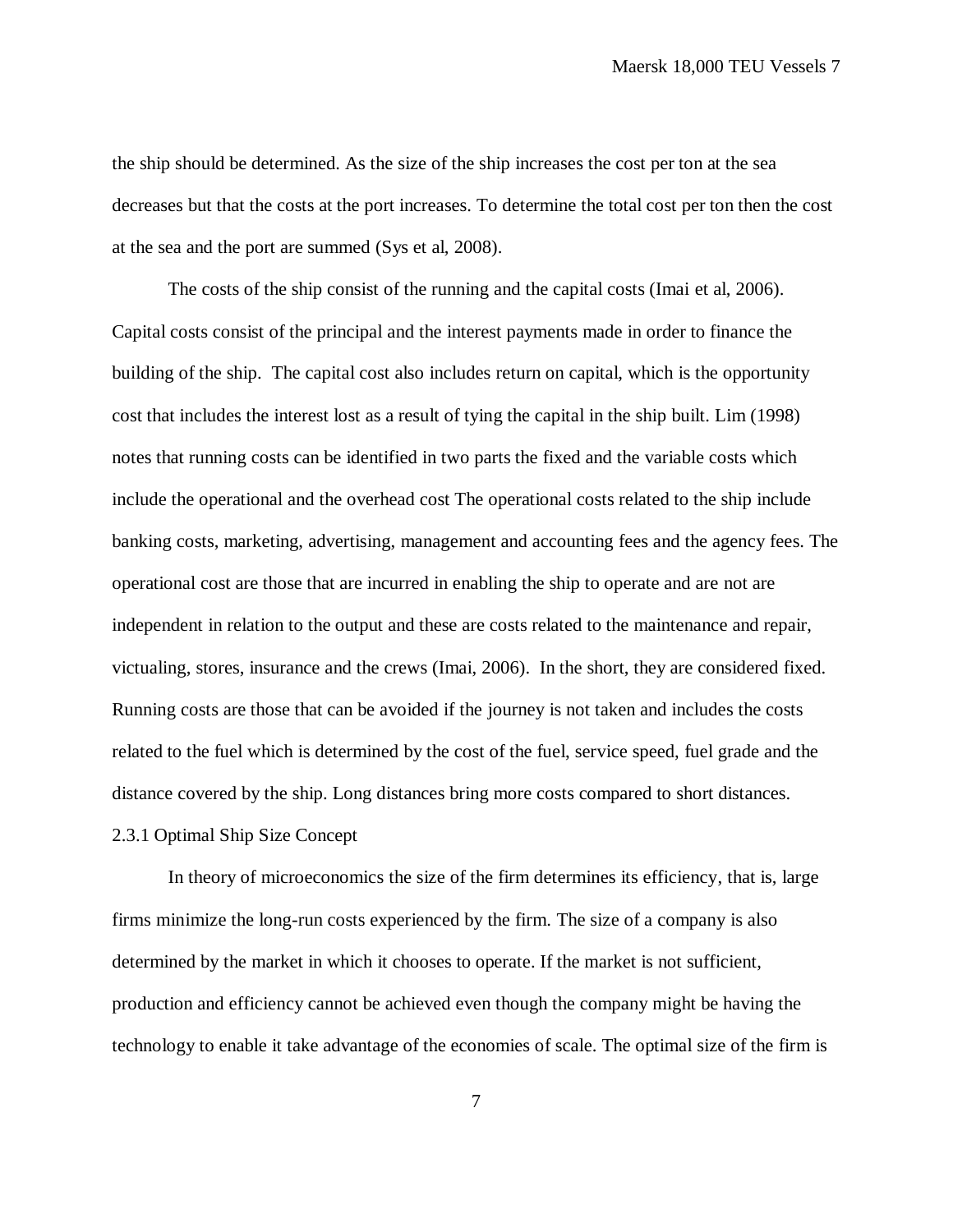determined by the economies of scale. However organizational factors may create diseconomies of scale and hence change the size of the firm. This means that the size of the firm is determined by economies and diseconomies of scale. The optimization of the liner service is determined by the type and the capacity of the ship and is viewed as an analytical tool as well as design variable tool (Sys et al, 2008).

Sys et al (2008) highlight that During the 1970s the focus was to use the maximum ship volume that could be accommodated at the port of origin and at the destination. With the rapid changes taking place in the industry, it is clear that there are other determinants of the size of the ship such as sailing frequency, the length of the route, port calls and the volume of trade. Optimal size of the ship is the size where the transport costs are reduced. The transport costs are considered in totality and the total transports cost include those incurred while the ship is at the sea and also in both the beginning and the end of the journey (Sys et al, 2008). The optimal size can be obtained by establishing the tradeoff between the economies brought by the size and the diseconomies brought by the other organizational factors as well as effects they have on the hauling and handling operations. The optimal size when viewed from the perspective of maximizing the profit is obtained by minimizing the cost per TEU.

# <span id="page-22-0"></span>2.3.2 Advantages and Disadvantages of Large Ship Sizes

To start with advantages of large ships, the growth in demand for sea transport has been phenomenal in the development of bigger ships. Technical advancements have also been noted in the shipping industry where the owners of the ships have started using larger ships in order to minimize the cost of transporting the various cargos in the sea (Talley, 2009). They have also developed optimal ships that will bring a tradeoff between the economies of scale derived from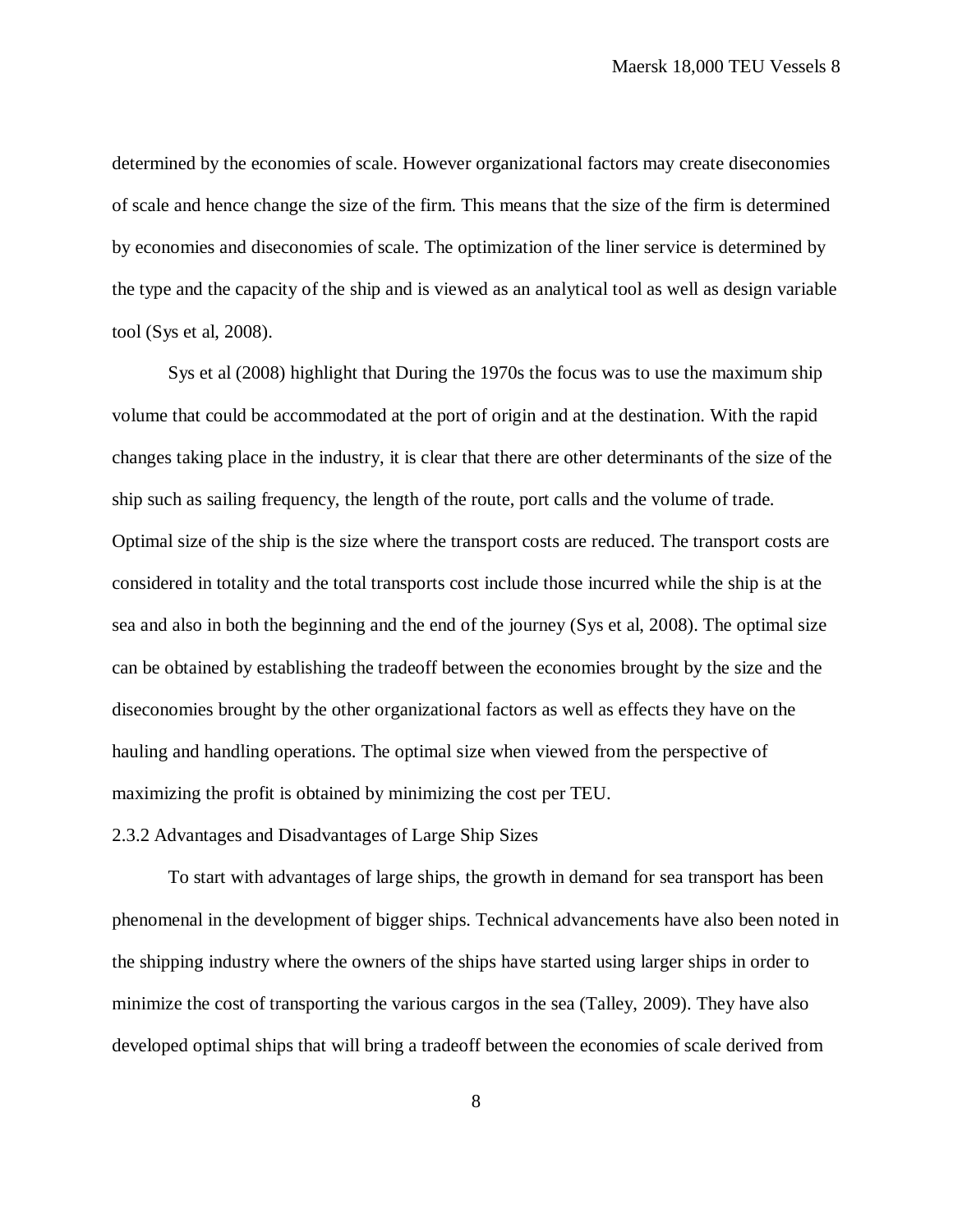hauling operations at the sea and the diseconomies of scale derived from the handling operations at the port. This has resulted to various scholars carrying out research on the benefits that large container ships may bring to the shipping industry.

As Jansson and Shneerson (1987) find, economies of scale have been realized as result of development of large container ships. Economies of scale have been derived on the connection between having high frequency services and optimizing the number and the size of the ships. The area between transshipment terminals and the ports affects large container ships. The load factor for the large container has improved resulting to lowering of the cost in cargo tonnage.

Development of transshipment terminals such as hubs where there is distribution system has been efficient since such terminals are in a position to accommodate large amount of traffic. Economies of scope have also been achieved as a result of sharing the transshipment facilities among many operators thus lowering the costs of transportation for both the owners of ships as well as the operators of such terminals. This in turn enhances the quality of infrastructure (Talley, 2009).

The number of port calls has reduced since the increase in the size of vessels. Port calls are very costly at the ports and to limit the cost the ship owners have to reduce the number of these port calls. Big ships today are operating as a global network and this calls for transshipment in order to fill them. As a result transshipment as a concept has also been developed. There has been change in the shipping networks that have change from point-to-point to distribution network comprising of spoke and hubs system. The network consists of crossroads called transshipment terminals, which connect short and long distances, and the various terminals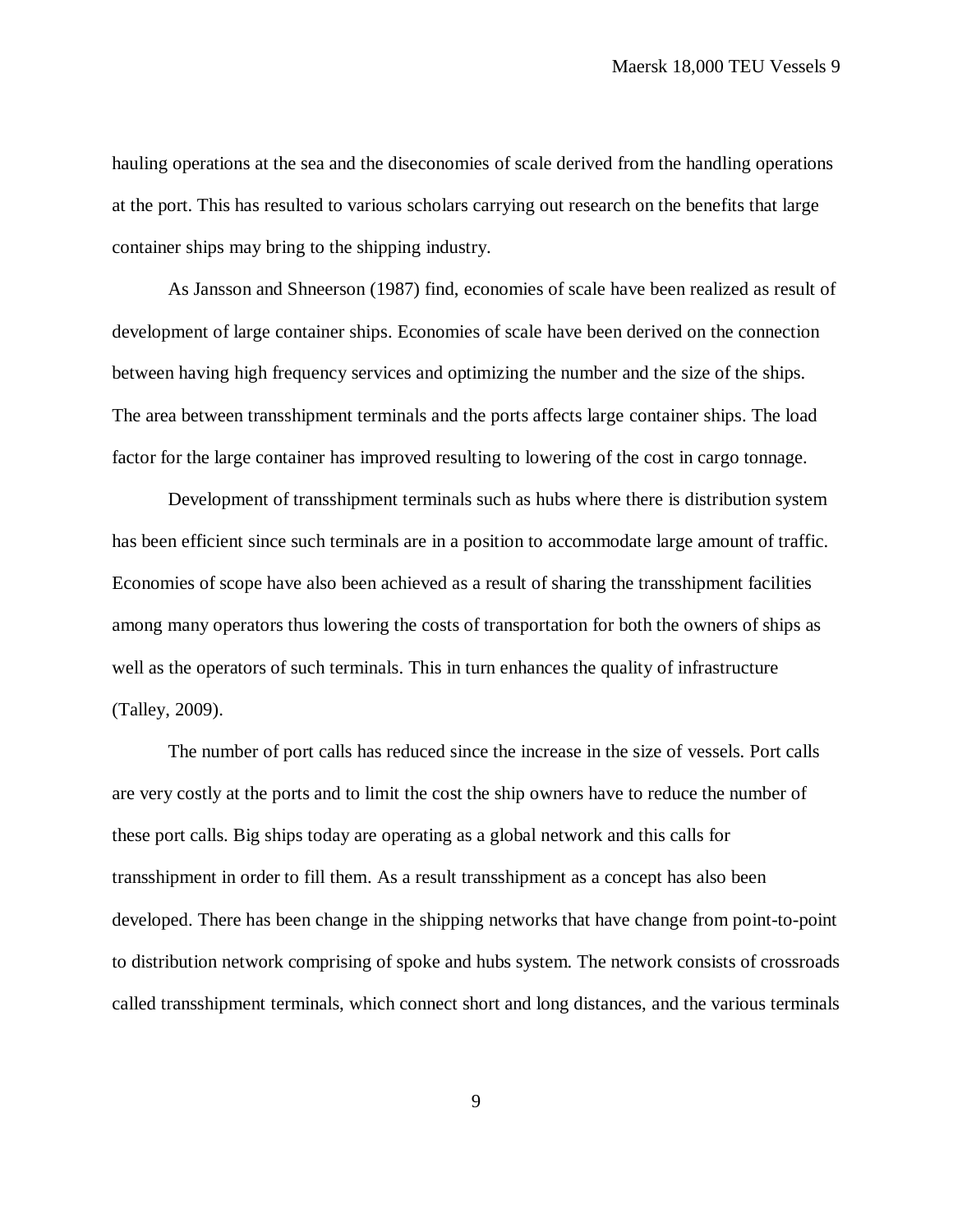(Talley, 2009). The transshipment terminals stood at eighty five million TEU and are expected to grow to 184 million TEU by 2015 (Talley, 2009).

On the other hand, big ships are less flexible and this could have serious liability when it comes to downturn and this also increases the risk for the ship owners. Development of big ships calls for improvement of the ports. This is because large ships require longer berths, deeper waters, bigger cranes and bigger container yards. Increased time at the port facilities can outweigh benefits of economies of scale and therefore the facilities should be developed to reduce the amount of time that ships spend at the port (Ham, 2004).

#### <span id="page-24-0"></span>2.3.3 Impact of Growth in Size of Ships

Development of large container ships has had an impact on the port labor because there has been speed efficiency in loading and unloading of cargo from the ship. With the introduction of large container ships fewer workers are required at the port. This has led to conflicts between the shipping companies and the labor unions as a result of having many of the workers being laid off (Rubbin, 2005).

Development of container ships has also had an impact on business practices and technology since container operations have come to demand technical skills required to operate the heavy machinery. The container size has been standardized so that the container ships can be used to carry a variety of cargo in the sea transport. The ships could be designed from the beginning in order to carry the containers. Uncertainty in the shipping industry has also been reduced since the companies are in a position to establish the speed of loading and unloading cargo. This has resulted to heavy investment to build big container ships to create a situation where economies of scale will be derived and enhance the ease with which loading and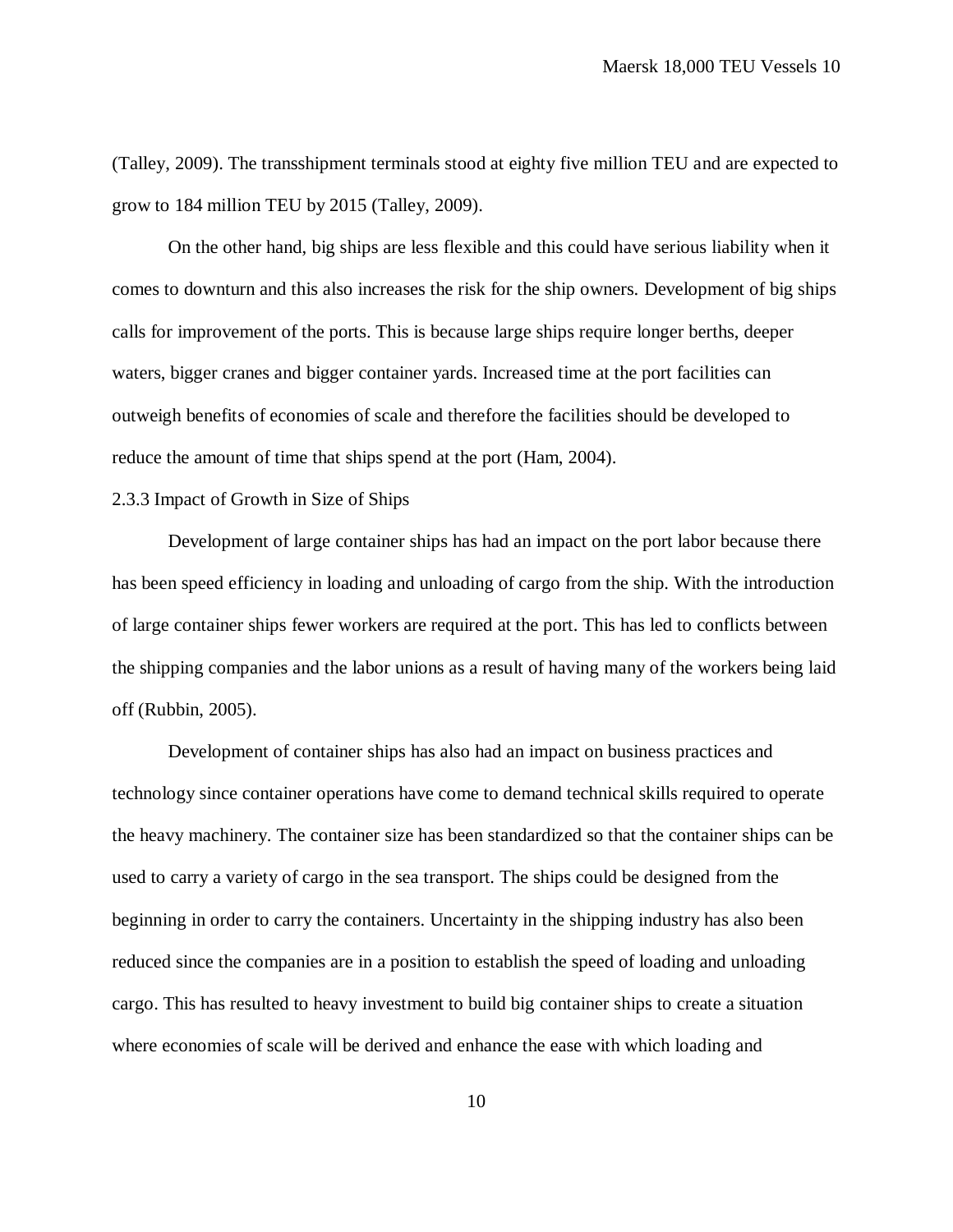unloading are done as well as linking the shipping industry with other modes of transportation (Rubbin, 2005).

Developments in the size of container vessels have also had an impact on the ports and the cities where shipping activities are found. This means that the changes like lowered labor costs, increased speed of loading and unloading and the increased carrying capacity of the container ships have brought changes to the ports and cities (Talley, 2009). This has resulted to changes in the ports since deep waters are required for the large ships and the operations of the ports have also shifted to the nearby areas. For example, operations in the port of London and New York have shifted to Tilbury and New Jersey respectively. This growth of port has taken the form of expansion and consolidation of facilities in the areas found near the ports (Rubbin, 2005).

The increase in size of container ships has had a profound impact on the global economy of the world, for example, in the early 2000s there were about three hundred million twenty foot containers that were transported by the sea each year (Rubbin, 2005). It is evident that the development of large ships has influenced the international manufacturing systems and trade. The development of containerization has facilitated the process of globalization and the changes brought by it.

### <span id="page-25-0"></span>2.4 Optimal Ship Operations

Seaways are usually the most appropriate form of transport when it comes to the transportation of bulky goods over long distances. For instance, the South Asia Seaway is the main route connecting the South China Sea and the Indian Ocean. The seaway provides the shortest route that tankers trading among the countries of the Far East and the Middle East easily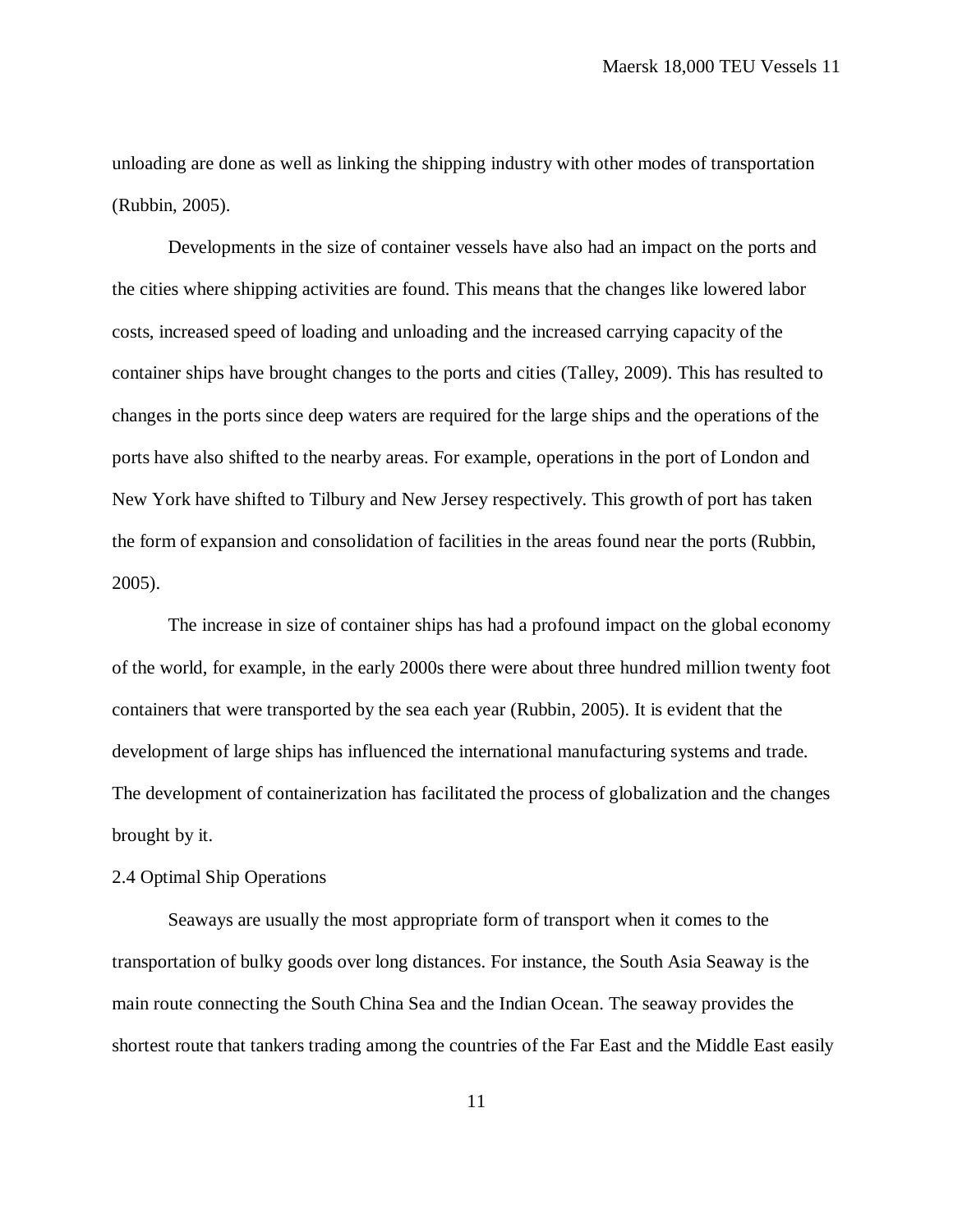transport their goods (Roach, 2005). This infers that the route is very strategic for all traffic that enters and/or comes out of the Asia Pacific region. For instance, Roach affirms that approximately 60,000 vessels use the South East Asia region annually. The route is therefore a critical trade route to the world due to its strategic position and the economic importance to vessel transport sector in the world. Cowie (2010) affirms that South East Asia seaways are one of the most pivotal waterways in the world that have the longest and busiest used international navigation. This is because it provides a crucial link between the West and the East.

The significance of seaways can fully be appreciated if a major seaway route was to be closed. For instance, in the event of closure of the South East Asia trade route, it is believed that more than half of the fleet in the world will be forced to sail 500 miles more. This will negatively affect the world economy as it will definitely prolong the voyage times and it will likely affect vessels lifespan.

According to a study carried out by Brooks (2000) on liner shipping, optimal ship operations entail any aspect that contributes to minimizing costs and attaining the highest possible output. However, these optimal ships operations require all seaways to be safe regions for shipping activities to be successful. In understanding the concept of optimal ship operations, several factors have been advanced. Some of these factors are reviewed below.

# <span id="page-26-0"></span>2.4.1 Economics of Vessel Operational Cost

In a study undertaken by Stopford (2008), economics of vessel operational cost is recognized to have become an important factor in the last sixty years when international trade started to outgrow the gross domestic product of the world. In his study, Hoffmann (2010) affirms that this elasticity has become stronger over time since the volume of trade has grown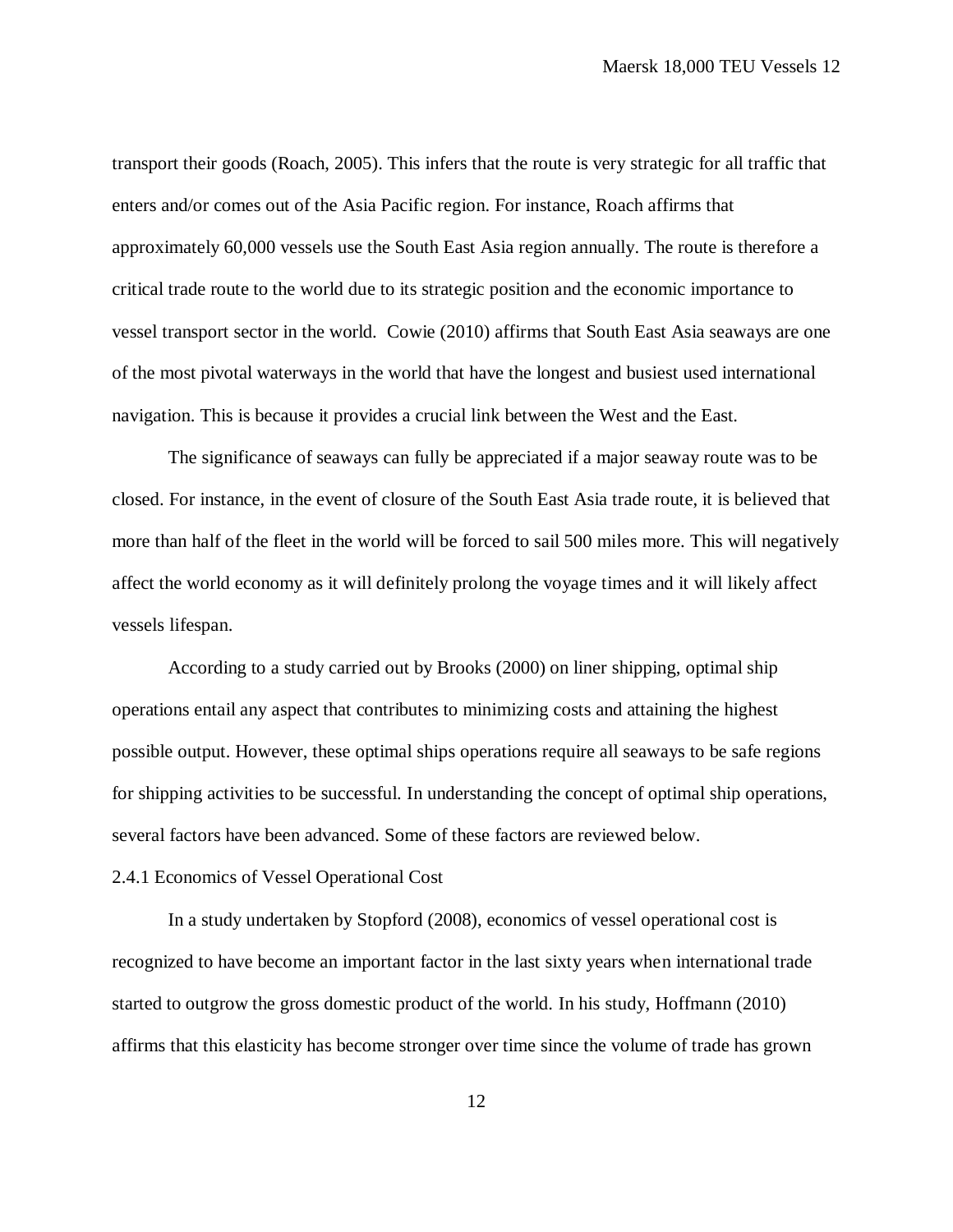three times faster than the world economy. However, Hoffmann continues to acknowledge that transport is one of the cornerstones of the international trade and globalization hence it has a big bearing to world economies. In relations to this, seaways play a more crucial role in international trade and globalization to bring about growth in world economies. To this end, seaways have occasioned several developments carried out in the seaways transport to maximize their operations.

Optimal ship operations are usual largely determined by the economies of scale that is again determined by some other elements. Some of these elements according to Stopford (2008) include capital costs, operating expenses and bunker costs. In addition, Cowie (2010) states that economy of scale in the shipping industry need to be considered since it is a key element in the sector. Cowie continues to postulate that in the economies of scale, larger ships usually cost less to build per cubed meter of carrying capacity compared to smaller ones. Therefore, to understand fully economics of vessel operational cost, other factors need to be examined.

## <span id="page-27-0"></span>2.4.2 Operating Costs

According to Stopford (2008), ship operations require high expenditure. These include crew, maintenance, administration, insurance cover and storage costs. In order for these operations to be on their optimal level, the operating costs need to be effectively and efficiently managed. For instance, Stopford continues to acknowledge that Emma Maersk 11, 000 TEU vessels was specifically designed for 13-member crew, which is fewer crew, compared to the one for 3000 TEU vessel ships. However, it is believed that other operating costs such as maintenance and insurance usually increase with the ship's capital cost though with less capacity for transport.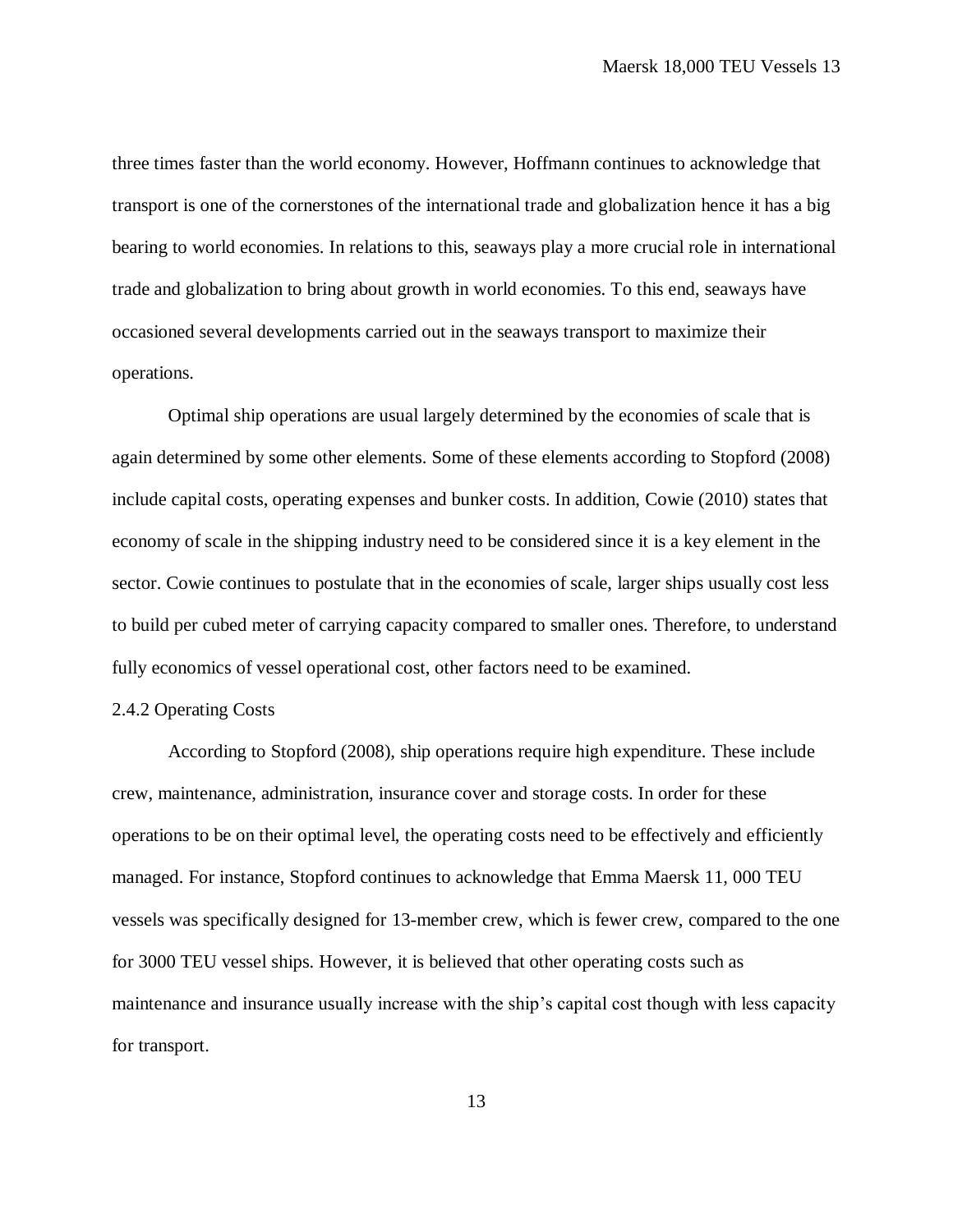Moreover, the study did by Lorange (2009) affirm that in terms of operating costs, there is a need to have a low cost crewing in order to optimize operations of the ships in the seaways. In addition, the study suggests that a continued development of this crew is necessary to offer quality services in the ship operations. Quality of service is a prerequisite for optimal service operations as it helps to build strong good will in ships operations. Lorange believes that poor crew management and development are a contributory factor to poor service delivery, which in turn affects the overall ship operations. With poor service delivery, optimality becomes a pipe dream. However, operational costs of the ships depend on a variety of ever changing factors. For instance, Harwood (2006) states that crew matters will occasionally vary according to the number of the personnel at the time and their wages, which usually varies with time.

On the other hand, according to Yannopoulos (2002), the operating costs of the ships are usually affected by a large variety of protectionist devices. Flexibility is usually blocked in inter regional operations. This in turn results to ballast voyages that if combined with poor utilization during the off-season may heighten operational costs. In such cases, optimum operations become a tricky endeavor to be achieved through normal operations in the shipping industry.

Nevertheless, other regional policies categorize markets in segments by splitting it. This is an inhibiting factor in optimization of the ship operations. Jansson and Shneerson (2007) in their study on operational costs affirm that the overall utilization is adversely affected, as ship owners tend to use smaller vessels in such circumstances. This is not economically fit due to factors of economies of scale. Moreover, concomitant segmentation and subsequent shut down competition of shipping markets adds more disadvantages that are directly related with costs of ships operations. This kind of protectionist policies promotes monopoly of some few identified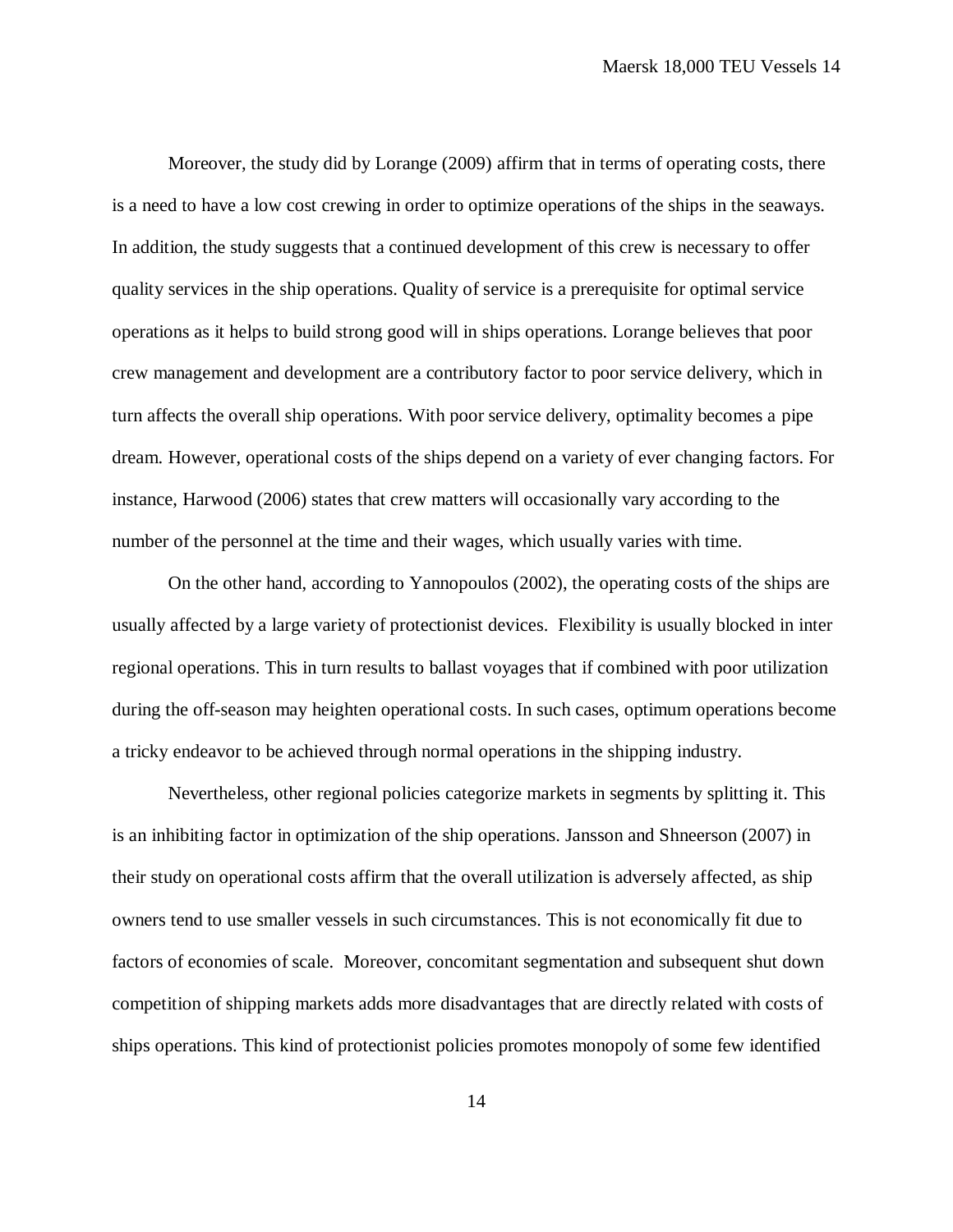players in the industry that in turn hampers other players from attaining their optimal operations in the shipping industry.

# <span id="page-29-0"></span>2.4.3 Capital Costs

On the other hand, capital cost is taken to be a fixed cost that does not change per magnitude of the output. According to (Sys et al, 2008), capital costs are related to economies of scale since large ships usually cost less per container slot compared to smaller ones. For example, Stopford (2008) affirm that by the year 2006, 1200 TEU container ships cost 20, 000 dollars per slot while a 6500 TEU ship was costing 13,700 dollars per slot. This clearly indicate that the initial capital costs largely determines the optimal ship operations in terms of determining economies of scale which is an element of optimization of ship operations.

According to Harwood (2006), capital costs usually reduce as the ship ages but other costs such as voyage and operating costs increase relative to newer ships. It is therefore possible to deduce from this argument that optimal operations is achieved from more efficient engines of new ships compared to ageing ships. Ship operations that continually use old ships are likely to experience some technical problems that hinder smooth operations hence in the long run having problems achieving optimal operations required.

# <span id="page-29-1"></span>2.4.4 Port Charges

In the operations of ships in the seaways, there are some factors that are beyond control of ship owners. Port charges are a good example since ship owners are forced to abide by port charges, which are usually imposed by the port administration. Port charges are a requirement that all kinds of vessels using are obligated to observe when they dock at any port in their operations. These charges are paid in form of navigation service charges to ports authorities.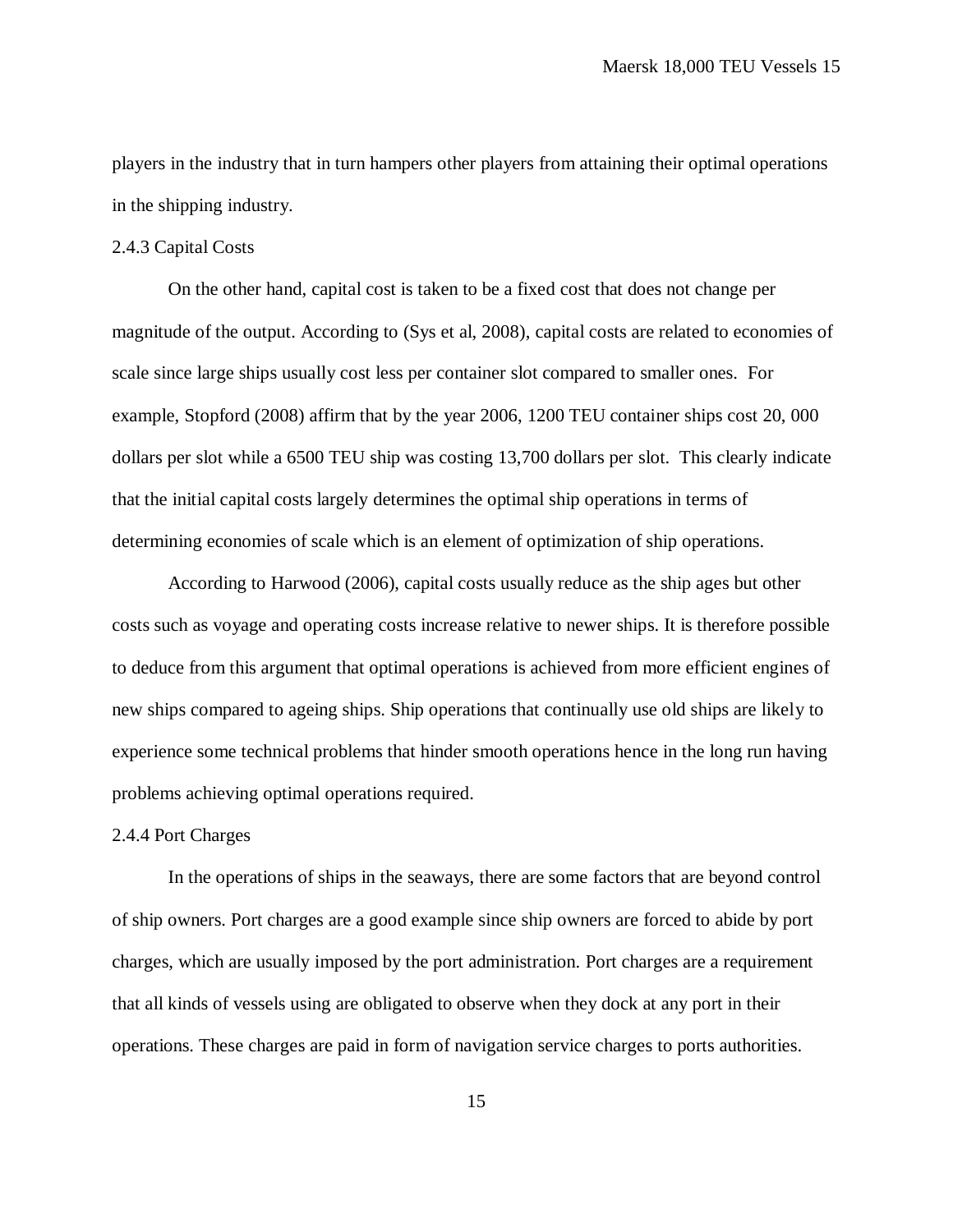These charges usually vary from port to port depending on the prevailing economic structures adopted by port authorities. However, McLean and William (2010) hold that since these charges are usually determined by the ship's tonnage, element of economies of scale comes into force since charges relatively reduce as the ship becomes bigger. This implies that smaller ships usually feel the pinch of higher port charges while bigger ships pay less to their relative size. In relation to this, small ship sizes have proven to be a major bottleneck in the optimal ship operation.

Nonetheless, there are efforts to curb this bottleneck by coming up with new generation container ships. Jansson and Dan (1982) affirm that efforts made towards the development of container terminals towards larger and higher throughput capacity are in the positive direction of breaking the bottlenecks in order to optimize operations of ships. This optimization therefore calls for stakeholders in the shipping industry to use larger ships to benefit optimally from the economies of scale.

# <span id="page-30-0"></span>2.5 Major Developments that Determine Optimum Ship Operations

There exists several development dynamics that determines operations of ships to their optimal level. Ship operations do not exist in a vacuum but do exist in an environment that is prone to be either affected positively or negatively by the external environment. For instance, Yap (2009) affirms that factors like world economy, various government policies, global production, regulatory regimes, consumption patterns, and security issues are some of the issues that determine optimal ship operations.

Seaways spans across several states and/or regions and therefore different seaway sections are governed by policies of the state governing it. According to Yannopoulos (2002),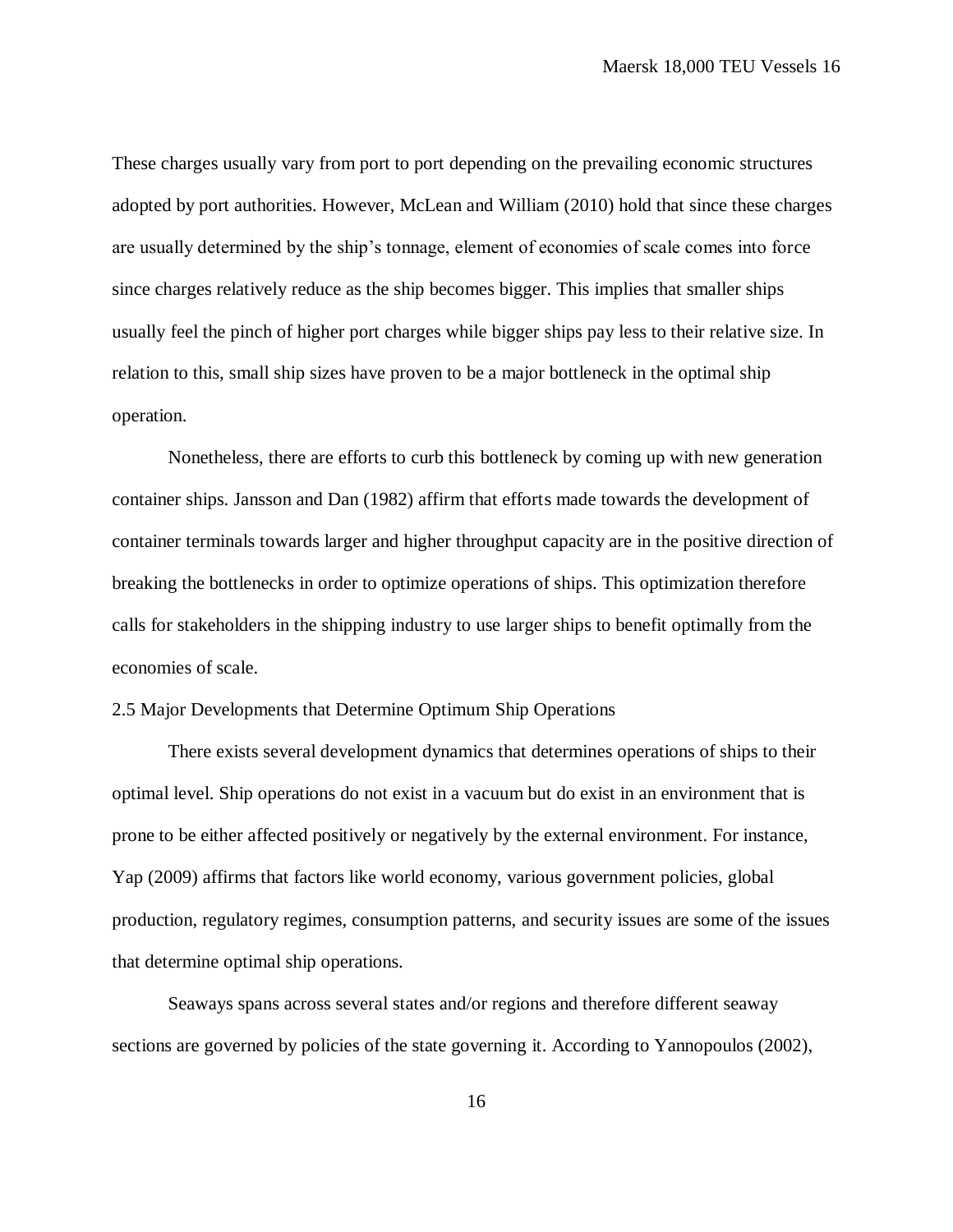these policies serve as restraints in achieving optimization of ship operations, which contrast which their intended role of promoting these operations. These restraints usually affect several aspects in the shipping industry. For instance, the policies determine a number of issues in the ships operations, which include freight rates, fleet sizes, service organizations and the employment patterns among others. Moreover and as Yannopoulos states, several government policies are only geared towards optimizing their taxes with little consideration on promoting optimization of ships operations in their seaways.

There have been developments in other industries, which have helped to bring optimization of ship operations. For instance, Hoffmann (2010) acknowledges telecommunication, trade liberalization and standardization in the international trade as factors that have helped to optimize these ships operations. For example, through telecommunication industry, effectiveness and efficiency of ports administration is achieved since telecommunication technologies have been integrated in their service delivery. This is a good recipe for achieving optimal ships operations since ports administration are improved.

On the other hand, trade liberalization is another important factor that has been adopted by various states to provide a leeway for optimal ships operations. Trade liberalization provides equal opportunities to all players in the shipping industry to advance their activities without any protectionist or favoritism to some operators. This provides a good ground for all players in the shipping industry to benefit equally from the prevailing conditions in the seaways transport industry.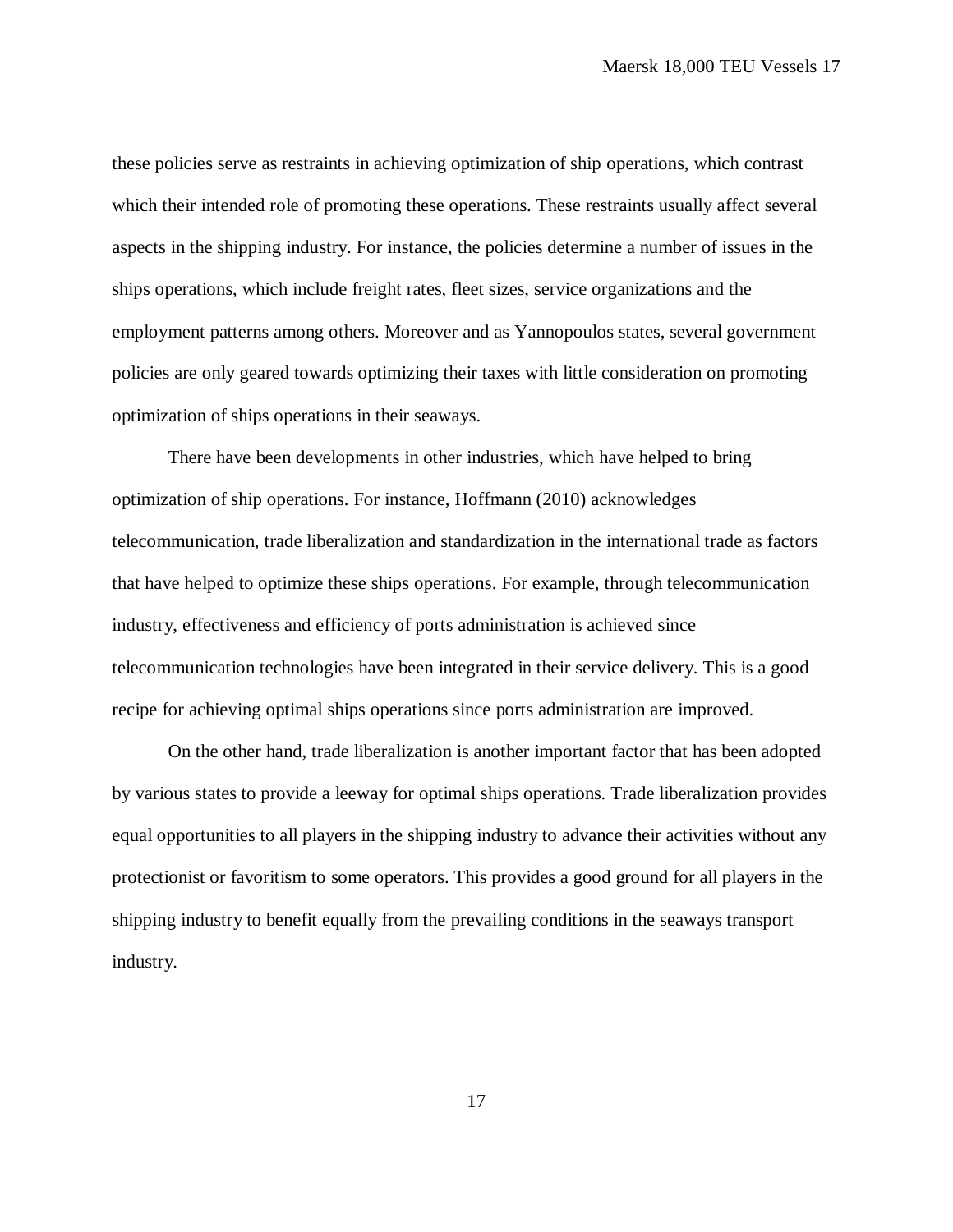# <span id="page-32-0"></span>2.6 Developments that Have Hindered Optimum Ship Operations

# <span id="page-32-1"></span>2.6.1 Economic Crises

Despite several developments taking place in the international trade, there have been other occurrences that have been detrimental to the well being of optimal ships operations. Kendall (2002) posits that global economic crises are one of the developments that have negatively affected the shipping industry. Hoffmann (2010) on the other hand affirms that economic crisis brought about financial losses for the operators in the shipping industry due to low freight and charter rates and downturn in trade volumes that resulted from the effects of economic crisis. For instance, Hoffmann acknowledges that Maersk Line which is one of the biggest shipping companies in the world posted a loss of 2.1 billion dollars in the year 2009 as a result of tough economic times at the moment. This economic crisis forced shipping industry to search for ways and means of cushioning itself in the looming crisis in order to prevent huge losses in their ships operations.

In relation to curbing losses from the economic crisis, the shipping industry undertook several measures that were detrimental in their operation and against optimization of the shipping operations. For instance, several players in the industry were forced to stop their new orders. According to Brooks (2000), in the year 2007 alone, 535 container ships were contracted while in 2008, 208 container vessels were ordered but in 2009 when the economic crisis reached its peak, only two orders were made by Maersk Line shipping company. This indicates that economic crisis had serious negative impacts to optimization of ships operations since full operational capacity could not be achieved during the crisis.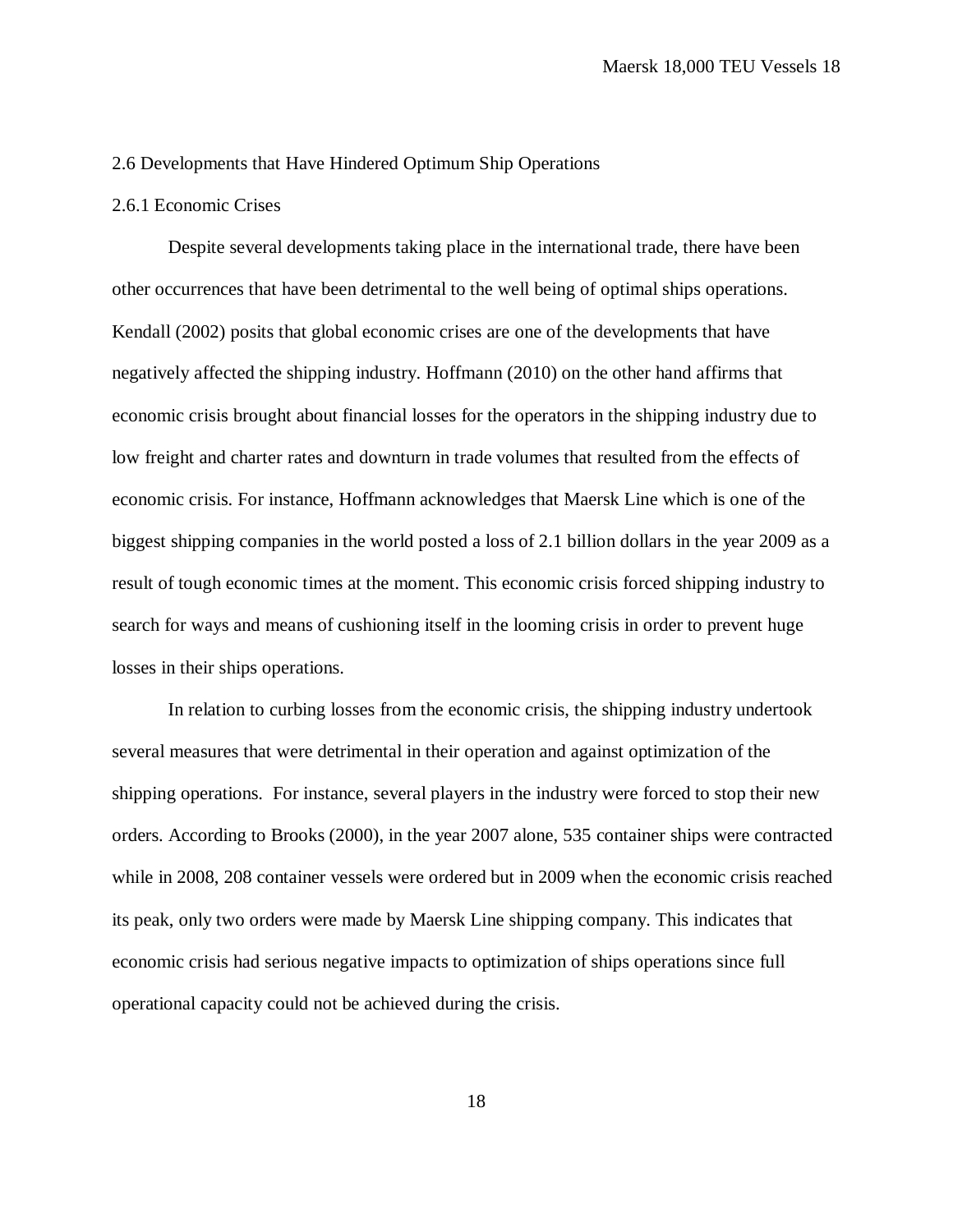Moreover, as a result of the economic crisis, players in the shipping industry were forced to employ slow steaming practice in their operations. Kendall (2002) postulates that this strategy reduces voyage speed of ships, which implies that the industry has to use a large number of ships in order to maintain the same frequency. For instance, a service that usually takes seven vessels might require two ships, which are against the best practices for optimal ships operations. This economic crisis has been more destructive in meeting optimum operations since in such environments, the industry has limited options to expunge itself from the crisis.

## <span id="page-33-0"></span>2.6.2 Sail Propulsion

Historically, sea winds remain to be traditional source of ship propulsion. In the past, trade routes in the sea were designed to coincide with the prevailing patterns of seasonal winds and currents. Even today, small and medium sized ships are tailored to rely heavily on the sea currents and wind to aid in their propulsion. Optimal operations of these kinds of ships therefore rely heavily on these climatic conditions and in the event where sea currents and sea winds are not strong enough, operations of such ships are adversely inhibited.

However, Brabeck (2010) states that there have been some technological developments that have since been carried out in this area of ships propulsion that have in turn resulted to high and reliable performance technology. Brabeck acknowledge that skysails have been developed which uses large towing kites for the propulsion of the ship. This has helped to improve ship sailing process that is critical for optimum ship operations.

## <span id="page-33-1"></span>2.6.3 Piracy and its Effects to Optimal Ship Operations

According to Kwa and John (2007), the September  $11<sup>th</sup>$  2001 terrorist attack on the US exposed the vulnerabilities of the entire shipping sector, which included its infrastructure, the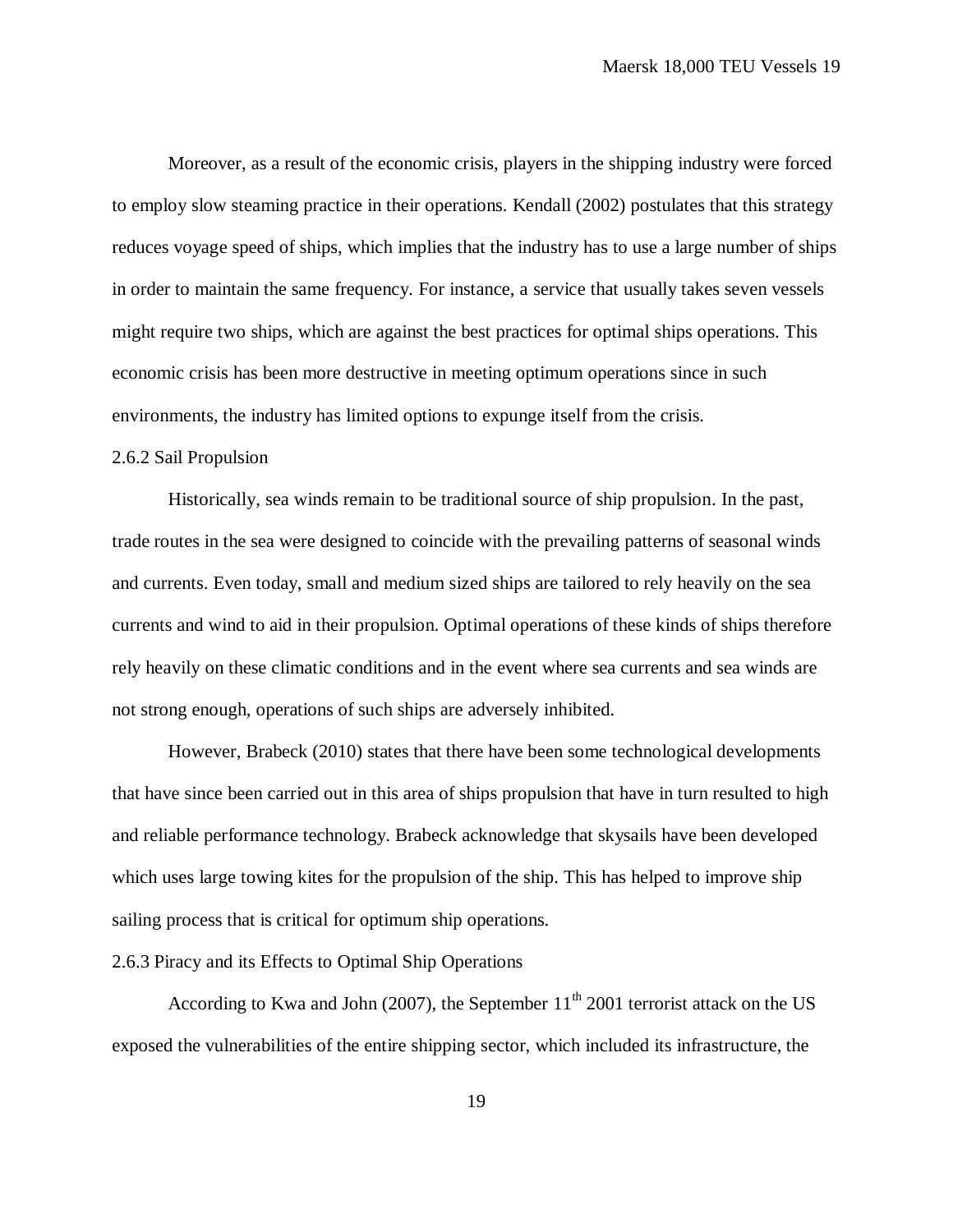chain of supply and the vessel traffic. However, before the September incident, there were several terrorist attacks that had been directed towards the shipping industry but they had not received any substantial attention. For instance, Kwa and John affirm that in 1991, the Liberation of Tigers of Tamil Elam posed a great danger to the maritime industry through their incessant attacks on Sri Lankan installations. For instance, at one time the force attacked a Sri Lankan naval ship.

In connection with sea terrorism, another key challenge that faces seaways is the problem of piracy. According to Lehr (2007), the challenges posed by piracy are complex as they involve multifaceted incidents ranging from deception to multiple assaults on seamen and operators. By employing military warfare, pirates kidnap and take charge of vessels and go ahead to demand ransom from the operations. Going by the recent cases of piracy along the North Eastern coast of Africa, it is imperative to assert that most of the pirates' activities are always violent and sophisticated an indicator that it is very hard for the shipping management to counteract their activities since they are able to change tactics to evade any efforts of curbing them.

Furthermore, there are different levels of piracy that may be conducted in the seaways. These levels range from simple robbery that may target ship stores and any valuables at the anchor from the vessel. There also violent robberies where vessels at anchor or underway are attacked. Moreover, there may be deliberate vessel hijacks or what is commonly known as "phantom ship" operations, which usually cause huge losses (Lehr, 2007). All these terrorist attacks hamper smooth operations of ships and have adverse negative effects to optimal ship operations in the seaways.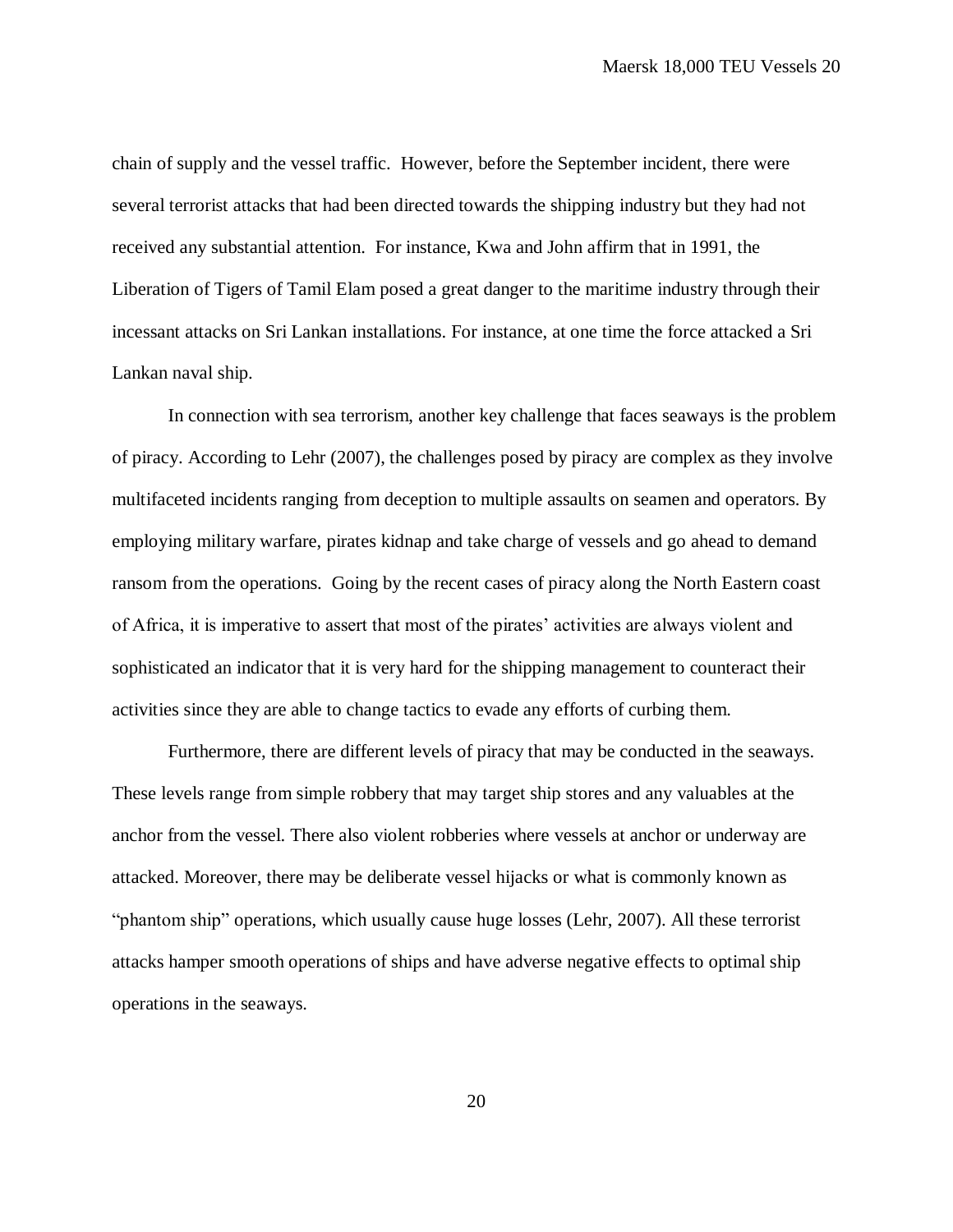In addition and according to Jose (2010), piracy is a major problem that poses a threat to sea transportation. Jose continue to acknowledge that if pirates activities are not well counteracted especially in South East Asia where the problem seems to be more rampant, ships operations in the region will be adversely affected despites the region's strategic importance to the global transport. To this end, it is arguable the shipping industry should focus more on ways of counteracting pirates activities since they pose a serious problem that is likely to hinder optimization of ships operations in the seaways.

<span id="page-35-0"></span>2.7 The Link between Optimum Operations and Ship Size

Cullinane and Khanna (1999) link the operations of ships with their sizes by opining that large ships have access to limited ports as a result of the limited draught in many ports. This therefore implies that larger ships cannot serve large variety of ports available in most seaways thus they are hindered to achieve optimal services in their operations. However, it is also important to acknowledge that economy of scale is a key force behind larger ships calling only big ports and ignoring smaller ports.

However, Jansson and Shneerson (2007) affirm that not all ports have dedicated terminals that are capable of unloading some of the biggest ships. This implies that if a big ship docks to such terminals, the unloading process are likely to take much longer time hence time wastage is experienced in their operations. Such kind of poor arrangement by the port administrations prevents the bigger sized ships from attaining their optimal operations.

Furthermore, Kendall (2002) acknowledges that sizes of ships are determinant of speed in the ships operations. He points out that, ships with larger sizes sail at relatively higher speed than those with smaller capacity. This is so since larger ships need more port time as compared to the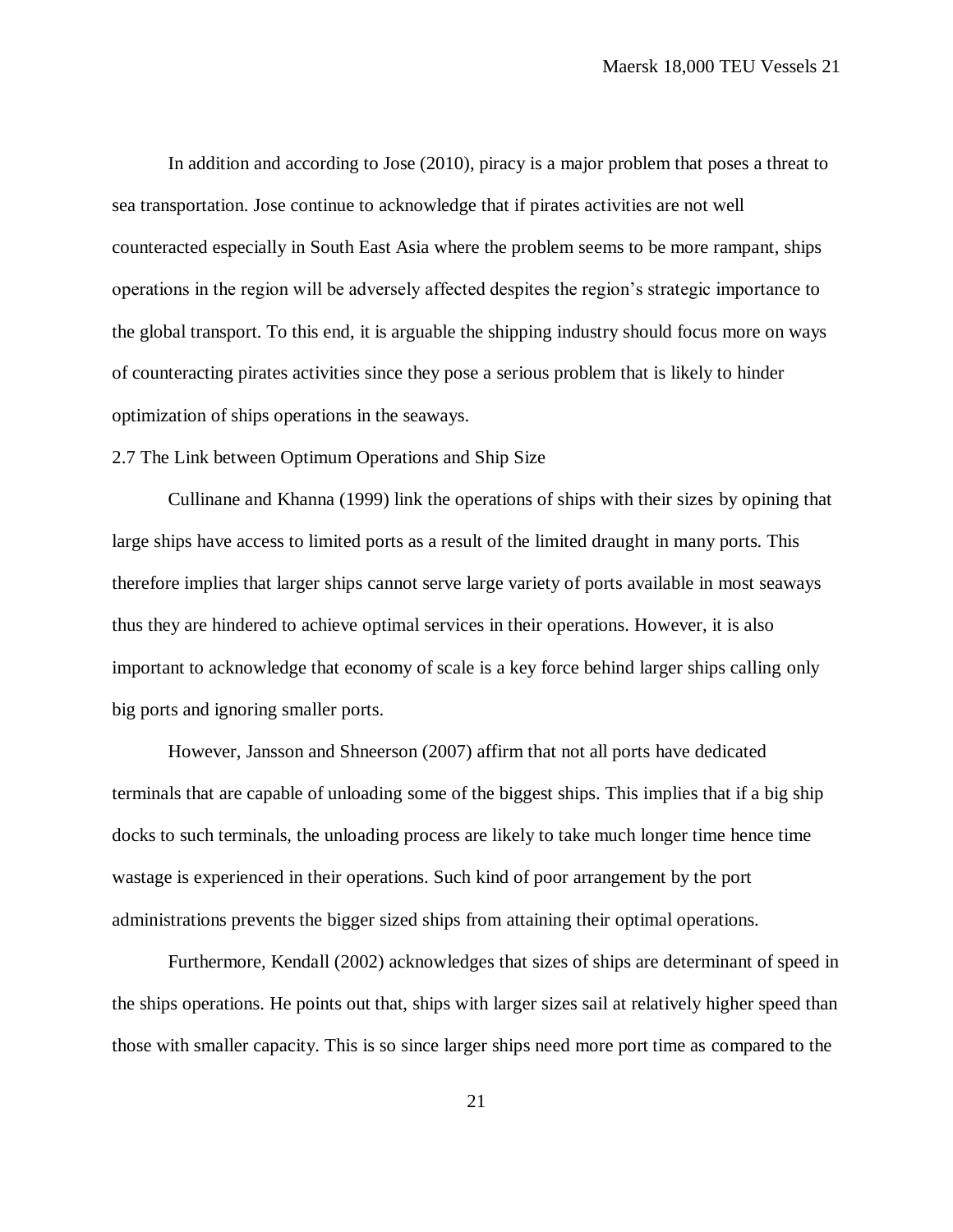smaller ones and they are manufactured to sail at a much higher speed compared to smaller ones. Moreover, speed is of great importance to ships operations since they operate in a scheduled time frame and they are supposed to keep in pace with their schedules in order to avoid backlog of activities at sea ports.

Nevertheless, Roach (2005) holds that ships that are too large cannot achieve the required speed in their operations with a single propeller. Ships that are above 12000 TEUs therefore needs double propellers in order to maintain their required sailing speed in their operations. However, it is important to acknowledge here that with twin propellers, fuel and maintenance costs are likely to increase which in turn raise the operating cost.

It is also imperative to note that ports are the major determinants for the optimum operations of ships particularly in relation to their sizes. Operations of ships in these ports are determined by the size of the port since larger ships cannot operate effectively in a smaller port. This implies that port sizes are also a determinant when choosing ships that can be allowed to operate in a given route. Larger ships are therefore limited with ports of operations compared to smaller ones since they can only comfortably operate in larger ports.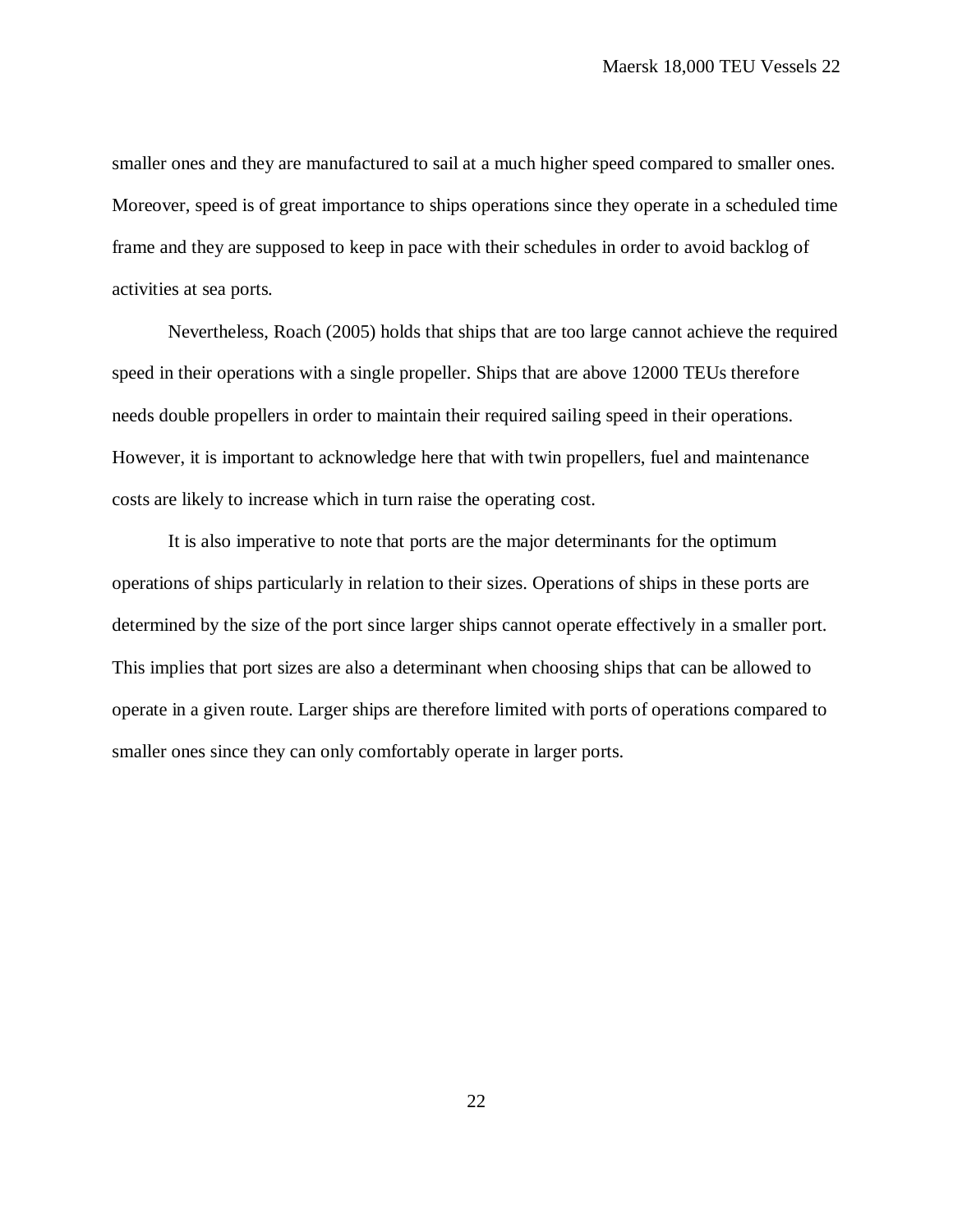# <span id="page-37-0"></span>**3.0 CHAPTER 3: METHODOLOGY**

## <span id="page-37-1"></span>3.1 Introduction

This chapter provides an extensive account of the methods utilized in the core processes of sampling and selection of study participants as well as the collection and analysis of data. The chapter assumes the "research process onion" advanced by Saunders, Lewis, and Thornhill (2003, p.83). Basically, this model entails the complete approach that begins with according the audience an opportunity to acquire less technical knowledge and proceeds to impart them with technical knowledge in a succession manner.





<span id="page-37-2"></span>Figure 1 - Espoused Research Process Onion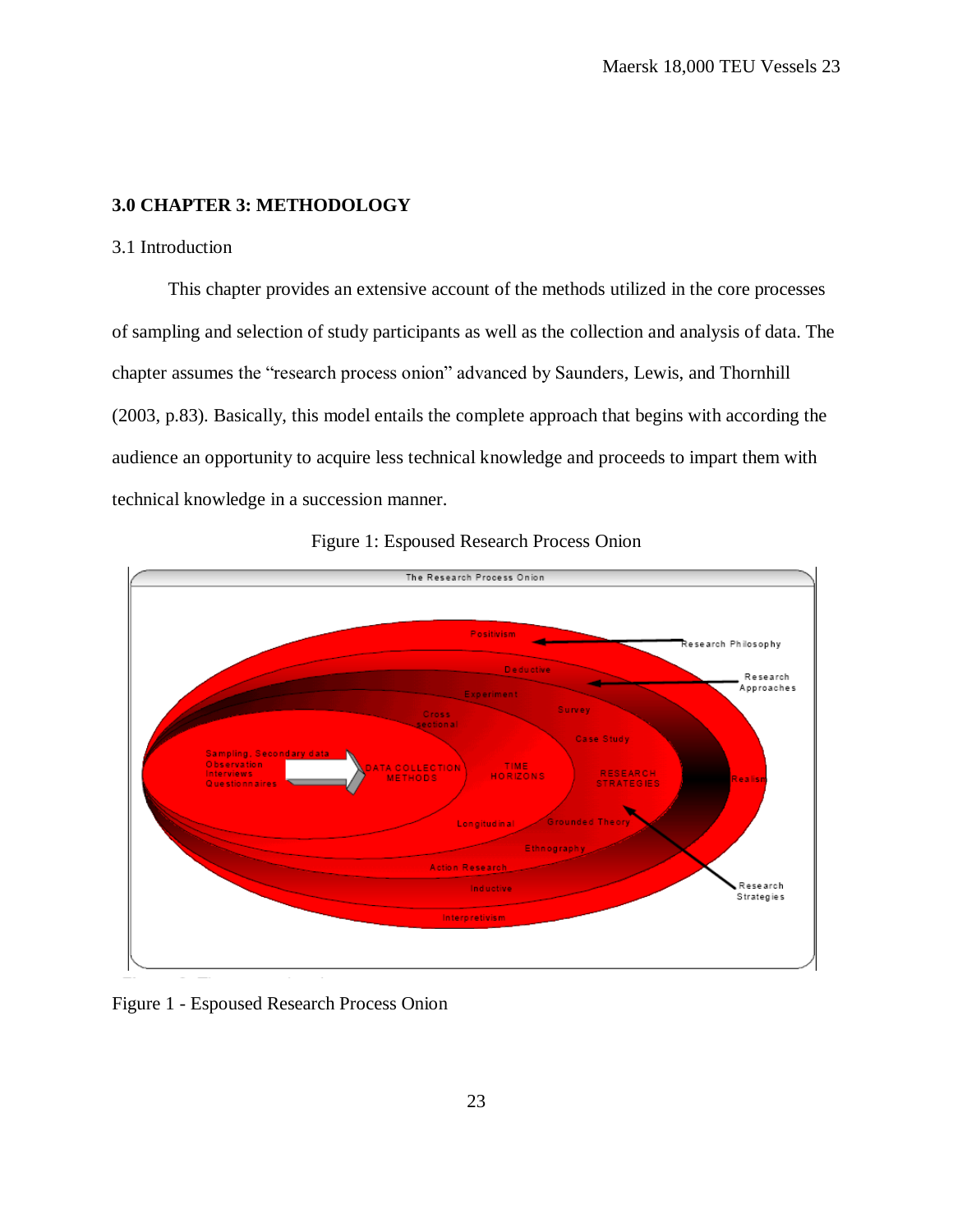#### <span id="page-38-0"></span>3.2 Philosophical Framework

The intensive nature of this study topic demands a vibrant philosophical approach capable of not only unearthing the critical knowledge strands but most importantly, unearthing such knowledge strands using the most appropriate methods that are free from bias emanating from the researcher (Prasad, 2005). To this end, post-positivism was considered as the most appropriate philosophical approach. As Bryman and Bell (2007) clarify, the post-positivism philosophical framework entails the use of multiple methods of finding the truth where approaches mostly applied in studies falling in the realm of natural sciences are employed in social sciences studies as a way of enhancing the acquisition knowledge. These multiple methods allow the researcher to make adequate observations and/or extraction of critical information from human subjects taking part in a study while still maintaining a "good" distance from such participants. This approach was handy as it accorded the researcher an opportunity to collect and analyze data as an outsider without any potentialities of bias and/or emotional judgments (Blaxter, Hughes & Tight, 2006, p.60).

#### <span id="page-38-1"></span>3.3 Research Design

According to Creswell (2003) studies that fall within the social sciences realm should utilize qualitative research designs. Creswell substantiates this claim by asserting that unlike quantitative approaches, qualitative designs accord the researcher an opportunity to adequately understand the participants well by factoring-in the social indicators of their environments during the process of data collection. In addition, a qualitative research design was phenomenal in enabling the researcher to capture large chunks of data even in instances when the participants did not provide enough responses to questions. This is because post-positivist qualitative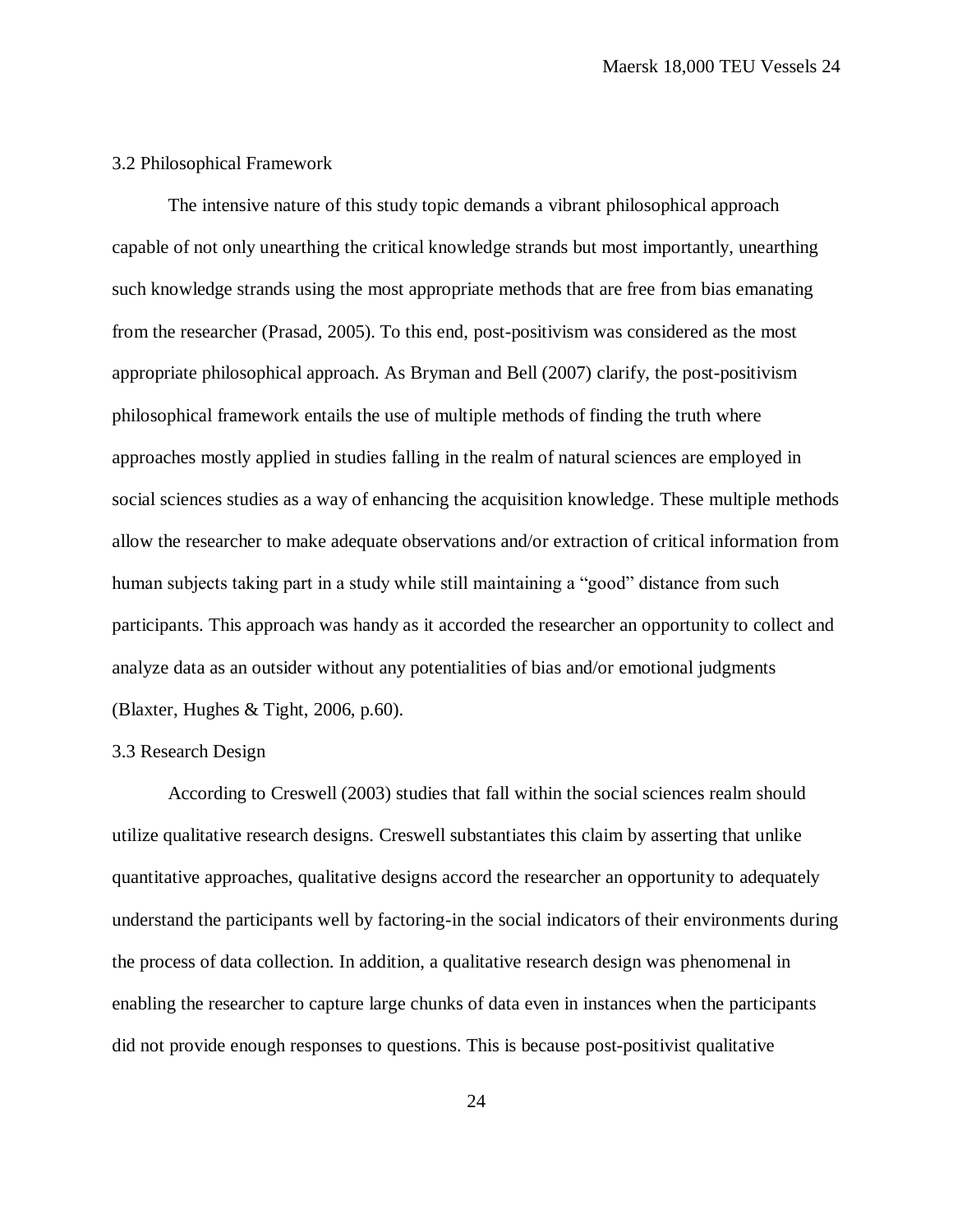approaches are not entirely dependent on the participants' explicit answers as they also rely on a wide range of knowledge-enhancing cues (Prasad, 2005).

## <span id="page-39-0"></span>3.4 Study Population

This study population will be made up of management staff drawn from Maersk Line as well as major port terminals at the Malacca Straits route. As explained in the introduction part, Maersk Line is the global leader in liner shipping in terms of the amount of cargo hauled to various global destinations as well as the number of vessels deployed in various routes globally. On the other hand and as explained in the introduction section, the Malacca Straits is one of the busiest shipping routes in the world that connect leading Asian economies such as China, India, South Korea, and Japan. With this in mind management staff from two of its major ports (Johor Port and Port of Singapore) was considered for the study.

# <span id="page-39-1"></span>3.5 Sample and Sampling Methods

The study sample was made up of 30 management staffs. The participants were selected based on their willingness, length of service (at least five years), and their positions. The researcher used employees from each of the three organizations (Maersk Line, Johor Port and the Port of Singapore) to select potential participants as per the selection criteria. Using the three lists of potential participants, the researcher prepared letters and E-mailed them to the potential participants. The participants were given a period of two weeks to fill to respond to the letters.

In total, there were 68 positive responses – 25 from Maersk Line, 19 from Johor Port, and 24 from the Port of Singapore. Then using random sampling method, the researcher selected 10 participants from each of the three organizations. The random sampling process was done based on a random number generator that randomly generated ten numbers, that is, between 1 and 25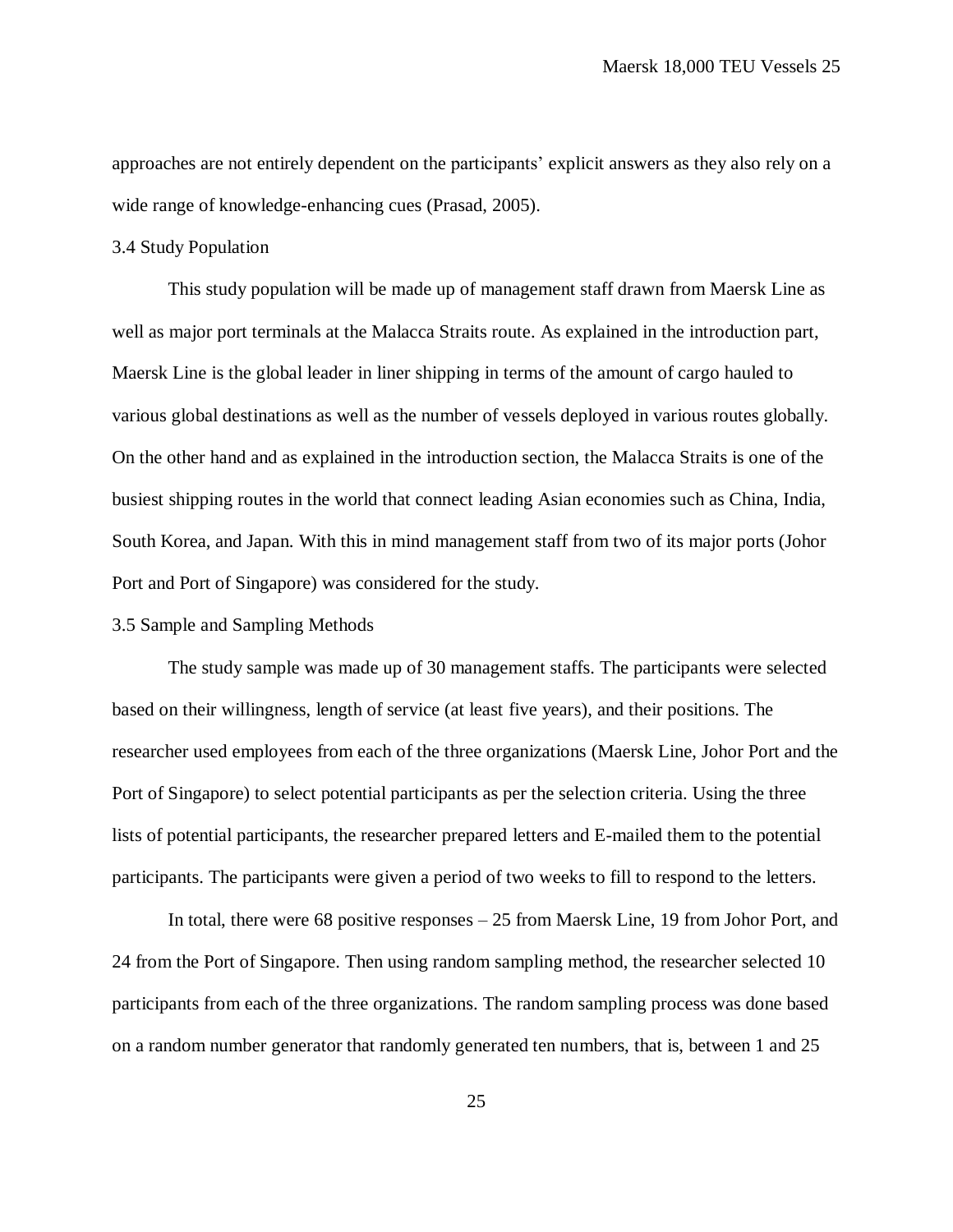for Maersk Line, between 1 and 19 for Johor Port, and between 1 and 24 for the Port of Singapore. The three sets of random numbers added up to make the 30 study participants. The rationale behind the random-based sampling was based on the notion that, the method is always free from researcher bias (Dattalo, 2010).

#### <span id="page-40-0"></span>3. 6 Data Collection

The choice of online communication was necessary given the distance between the researcher and the participants. Again, it was thought necessary to use a method of interviewing that did not interfere with the participants' busy schedule. Respondents were given ample time to answer and react to the questions, each question at a time.

#### <span id="page-40-1"></span>3.7 Data Analysis

Due to its intensive nature, the study generated complex data. To this effect, it was considered appropriate to subject the data to a thorough and contextual qualitative method of analysis. The researcher therefore employed a continuous qualitative data analysis method of coding and memoing. This method was necessary as it enhanced the ease with which data was processed – the data analysis processed concurrently with the data collection process.

The first step involved the transcribing of the data into interpretable format. The next step will involve studying the data to identify the salient points that will be jotted down (coding) in clusters. Then from these codes the researcher wrote short memos (memoing). The last step involved subjecting the memos into ad hoc process that involved the use of frequency tables and charts (David & Sutton, 2004).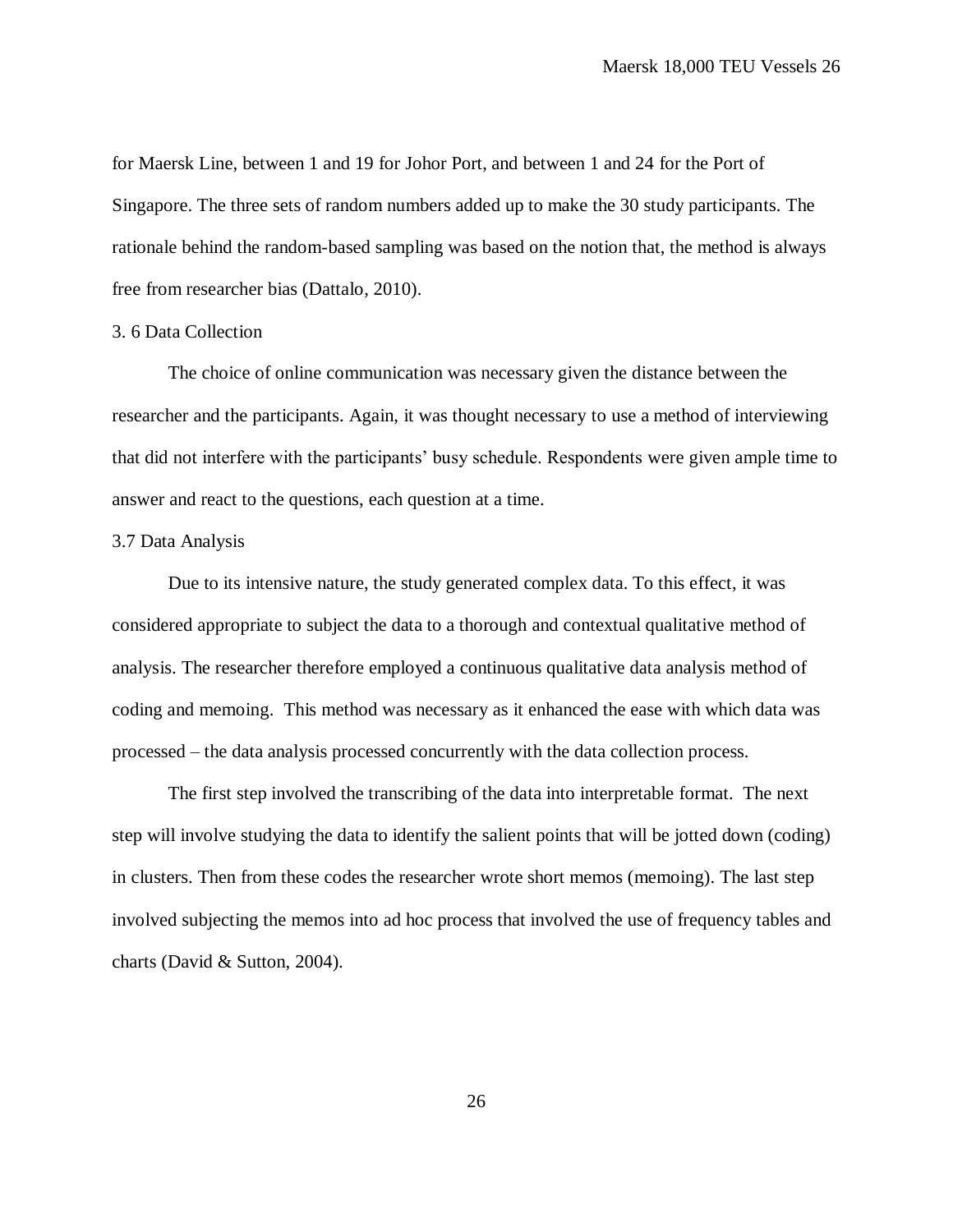# <span id="page-41-0"></span>3.8 Ethical Assurances

Before carrying out the core processes of sampling and data collection, the researcher undertook to assure the participants of the following core ethical indicators:

- a. Participation was entirely based on personal willingness.
- b. The researcher will rely on the information the participants were willing to divulge.
- c. Participants were not under any obligations to answer all the questions.
- d. Participants were free to withdraw from the study at any stage.

# <span id="page-41-1"></span>3.9 Limitations of the Research

By employing a post-positivism framework the researcher undertook to ensure that high levels of validity and reliability were maintained throughout the core processes of sampling, data collection, and analysis. Even so, it was hard to completely rule out problems and/or limitations. To this end, the study encountered a number of limitations related to:

- a. Time though the researcher had prepared a work plan for the whole study it was very hard to work within the timelines, as sometimes the participants did not honor their obligations.
- b. Finance the researcher experienced substantial constraints related to money particularly in funding some of the intensive processes such as sampling and data collection.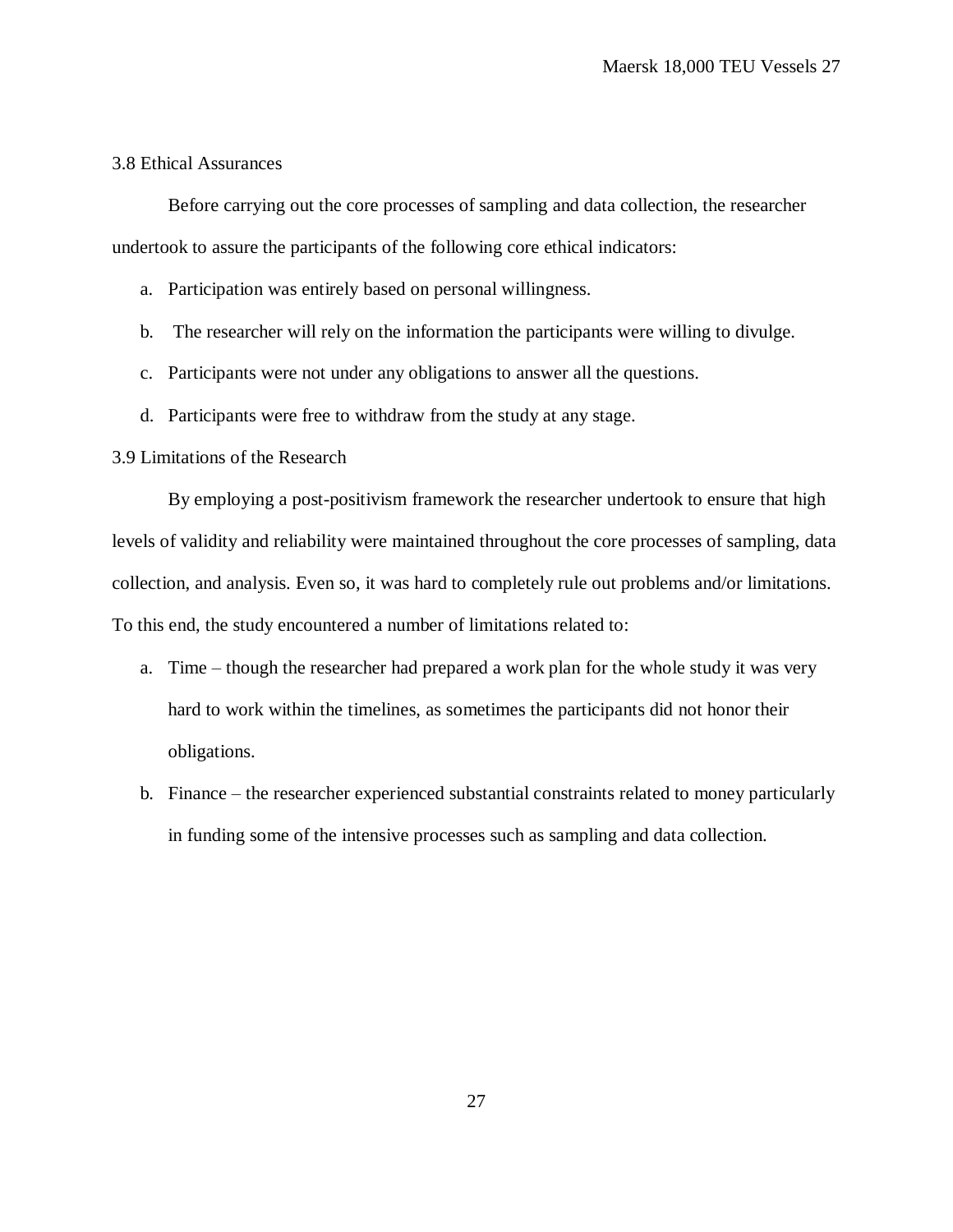# **4.0 CHAPTER 4: RESULTS**

# <span id="page-42-1"></span><span id="page-42-0"></span>4.1 Introduction

This chapter covers a brief presentation of the analyzed study results. The presentation of the chapter was based on the overarching study aim as well as the achievable and measurable study objectives listed in the first chapter of this study. To this end, the chapter is divided into four sub-sections. The chapter merely presents the results as they were analyzed and does not provide any discussion and/or interpretation of such results, as this will be done in the discussion chapter.

<span id="page-42-2"></span>4.2 Enhancement of Optimum Ship Operations at the Malacca Straits Route.

In response to the interview questions investigating whether the new Maersk 18,000 TEU vessels will enhance optimum operations at the Malacca Straits, the participants gave the following responses.

| Response       | Roll    | Percentage (%) |
|----------------|---------|----------------|
| Yes            | 26      | 86.7           |
| N <sub>o</sub> | ◠<br>لہ | 10             |
| No Response    |         | 3.3            |

<span id="page-42-4"></span>Table 1 - Enhancement of Optimum Ship Operations at the Malacca Straits Route

<span id="page-42-3"></span>4.2.1For

- Will lead to economies of scale.
- Will lead to the sharing of terminals and other facilities.
- Will lead to increased pace of hauling heavy and bulky goods from one port to another.
- Will lead to more alliances.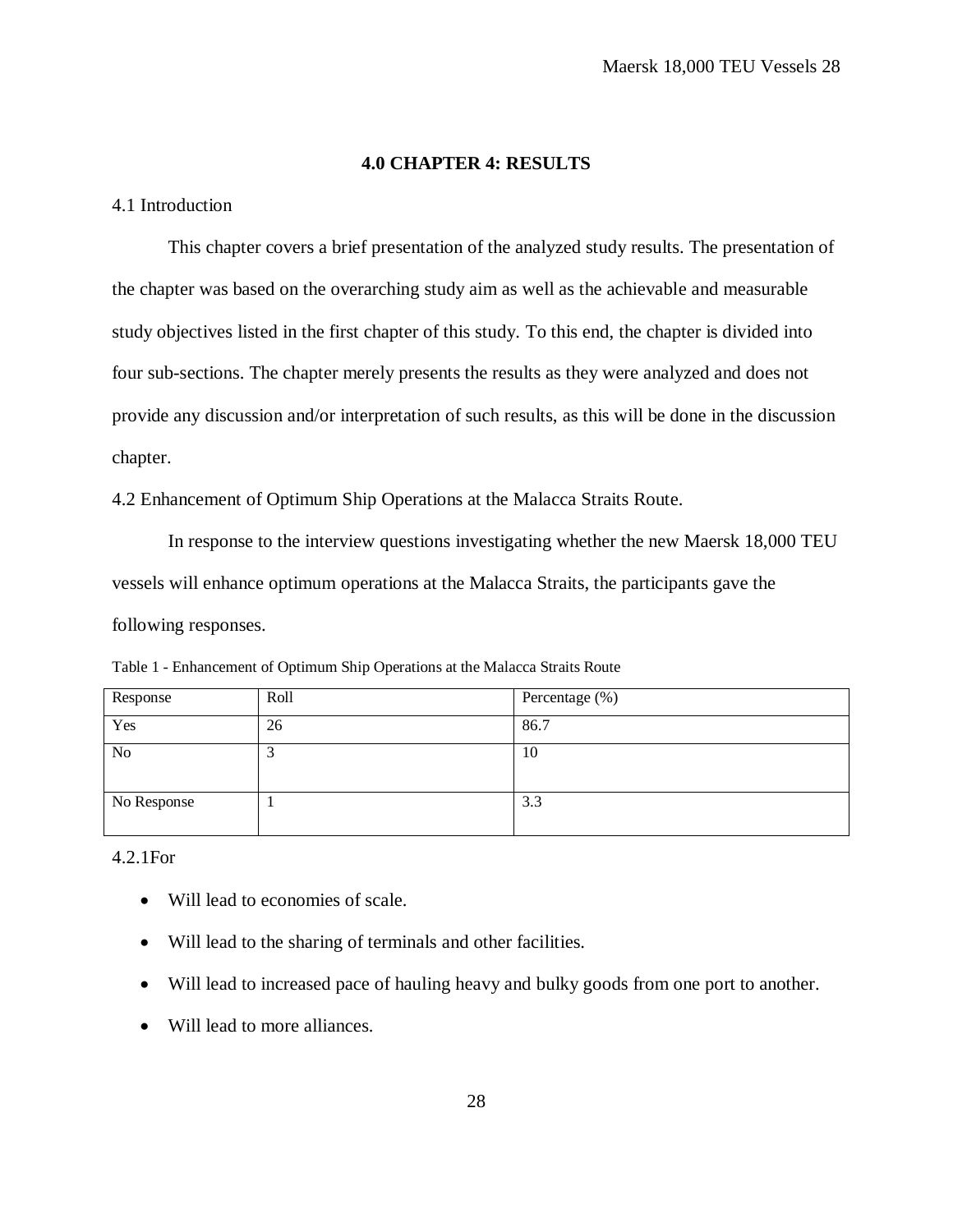# <span id="page-43-0"></span>4.2.2 Against

- Will increase risks occasioned by perennial threats such as pirates.
- Will lengthen offloading and loading time.
- Will increase insurance and maintenance costs.

<span id="page-43-1"></span>4.3 Reduction of Operational Costs at the Malacca Straits Route.

In response to the interview questions investigating whether the introduction of the new

Maersk 18,000 vessels will help reduce operational costs at the Malacca, the following responses

were captured.

<span id="page-43-4"></span>Table 2 - Reduction of Operational Costs at the Malacca Straits Route

| Response       | Roll | Percentage (%) |
|----------------|------|----------------|
| Yes            | 20   | 66.7           |
| N <sub>o</sub> | O    | 26.7           |
| No Response    | ∼    | 6.7            |

# <span id="page-43-2"></span>4.3.1For

- Capital costs will decrease in the long run.
- Port charges will decrease in the initial years of operations.
- Maintenance costs will decrease in the initial years.
- The cost of fuel will drastically reduce.
- The crewing costs will decrease.
- Port call costs will drastically reduce.

# <span id="page-43-3"></span>4.3.2 Against

- Maintenance costs will increase in the long run.
- More fuel will be required to run the twin-propeller engines.
- High costs for renovating existing ports.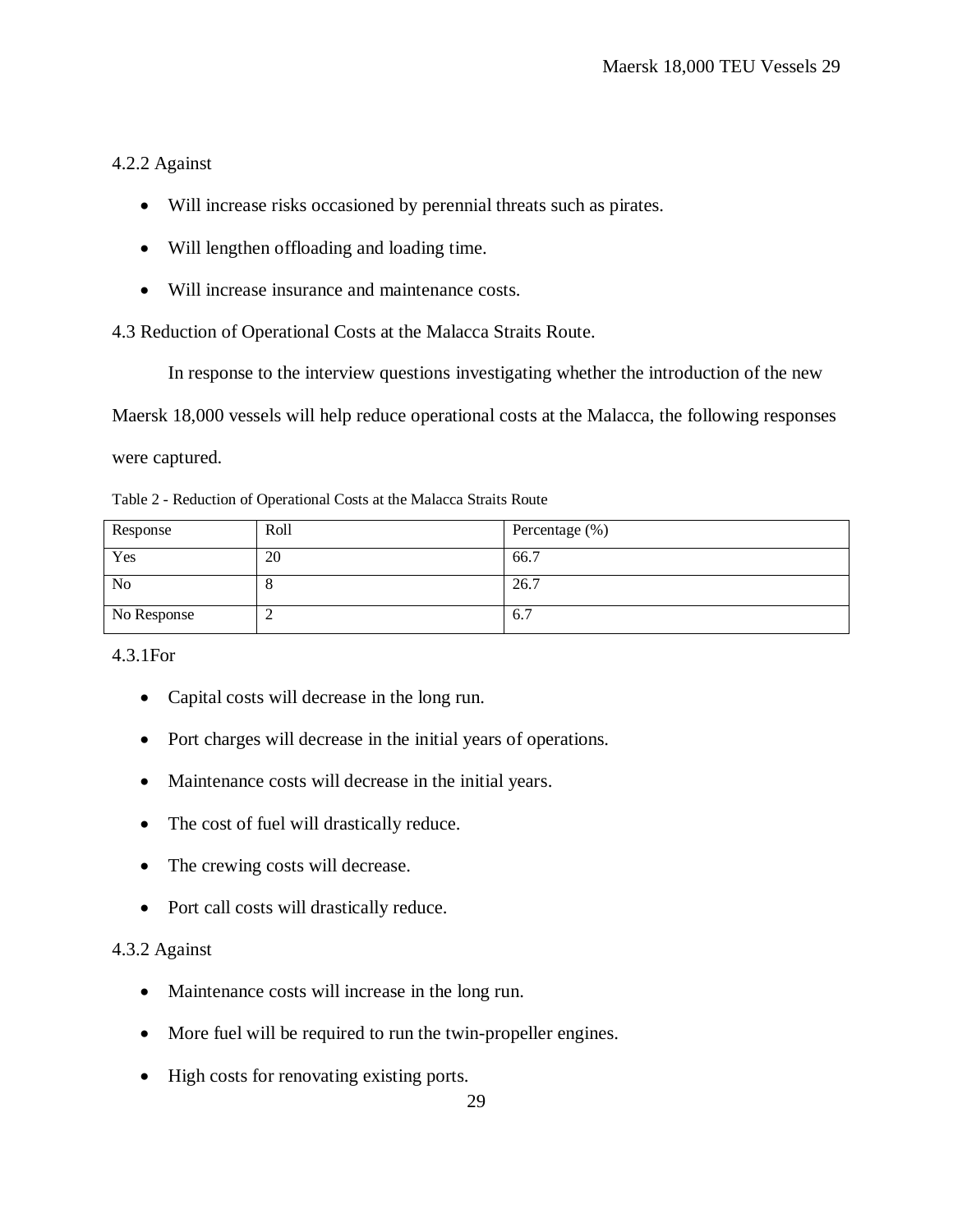<span id="page-44-0"></span>4.4 Efficiency Enhancement at the Malacca Straits Route.

In response to the interview questions investigating whether the new Maersk 18,000 TEU vessels will enhance efficiency of operational efficiency at the Malacca Straits, the participants gave the following answers.

<span id="page-44-4"></span>

|  |  | Table 3 - Efficiency Enhancement at the Malacca Straits Route |  |  |  |
|--|--|---------------------------------------------------------------|--|--|--|
|  |  |                                                               |  |  |  |

| Response    | Roll | Percentage (%) |
|-------------|------|----------------|
| Yes         | 23   | 76.7           |
| <b>No</b>   |      | 20             |
| No Response |      | 3.3            |

<span id="page-44-1"></span>4.4.1 For

- Overall, goods will be moved faster.
- There will be more cooperation between operators.
- The overall throughput will increase.
- More goods will be transported.
- Terminals will undergo a facelift to improve on their service delivery.

# <span id="page-44-2"></span>4.4.2 Against

- Loading and offloading will be slow and cumbersome.
- Seamen will have to undergo training on how to handle the new vessels.
- Will cause congestions on the narrow sections of the strait.

<span id="page-44-3"></span>4.5 Reduction of Greenhouse Gases Emitted in the Malacca Straits Route.

In response to the interview questions investigating whether the new Maersk 18,000 TEU vessels will help reduce the amount of greenhouse gases emitted in the Malacca Straits, the participants gave the following answers.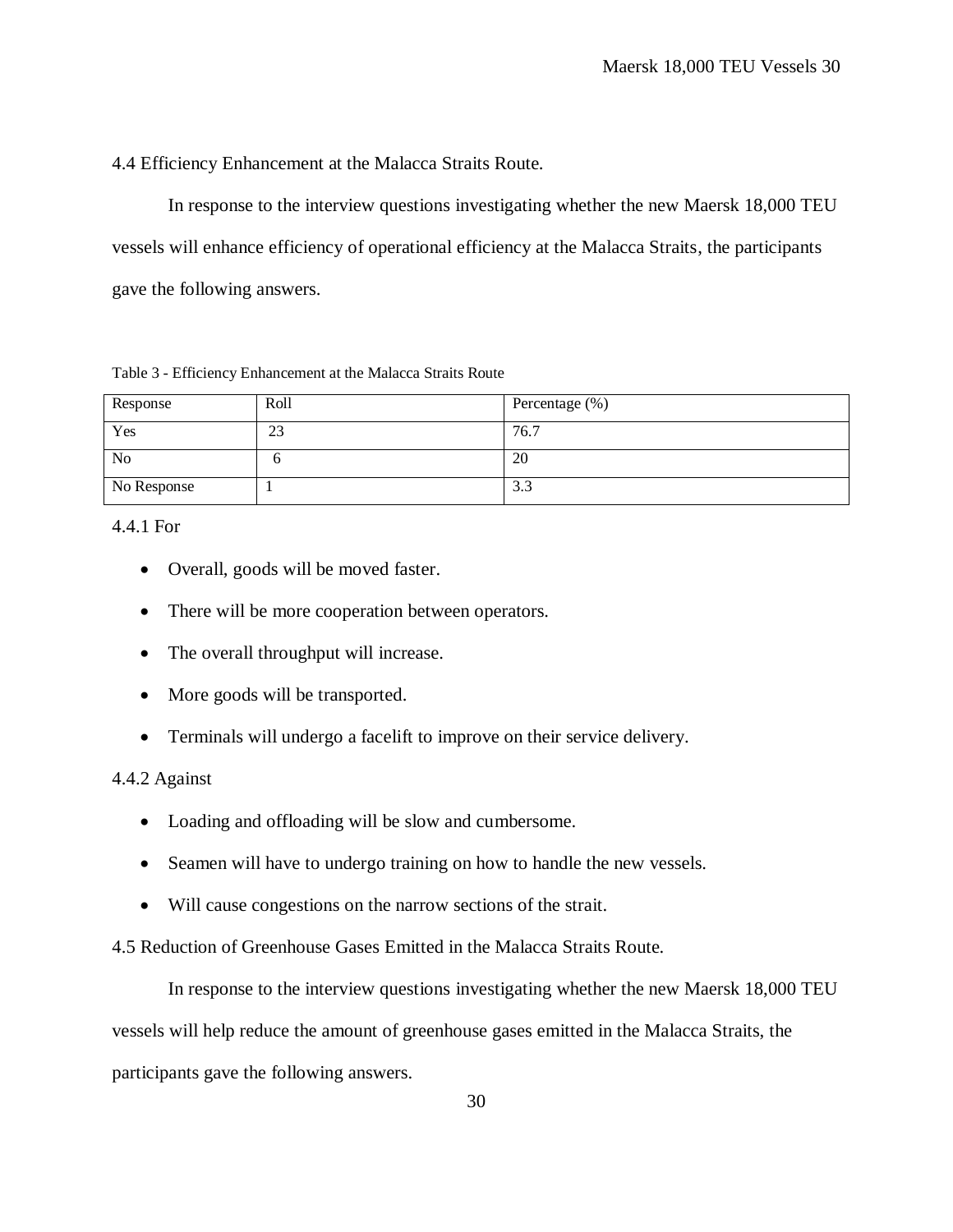| Response       | Roll | Percentage $(\%)$ |
|----------------|------|-------------------|
| Yes            | 25   | 83.3              |
| N <sub>o</sub> |      | 10                |
| No Response    |      | 6.7               |

# <span id="page-45-2"></span>Table 4 - Reduction of Greenhouse Gases Emitted in the Malacca Straits Route

<span id="page-45-0"></span>4.5.1 For

- The new vessels will emit the record lowest greenhouse gases.
- The twin engines will consume less fuel than existing largest ships (Emma Maersk).
- The twin-engine will have a heat recovery system that captures back waste heat for reuse.
- A "cradle-to-cradle passport" will accompany the ship.

# <span id="page-45-1"></span>4.5.2 Against

- Large ship with large engines will consume more fuel.
- Large ships will emit more greenhouse gases.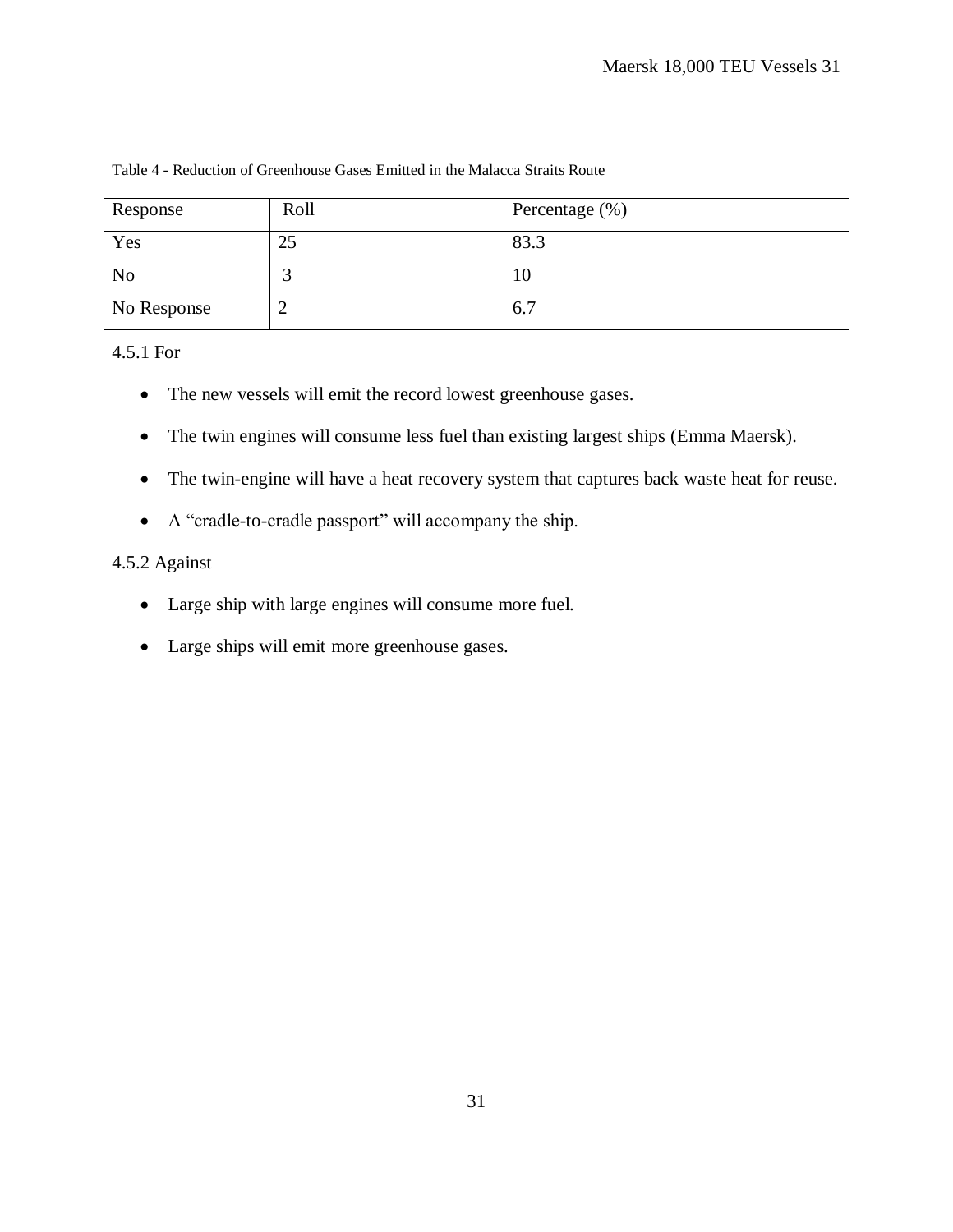## **5.0 CHAPTER 5: DISCUSSION**

# <span id="page-46-1"></span><span id="page-46-0"></span>5.1 Introduction

The previous chapter presented the analyzed research results. This chapter relied on the results presented in the previous chapter and interpreted and drew meaning from them. In achieving this, the chapter will rely on the secondary information presented in the literature review chapter. The chapter is structured into four subsections in conformity with the study objectives.

<span id="page-46-2"></span>5.2 Enhancement of Optimum Ship Operations at the Malacca Straits Route

The results show that majority of the participants (86.7 percent) were in agreement that the Triple-E vessels will enhance optimum operations at the Malacca Straights as they will enhance economies of scale, sharing of critical infrastructure among operators, increased pace of hauling cargo as well as heightened chances of alliance formulation. These findings confirms to concept of optimum ship operations, which according to Sys et al (2008), entails minimizing the operational costs per TEU. After all, this was the main reason why Maersk ordered the larger vessels (Maersk, 2011). This argument is emboldened by the fact that the new vessels will lead to economies of scale, and most importantly, will be energy efficient, and environmentally friendly. If the new vessels will consume less fuel, emit less greenhouse gases, and improve on efficiency, then other operational and capital costs such as insurance will drastically reduce. This will therefore reduce the costs of transporting a single TEU.

Cullinane and Khanna (2000) clarifies that economies of scale in the shipping industry is achieved as the cost per TEU decreases as the size of the vessel increases. This is because the costs of building a bigger ship are less than that of a small ship since the increase of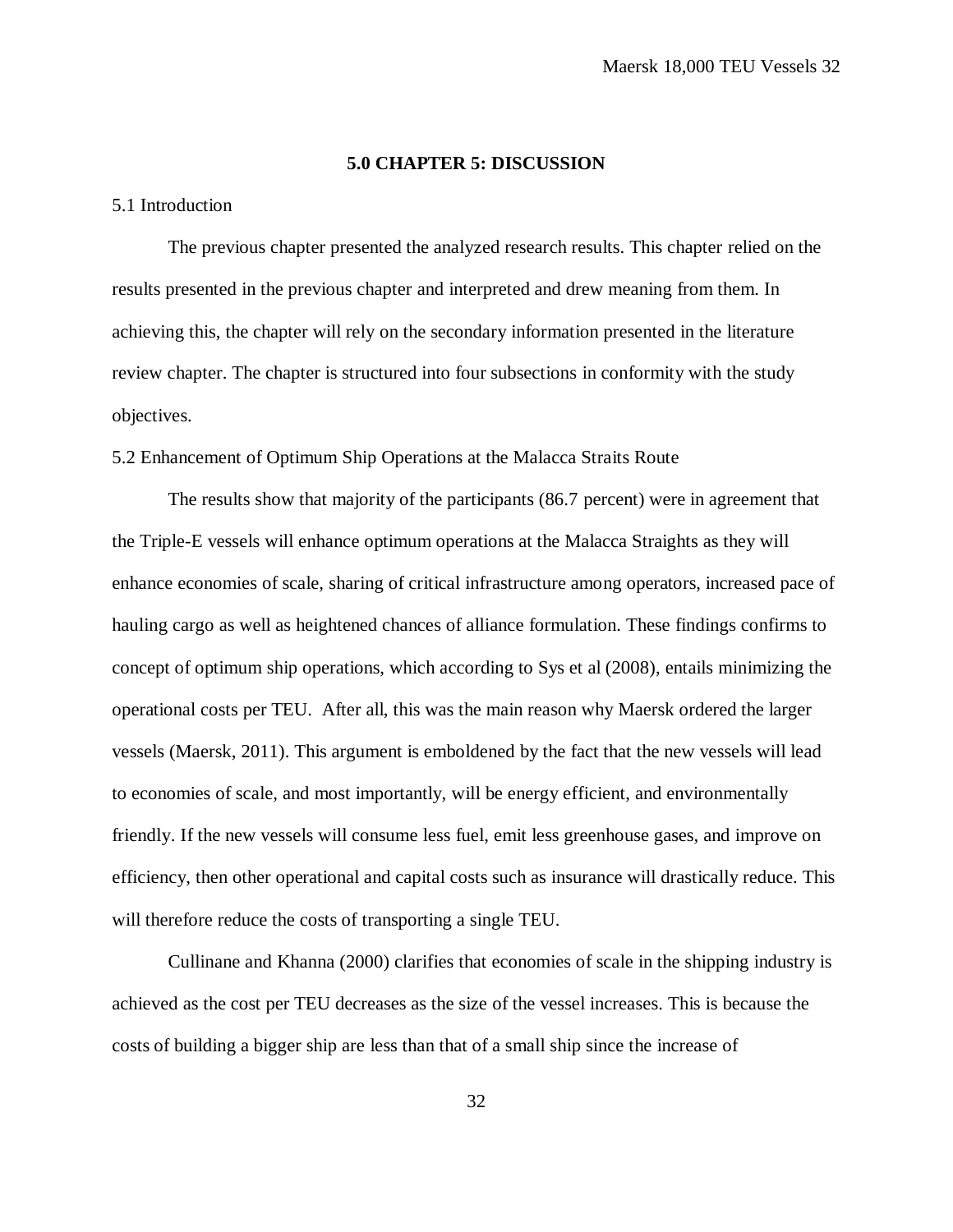manufacturing costs is inversely proportional with the increase in ship size. Again, the increase in maintenance costs is inversely proportional to the increase in ship size, as big ships require relatively less crew than smaller ship. Assuming that all other factors will be constant, it is anticipated that the Triple-E class vessels will enhance optimum operations at the Malacca Straights. The argument is captured by the following table; this table shows that operations costs decrease with the increase in ship size.



<span id="page-47-0"></span>Figure 2 - Economies of Scale in the Shipping Industry Source: Sys et al (2008, p.446)

As the following table shows, optimum ship operation will be achieved because large ships will carry larger amounts of cargo at lower cost per TEU.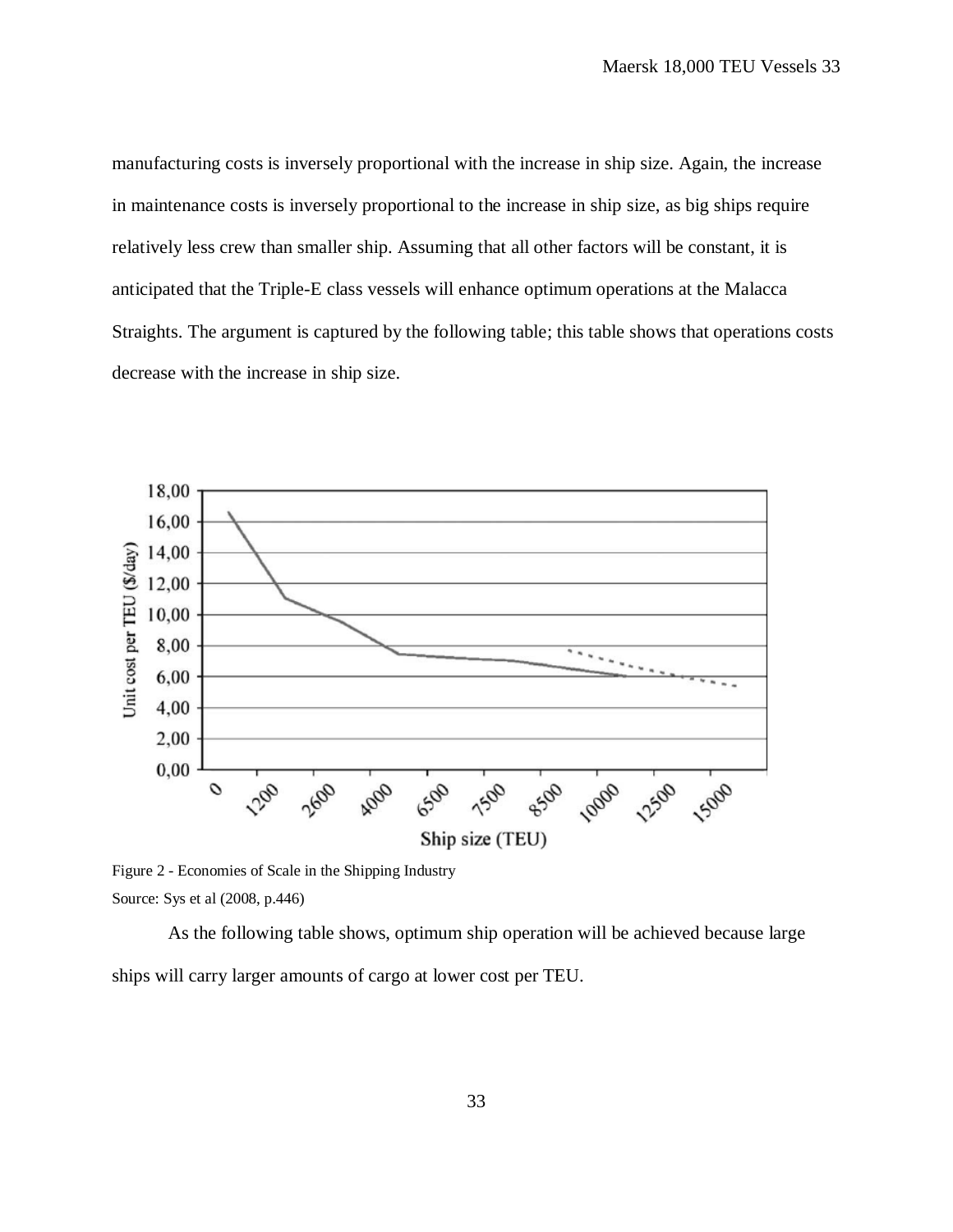|             | 5600   |               | 6500    |               | 8400    |               | 9600     |               |
|-------------|--------|---------------|---------|---------------|---------|---------------|----------|---------------|
|             | \$     | $\frac{0}{0}$ | \$      | $\frac{0}{0}$ | \$      | $\frac{0}{0}$ | \$       | $\frac{0}{0}$ |
|             |        |               |         |               |         |               |          |               |
| Crew Salary | 168    | 5.72          | 180     | 5.17          | 192     | 4.63          | 210      | 4.32          |
| Insurance   | 120    | 4.08          | 140     | 4.02          | 170     | 4.10          | 200      | 4.11          |
| Vessel      | 36     | 1.23          | 43      | 1.23          | 50      | 1.21          | 60       | 1.23          |
| Management  |        |               |         |               |         |               |          |               |
| Port Dues   | 900    | 30.63         | 1080    | 31.00         | 1305    | 31.45         | 1620     | 33.31         |
| Bunker      | 821.4  | 27.95         | 985.68  | 28.29         | 1149.96 | 27.72         | 1314.24  | 27.02         |
| (at sea)    |        |               |         |               |         |               |          |               |
| Repair      | 180    | 6.13          | 220     | 6.32          | 260     | 6.27          | 300      | 6.17          |
| Bunker      | 17.982 | 0.61          | 19.98   | 0.57          | 21.978  | 0.53          | 23.976   | 0.49          |
| (in port)   |        |               |         |               |         |               |          |               |
| Reserves    | 120    | 4.08          | 140     | 4.02          | 170     | 4.10          | 200      | 4.11          |
| Materials   | 175    | 5.96          | 200     | 5.74          | 230     | 5.54          | 260      | 5.35          |
| Devaluation | 400    | 13.61         | 475     | 13.64         | 600     | 14.46         | 675      | 13.88         |
| Total       | 2938.4 | 100.00        | 3483.66 | 100.00        | 4148.94 | 100.00        | 4863.216 | 100.00        |

<span id="page-48-1"></span>Table 5 - Comparative Analysis of Ship Operation Cost via-a-vis Ship Size (,000\$)

Source: Xiaodi (2007, p.35).

### <span id="page-48-0"></span>5.3 Reduction of Operational Costs at the Malacca Straits Route

As the results show, as many as 66.7 percent of the participants expressed their agreement with the conclusion that the new vessels will reduce operational costs. The new Maersk 18,000 TEU vessels are made in response to the growing demand for cheap, energy efficient and environmentally friendly vessels capable of leveraging the unforeseeable industry shocks. Even so, it is wise to point out that Maersk will pay huge amounts of money (capital costs) for the delivery of the Triple-E vessels. Perhaps the 10 percent participants who did not agree that the new vessels would cut down costs had this in mind.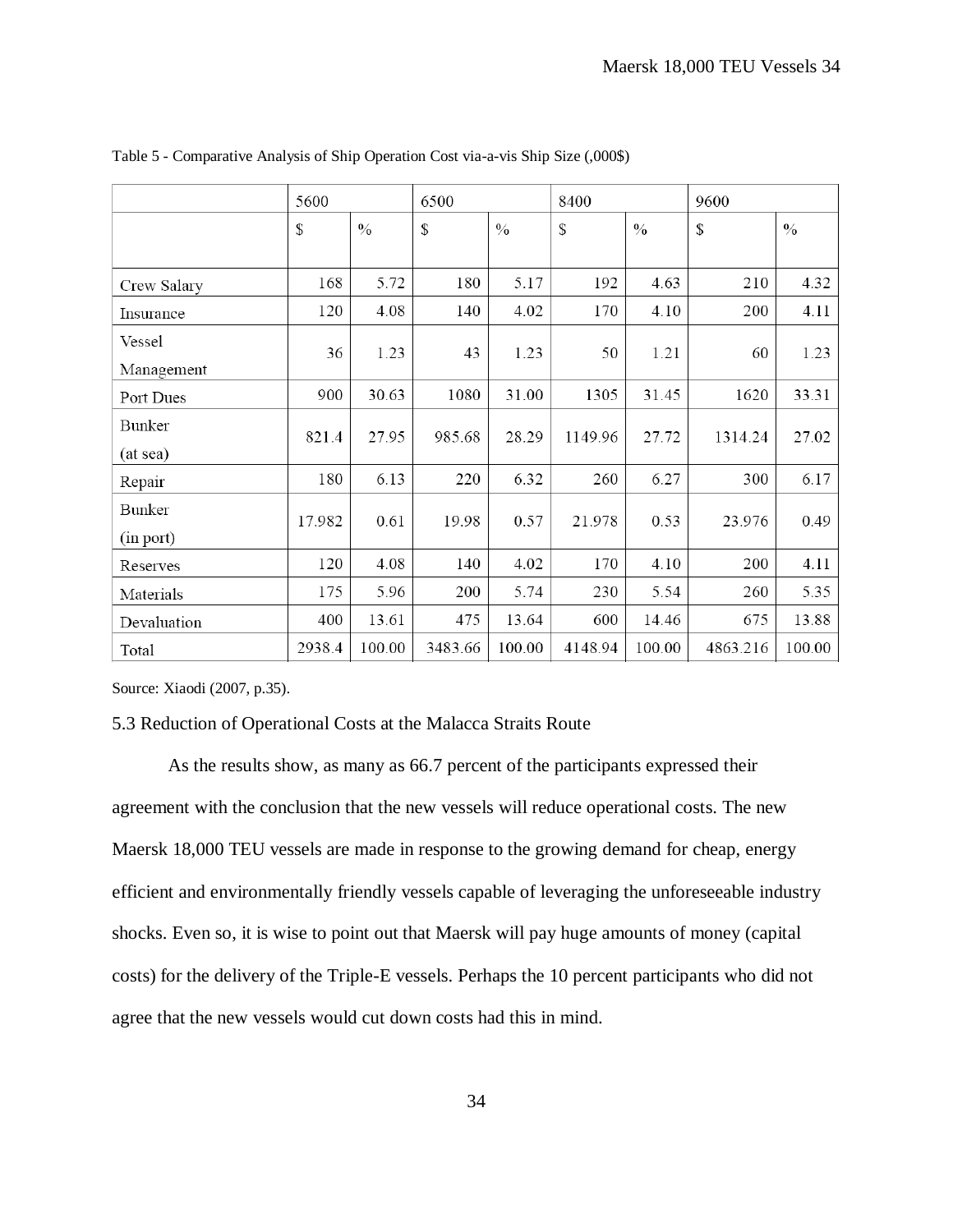Nevertheless and going by the fact that the new ships will have very powerful engines capable of making them travel faster than any other ship, it will mean that costs occasioned by delays will be greatly reduced. Moreover, there should be no worries as capital costs will reduce in the long run, port charges will decrease in the initial years of operation, maintenance costs will decrease in the initial years, cost of fuel will drastically reduce, port call costs will reduce, and that crewing costs will decrease.

This is in line with the following table that was adapted from Xiaodi (2007) showing the voyage costs for various sizes of ship serving the Chinese ports. It is more economical when transporting cargo in a large ship than in a small one.

|           | Unit       | 1     | 2     | 3     | $\overline{A}$ | 5     | 6      |
|-----------|------------|-------|-------|-------|----------------|-------|--------|
| Tonnage   | Ton        | 40000 | 50000 | 60000 | 80000          | 80000 | 100000 |
| Capacity  | TEU        | 2761  | 3764  | 4422  | 5250           | 8736  | 12154  |
| Pilotage  | <b>RMB</b> | 20000 | 25000 | 30000 | 40000          | 40000 | 50000  |
| Berth     | <b>RMB</b> | 8800  | 11000 | 13200 | 17600          | 17600 | 22000  |
| leaving   |            |       |       |       |                |       |        |
| Mooring   | <b>RMB</b> | 213   | 213   | 213   | 213            | 213   | 213    |
| Anchorage | <b>RMB</b> | 8000  | 10000 | 12000 | 16000          | 16000 | 20000  |
| Total     | RMB        | 37013 | 46213 | 55413 | 73813          | 73813 | 92213  |
| Unit cost | <b>RMB</b> | 5.08  | 13.41 | 12.28 | 12.53          | 14.06 | 8.45   |

<span id="page-49-0"></span>Table 6 - Voyage Costs for Various Sizes of Ships Serving Chinese Ports

Source: Xiaodi (2007, p.33).

Moreover, the finding that the introduction of the Maersk 18,000TEU vessels will reduce the operational costs is consistent with an industry analysis carried out by Drewry (cited in Xiaodi, 2007). This analysis shows that the voyage costs for a 4000TEU vessel is higher by a 21 percent margin compared to a 6000TEU vessel. This finding is also supported by the following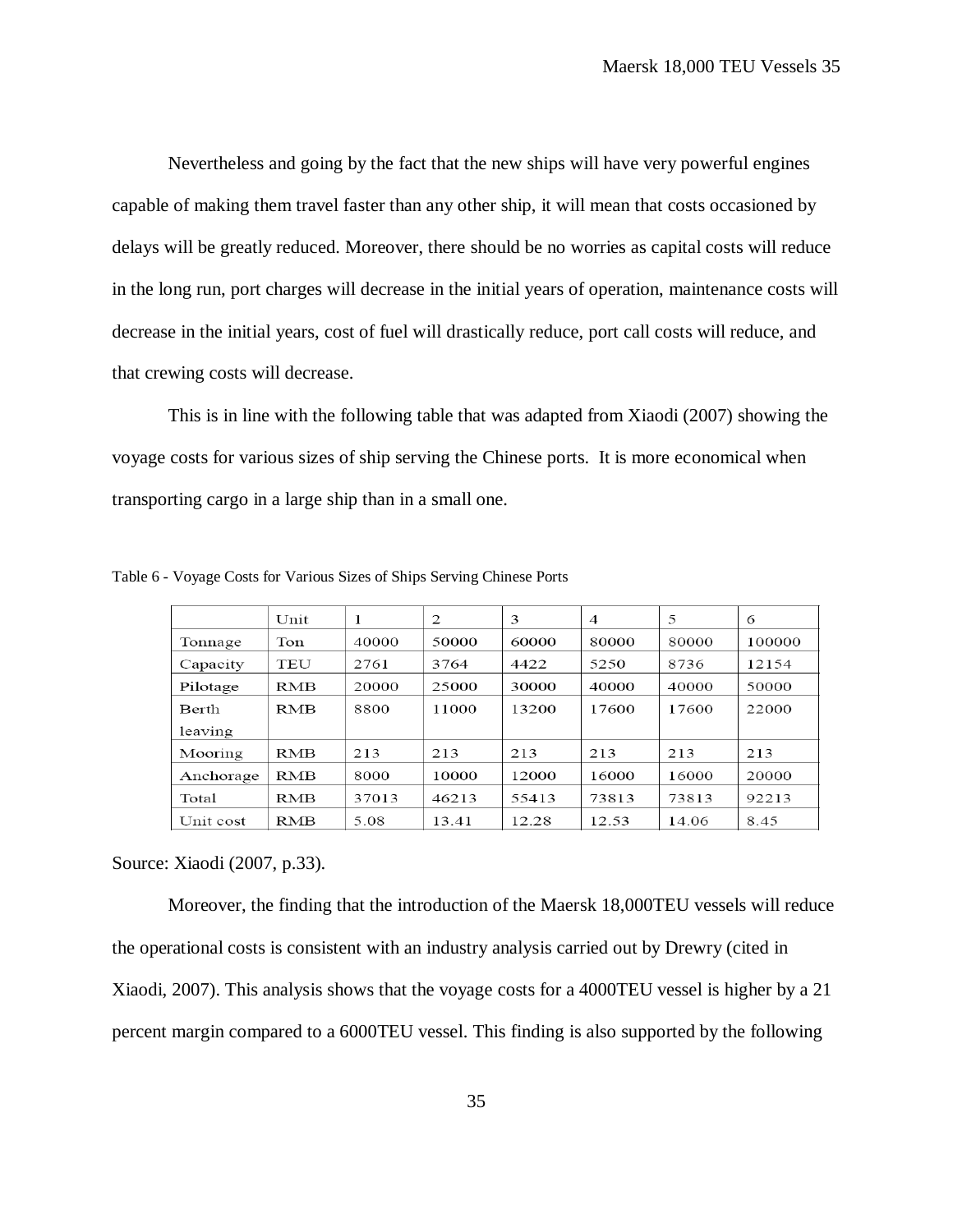table which breaks down fuel costs for various ship sizes. As it shows, the cost of fuel per ton for large ships is lower than for smaller ships.

|         | Consumption | Loading   | quantity $ $ Fuel cost<br>per |
|---------|-------------|-----------|-------------------------------|
| Tonnage | everyday    | each year | unit(pound/tom)               |
| 15 000  | 23          | 120 000   | 55                            |
| 30 000  | 41          | 242 000   | 48                            |
| 50 000  | 55          | 412 000   | 38                            |
| 80 000  | 75          | 663 000   | 31                            |

<span id="page-50-1"></span>Table 7 - Cost of Fuel per Unit (ton)

Source: Xiaodi (p.34).

#### <span id="page-50-0"></span>5.4 Efficiency Enhancement at the Malacca Straits Route

Overall, 76.7 percent of the participants gave a positive answer to the interview questions seeking to establish whether the new vessels will induce efficiency at the Malacca Straights against a 20 percent who gave a negative answer. The remaining percentage did not provide an answer for these questions. This can be interpreted as a sign that there was an agreement that the new vessels will enhance efficiency. This finding is in agreement with Yap (2009) who found that big vessels enhance efficiency as the overall costs per TEU reduce with the increase of size. Perhaps this is because McLean and William (2010), ship operations are greatly determined by size. Things like the crewing capacity, energy consumption, as well as the stowage capacity are varied across ship sizes, as it is easy to work with large ships than small ones (Roach, 2005).

Even so, 20 percent of those who gave a negative response seemed to have a different idea, perhaps based on Cullinane and Khanna (1999) argument that large ships have a limitation of ports that they can effectively dock. Only ports with sufficient draught can accommodate large ships. Again and as Jansson and Shneerson (2007) states, most ports are yet to put in place proper loading and unloading facilities for large ships meaning that large ships will take a lot of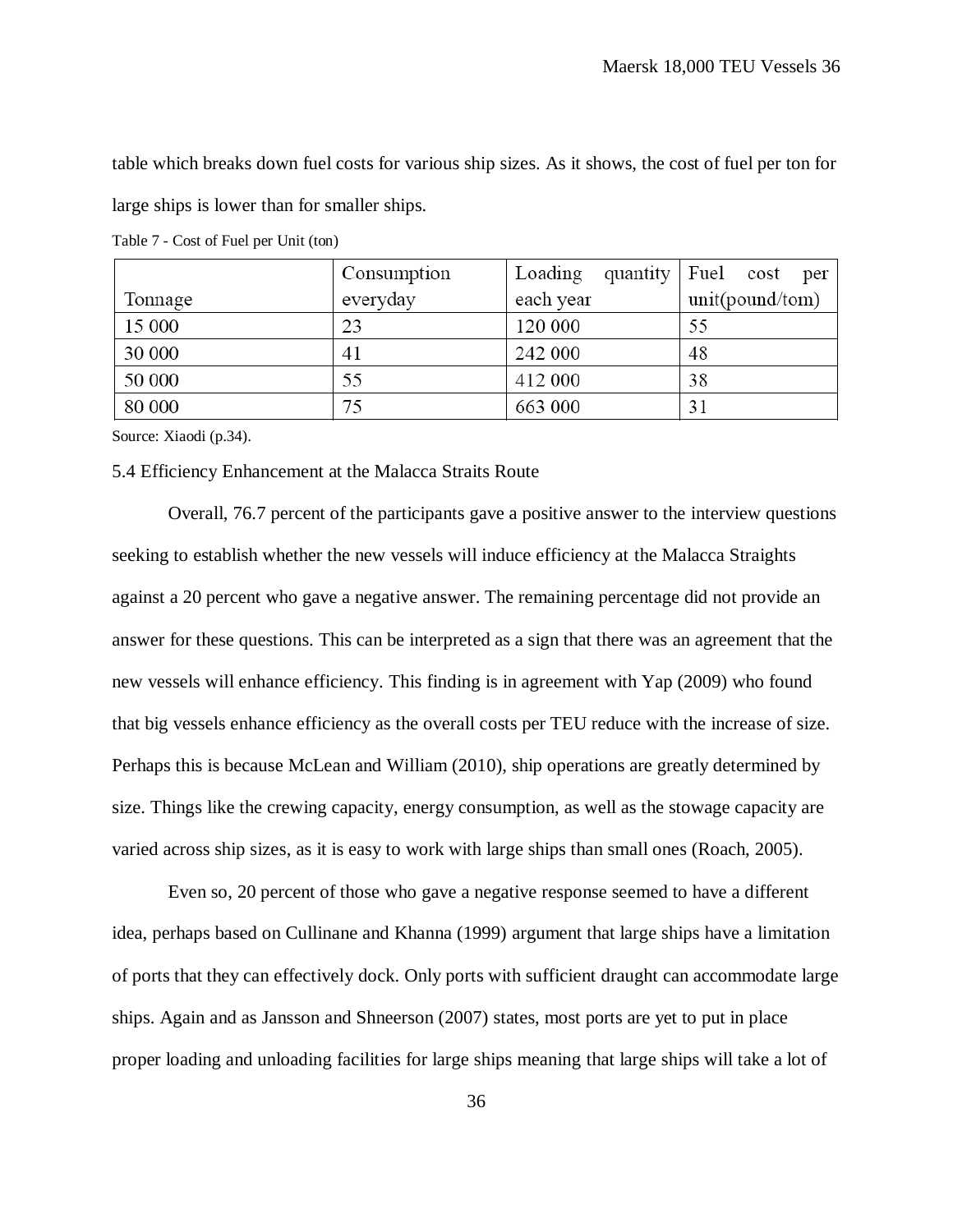time in such terminals. However, basing on the notion that optimum operations is determined by a wide range of factors (Sys et al, 2008), it is only wise to point out that the finding that the new vessels will enhance efficiency at the Malacca Straits is justified. Moreover and as Xiaodi (2007) shows, major shipping ports along the Malacca Straits and in the greater Asia pacific region have instituted major strategies aimed at deepening the ports. As shown in the following table, the future of many Malacca Straits ports seems brighter at least when using observations made between 2005 and 2006.

| Port                     |      | SingaporeHong Kong Kaohsiung |      | Busan | Kobe | Shanghai |
|--------------------------|------|------------------------------|------|-------|------|----------|
| Owning berths over 15    |      |                              |      |       |      |          |
| meter in depth           |      |                              |      |       |      |          |
| Planning to build berths |      |                              |      |       |      |          |
| over 15 meter in depth   | 10   |                              |      | 15    |      |          |
| Planning year            | 2006 | 2007                         | 2006 | 2006  | 2005 | 2005     |

<span id="page-51-1"></span>Table 8 - The Present Situation as well as the Future Projections for Major Aisan Ports

Source: Xiaodi (2007, p.27).

Furthermore, efficiency will be enhanced given that 18,000TEU vessels will be sailing at a faster speed compared to smaller ships. Based on Xiaodi (2007) and while going by the change in speed between fourth generation and fifth generation vessels, it is projected that the speed for the 18,000TEU will increase by a margin of between 3 and 4 knots.

<span id="page-51-0"></span>5.5 Reduction of Greenhouse Gases Emitted in the Malacca Straits Route

Ships emit a lot of greenhouse gases during their normal voyages. 83.3 percent of the participants indicated that the introduction of the new Triple-E vessels in the Malacca Straits will help reduce the emission of greenhouse gases as the vessels have less fuel consumption and less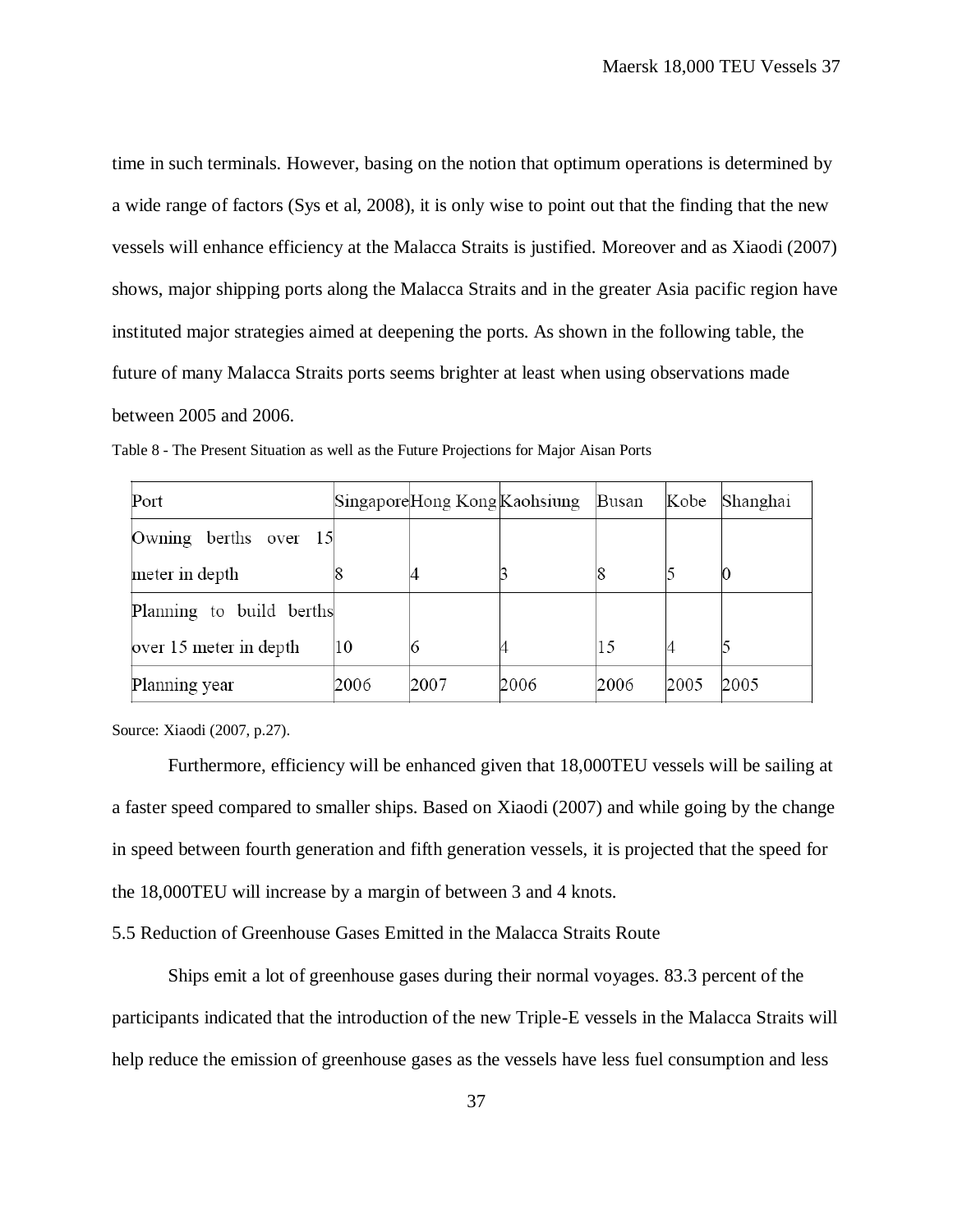carbon emission. Only a small percentage, 16.7 percent of the participants gave a negative or did not give any response at all. To this end, it can be concluded that this study found out that the new vessels would have a positive impact on the Malacca Straits in regards to the emission of greenhouses.

This finding, agrees with research carried out by Maersk team of engineers before placing the order for the super vessels. As a matter of fact, evidence shows that the new vessels will emit 20 percent less carbon when compared to Emma Maersk, the largest vessel in operation so far. This will be more than 50 percent the average carbon emission by most ships today, a testimony that the new vessels will be environmentally friendly (Maersk, 2011).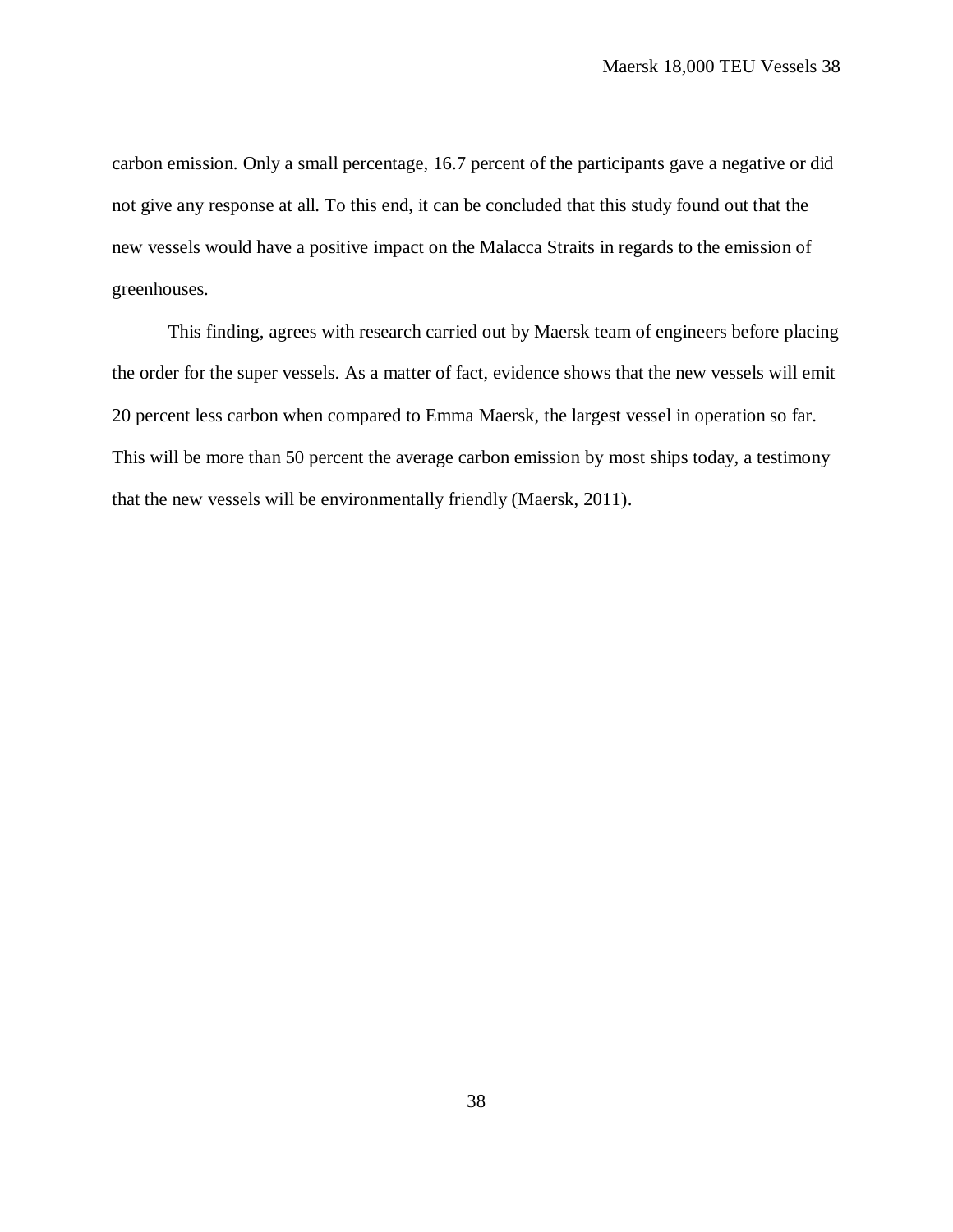# **6.0 CHAPTER 6: CONCLUSION**

<span id="page-53-0"></span>This study has provided an intensive analysis of the impacts of the new Maersk 18,000 TEU vessels on the Malacca Straits route. To this end, it has provided that the new ships will bring with them several positive factors to the Malacca Straits sea route. The study has provided that the new vessels will enhance optimum operations at the Malacca Straits as it will help reduce the totals costs incurred per TEU while at the same time providing reliable and cheap carriage space for goods coming out and/or entering the Asia Pacific region. It has been established that the new vessels will lead to cost reduction as they will spend less fuel, they will require less crews, and that they will enhance economies of scale as it will be cheaper to transport bulk goods in a large vessel. The new vessels will also sail at a faster speed meaning that it will be more economical to transport bulk goods from port of origin to port of destination. This will enhance efficiency as it will cushion the amount of time spend during loading and offloading. Lastly, the study established that the new vessels would lead to less carbon emission, a reduction of a 50 percent margin.

Conclusively, it is arguable that the size of ships has been a very critical factor in the enhancement of optimum ship operations. As literature review, results and discussion chapters show, ship builders have over the years continued to increase the size of ships in reaction to the results of economic analyses on the relationship between ship size and optimum operations. To this effect, it is anticipated that the new Maersk 18,000 TEU vessels will not lead to reduced operation costs but will enhance efficiency at the Malacca Straits route.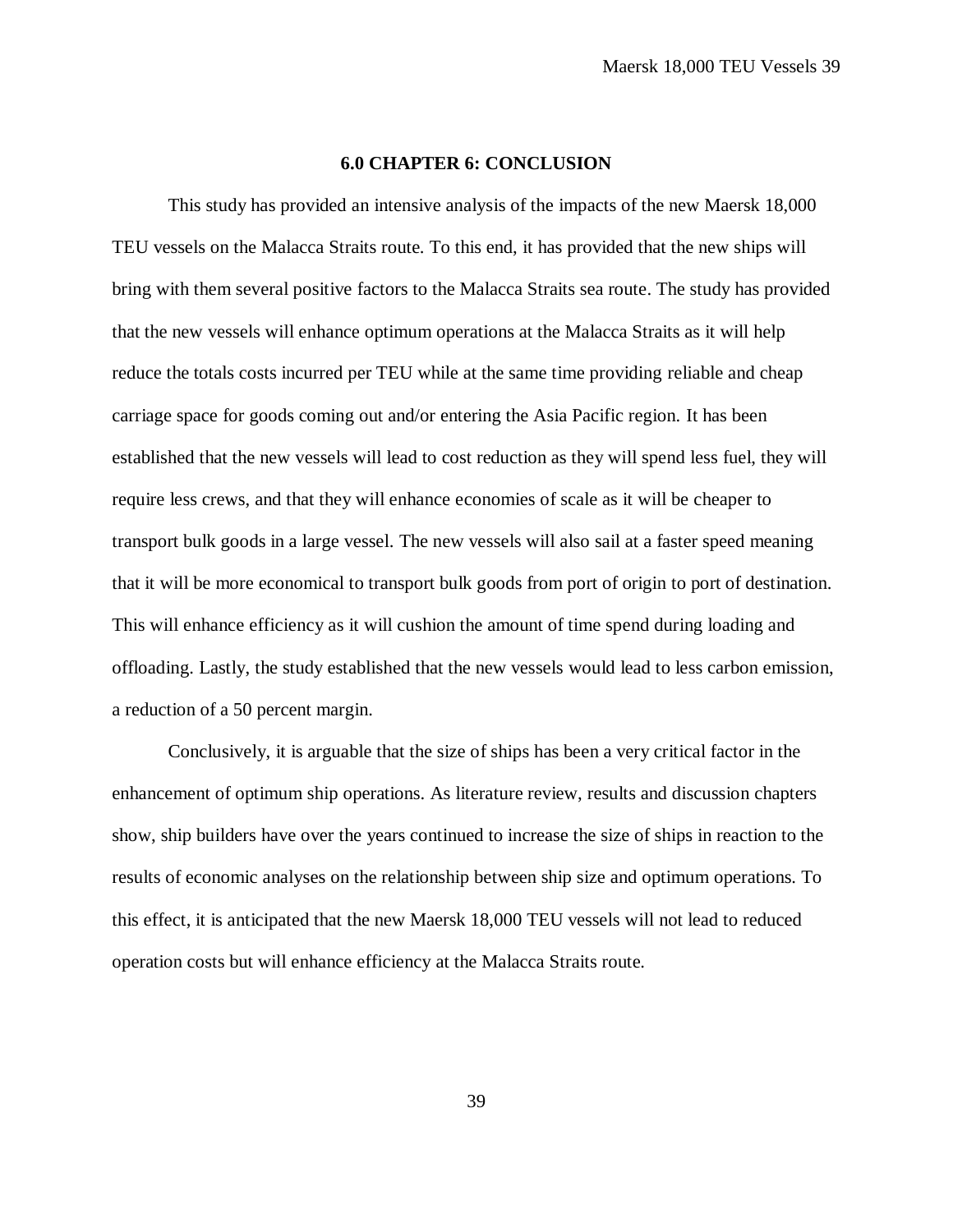#### **REFERENCES**

<span id="page-54-0"></span>Blaxter, L. Hughes, C. & Tight, M, (2006). *How to research.* Berkshire, England. Open University Press.

Brabeck, S. (2010). *Skysails-Using Wind Power Profitability*. GmbH & Co: Germany.

- Brooks, M. R. (2000). *Sea Change in Liner Shipping: Regulation and Managerial Decision-Making, in a Global Industry.* Oxford: USA.
- Bryman, A. & Bell, E. (200&). *Business research methods*. oxford New York, NY: Oxford University Press.
- Cowie, J. (2010). *The Economics of Transport: A Theoretical and Applied Perspective*. Routledge: Canada.
- Creswell, J.W. (2003). *Research design: qualitative, quantitative, and mixed methods approach*. Thousand Oaks, CA: Sage.
- Cullinane, K. & Khanna, M. (1999). Economies of scale in large container ships*. Journal of Transport Geography*, 33(2); 185-208.
- Cullinane, K. & Khanna, M. (2000). Economies of scale in large containerships: Optimal size and geographical implications. *Journal of Transport Geography*, 8(3); 181-195.
- Dattalo, P. (2010). *Strategies to approximate random sampling and assignment*. Oxford, Oxford University Press.
- David, M. & Sutton, C.D. (2004). *Social research: the basics*. London: SAGE.
- Foster, N.M., Cicin-Sain, B. & Knetcht, R.W. (1999). *Trends and Future Challenges for U.S. National Ocean and Coastal Policy August 1999*. USA: DIANE Publishing.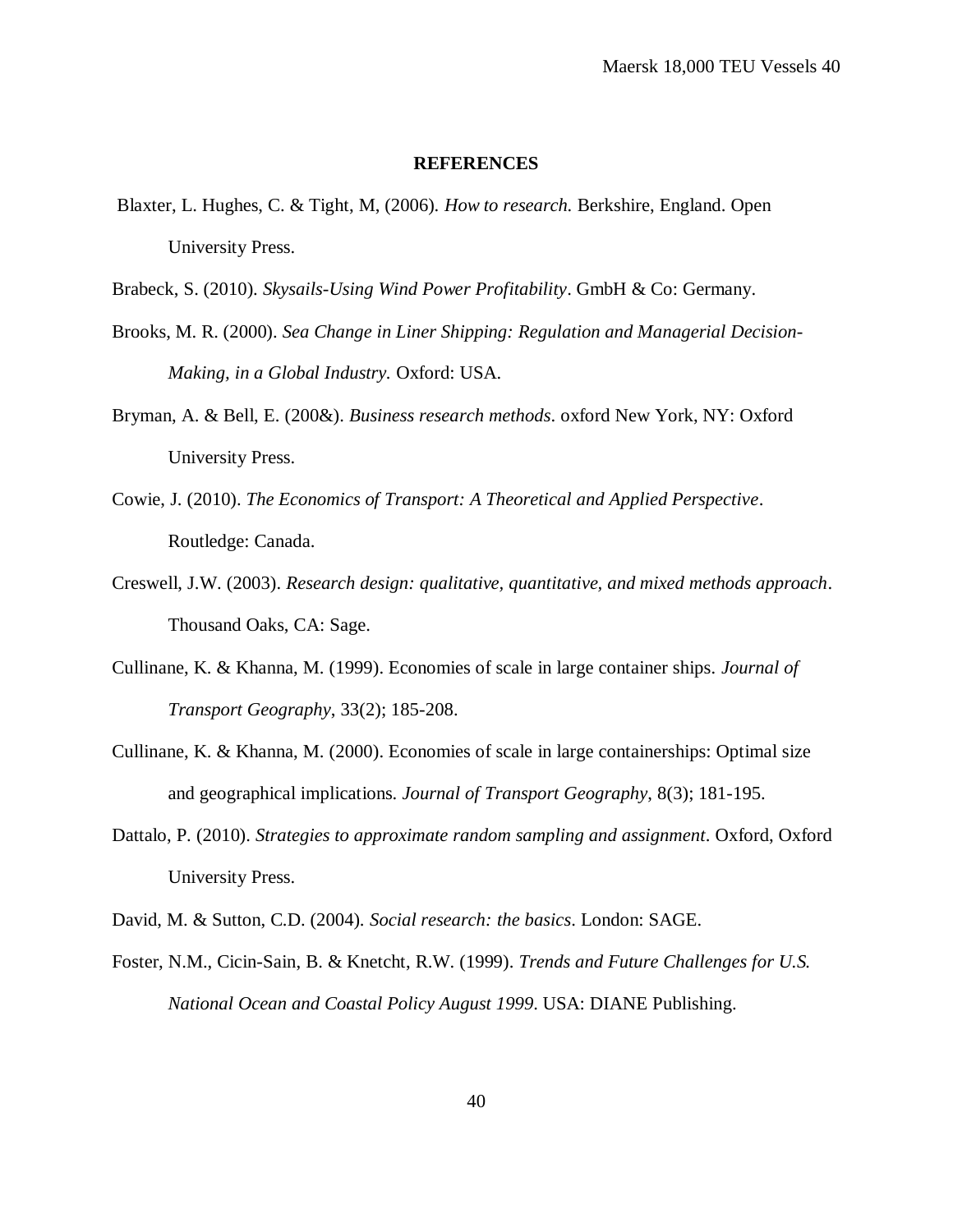- Freeman, D.B. (2003). *The Straits of Malacca: gateway or gauntlet*? Quebec, Canada: McGill-Queen's University Press.
- Gwillian, K. M. & Molenaar, H. J. (1993). *Current issues in maritime economics*. The Netherlands: Kluwer Academic Publishers.
- Ham, J. C. (2004). The feasibility of mega-container vessels in *International Journal of Transport Economies, Engineering and Law*, 25, 89-98.

Harwood, S. (2006). *Shipping Finance*. Euromoney International Investor Plc: London.

- Hoffamann, J. (2010). Shipping out of the Economic Crisis. *The Brown Journal of World Affairs*. Vol. 16, no.2.
- Imai, A., Nishimura, E., Papadimitriou, S. & Liu, M. J. (2006) .The economic viability of container mega-ships. *Transportation Research Part E-Logistics and Transportation Review*, 46(1), 21-41.
- Jansson, J. O. & Shneerson, D. (1987). *Liner Shipping Economics*. New York: Chapman and Hall.
- Jansson, J. O. & Shneerson, D. (2007). The optimal ship size, *Journal of Transport Economies and Policy*, 16(3); 217-238.
- Jansson, J., & Dan, S. (1982). *Port Economics*. Massachusetts Institute of Technology Press: USA.
- Kendall, P. M. (2002). The theory of optimal ship size, *Journal of Transport Economies and Policy*, 6(2); 128-146.
- Kwa, C, & John, S. (2007). *Maritime Security in Southeast Asia*. Routledge: USA.
- Lehr, P. (2007). *Violence at Sea: Piracy in the Age of Global Terrorism*. Routledge: USA.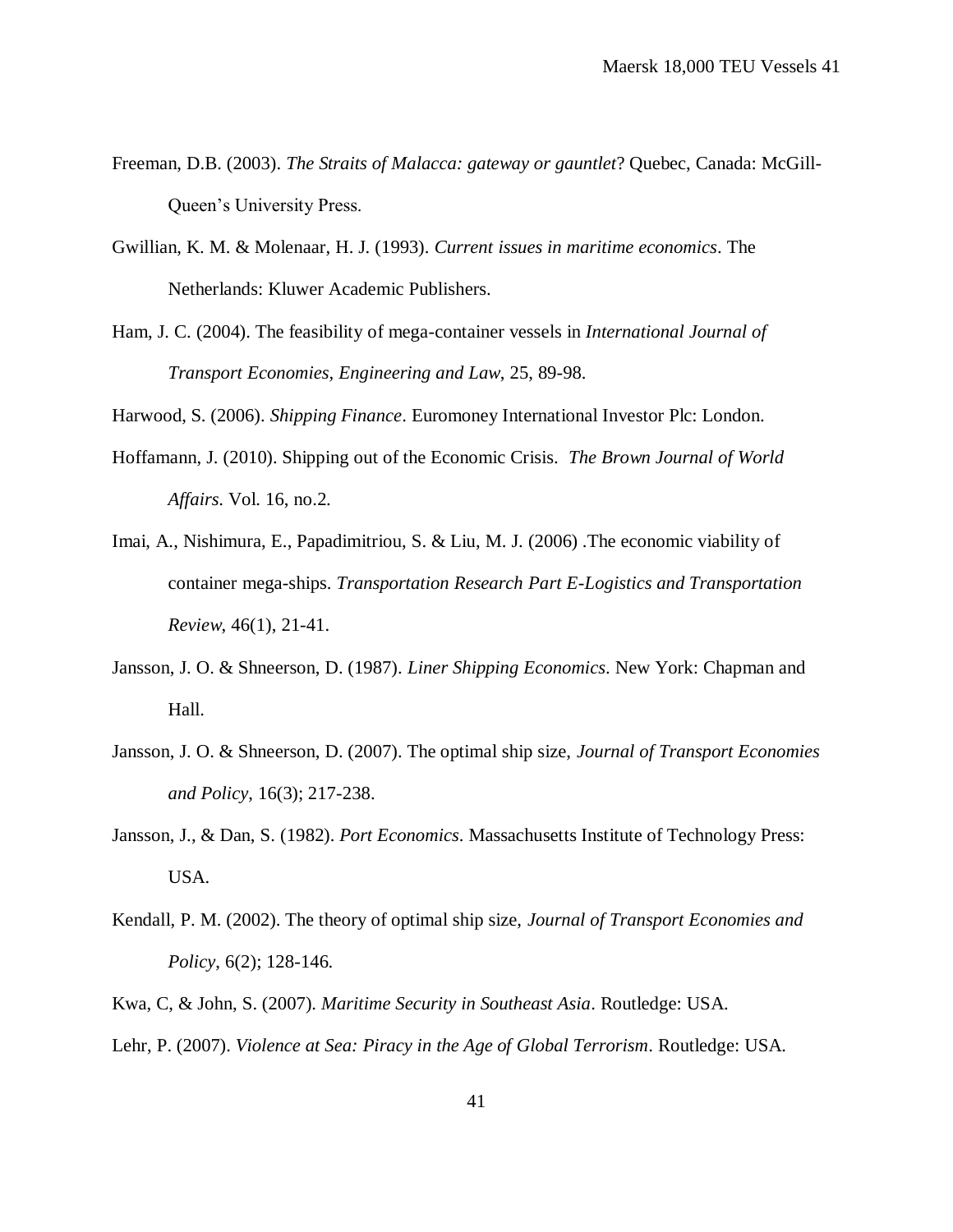- Leifer, M. (1978). *Malacca, Singapore, and Indonesia*. Alphen aan den Rijn, The Netherlands: Sijthoff International Publishers BV.
- Lim, S. (1998). Economies of scale in container shipping. *Maritime Policy and Management*, 25(4), 361-373.
- Lloyd's Register (2011). I*nfosheet No. 30: Modern ship size definitions*. Retrieved May 19, 2011, from www.lr.org/Images/30%20ship%20sizes\_tcm155-173543.pdf
- Lorage, P. (2005). *Shipping company strategies: global management under turbulent conditions*. Amsterdam, The Netherlands: Elsevier B.V.
- Lorange, P. (2009). *Shipping Strategy: Innovating for Success*. Cambridge University Press: New York.
- Loyola University Chicago (2011). *The demise of ocean shipping regulation: a study in the evolution of competition policy and the predictive power of microeconomics*. Retrieved May 19, 2011, from

http://www.luc.edu/law/academics/special/center/antitrust/pdfs/sagers\_shipping\_act.pdf

- Madison, D.S. (2005). *Critical ethnography: method, ethics, and performance.* Thousand Oaks, CA: Sage.
- Maersk Line Shipping Containers Worldwide, (2011). Retrieved May 24, 2011, from: [www.maerskline.com/](http://www.maerskline.com/)
- McLean, A, & Willium, B. (2010). *A Simulation Approach to the Evaluation of Operational Costs and Performance in Liner Shipping Operations*. University of Louisville: USA.

Prasad, P. (2005). Crafting qualitative research: working in the post-positivist traditions. Armonk, NY: M.E. Sharpe, Inc.